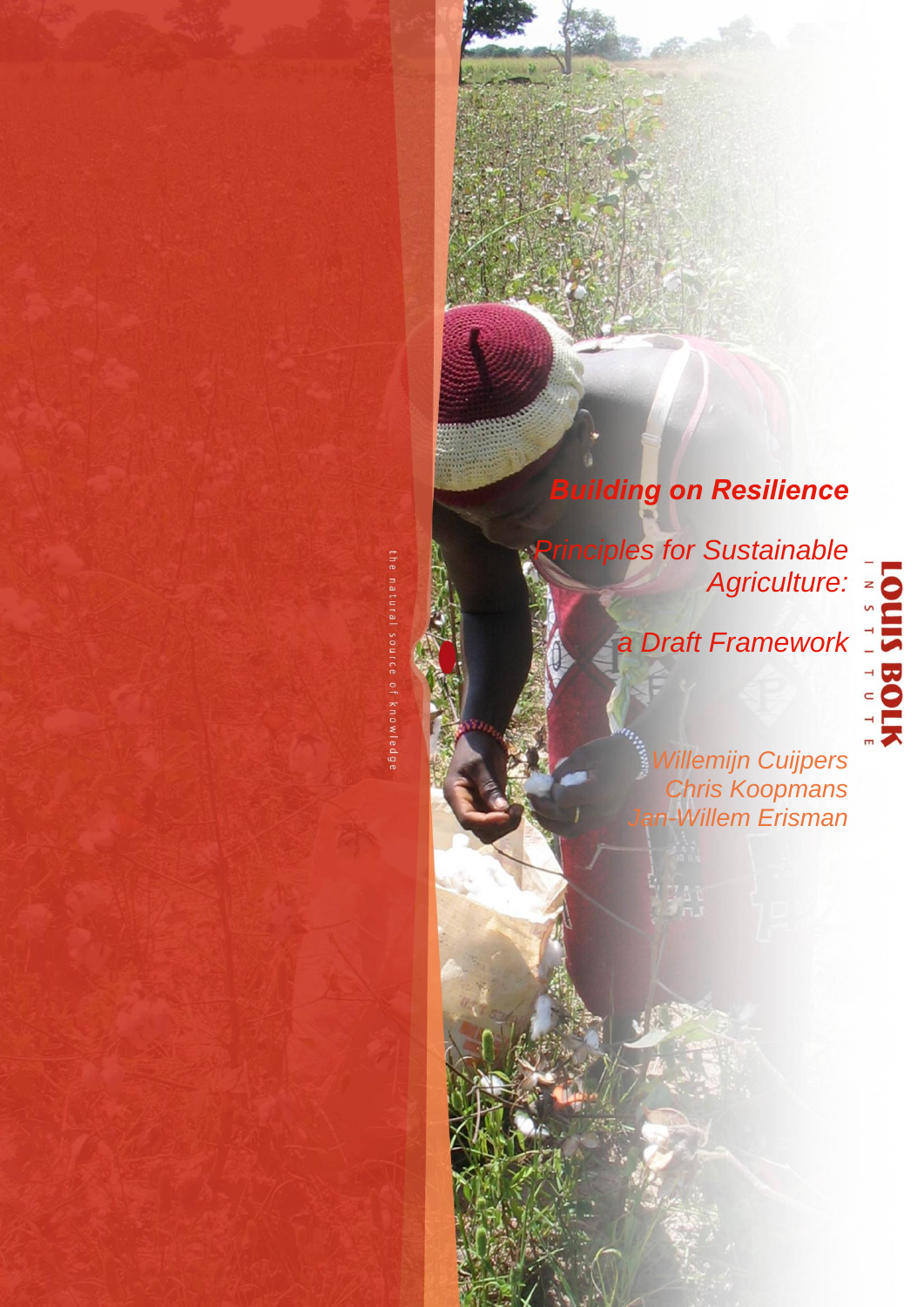© 2013 Louis Bolk Institute

Building on Resilience, Principles for Sustainable Agriculture: a Draft Framework, Cuijpers, W.J.M., C.J. Koopmans and J.W. Erisman, 47 pp., sustainability, resilience, biodiversity, soil health, publication number 2013-026 LbP

www.louisbolk.org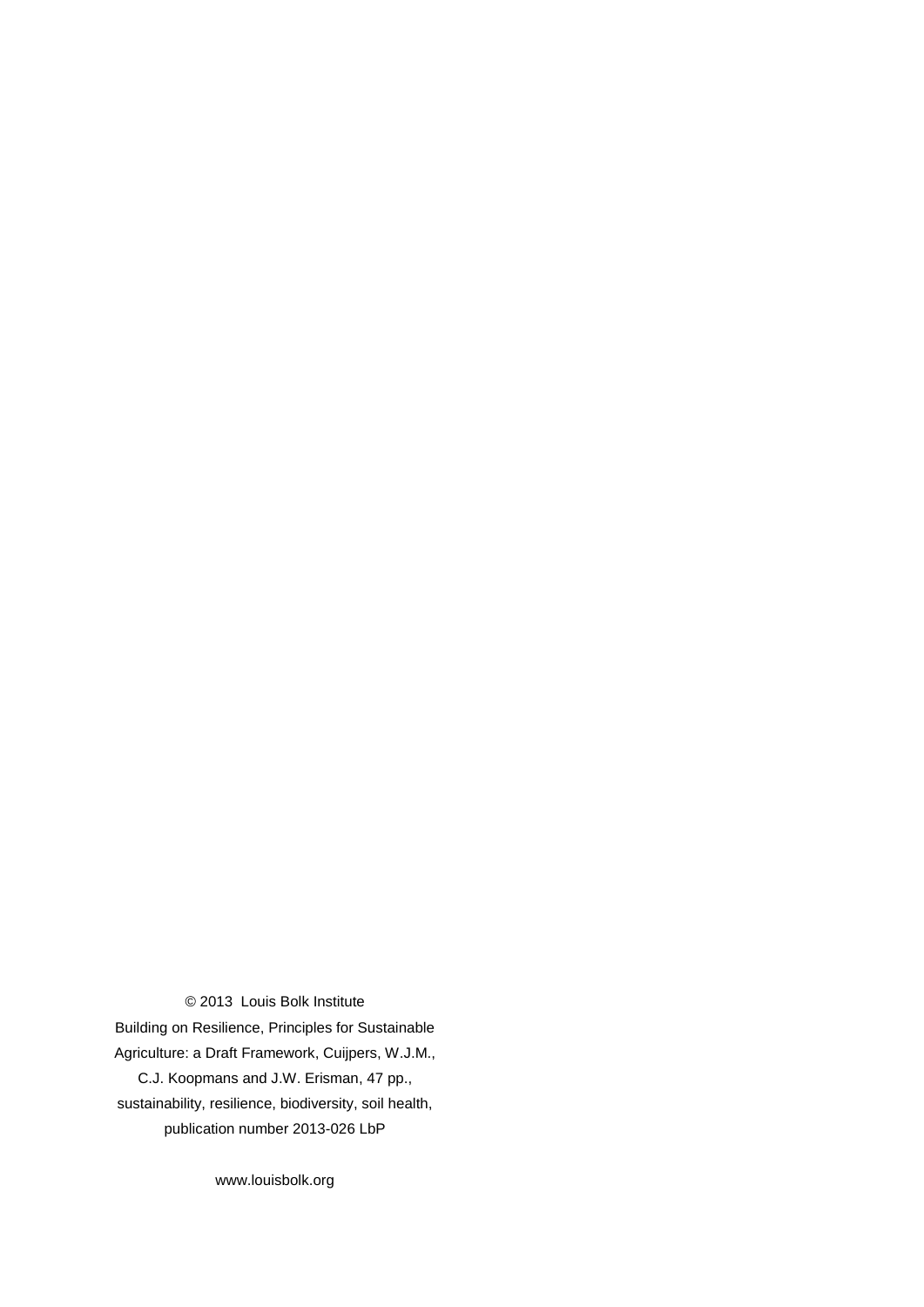# *Preface*

This paper introduces and explores the possibilities of a concept that may bridge apparent divergences within a sustainable agriculture approach. Sustainable agriculture concepts may depart from different paradigms, varying from securing global and local resource availability, to maintaining functional integrity of farming systems. Likewise, many different terms have been suggested to address the sustainability of farming systems. Discussions on sustainability may result in apparent contrasting views on intensification versus extensification and land-sharing versus land-sparing. In order to develop more sustainable ways of cultivation, creativity and out-of-the-box thinking is necessary, and no agricultural technology can *a priori* be labelled as being good or bad. For each situation, the soil, crops, farmers, landscapes and product chains are different and pose different challenges and possibilities for increasing sustainability. In this paper, we will depart from the concept of resilience, and from this base we will start to explore principles of sustainable agriculture.

Resilience is the capacity of a system to undergo disturbances, and at the same time maintain its functions. More resilient ecosystems are able to absorb larger disturbances without changing in fundamental ways. Resilient systems are able to adapt, to renew, to self-organize and to learn from change and disturbance. Ecological resilience plays a key role in the sustainability of farming systems. When loosing resilience, vulnerability increases, and the system is not able to exert its functions anymore as soon as disturbances occur. Not only production is lost, but also regulating and supporting functions, that are necessary for sustainable use of resources for future generations within the boundaries of one earth. Ecological resilience is the principle that connects both the production function of agricultural systems, and the regulating and supporting functions that are needed to sustain production for future generations.

This report has been written as a background paper for WWF-Netherlands, in order to provide input for the development of a vision on sustainable agriculture. As one of the largest nature conservation organisations, WWF's main focus is on protecting specific key areas and priority species. Agriculture has been identified as one of the main drivers of biodiversity loss, and as such influences WWF's mission and reach. The focus of this paper is on the development of global (high-level) guidance on sustainable agriculture via a set of agricultural principles. The scope of the assignment is restricted to land-use activities that encompass the production of crops and livestock, including pastoralism, but excluding wild foods and aquaculture. The focus is on the ecological aspects of sustainability, as social-ethical and economic aspects are captured in a higher level vision on sustainable land-use.

Driebergen, November 18, 2013 Willemijn Cuijpers, Chris Koopmans and Jan-Willem Erisman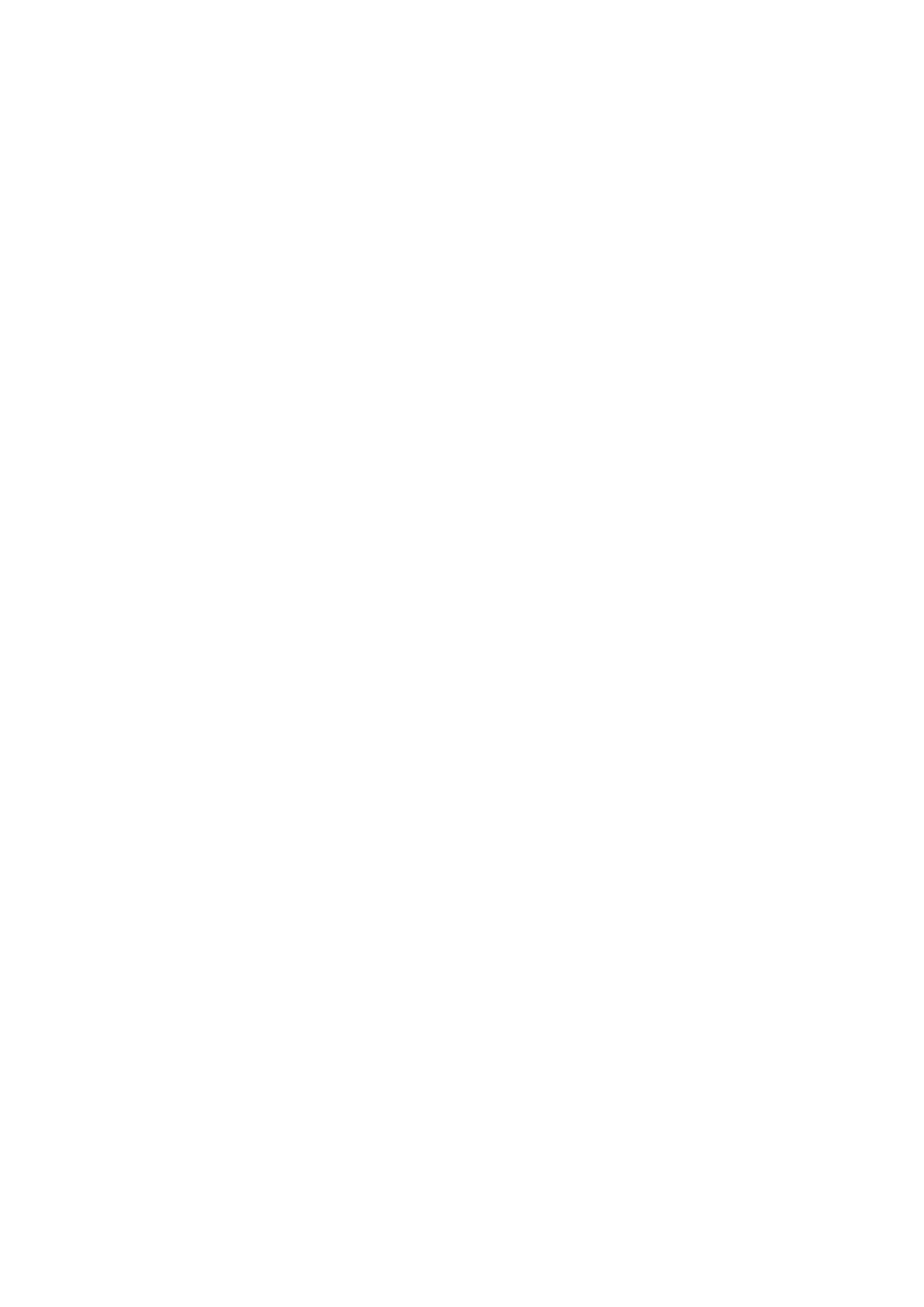# *Contents*

|    | <b>Building on Resilience</b>                                                    | 1. |
|----|----------------------------------------------------------------------------------|----|
|    | Preface                                                                          | 3  |
|    | Contents                                                                         | 5  |
|    | <b>Summary</b>                                                                   | 7  |
|    | 1 The effect of agriculture on habitat loss, biodiversity and ecosystem services | 9  |
|    | 1.1 The scope of agriculture's land use                                          | 9  |
|    | 1.2 The effect of agriculture on habitat loss                                    | 10 |
|    | 1.3 Agriculture's impact on biodiversity                                         | 11 |
|    | 1.4 Agriculture's impact on ecosystem services                                   | 13 |
|    | 1.4.1 Nature as provider of ecosystem services                                   | 13 |
|    | 1.4.2 Agriculture as provider of ecosystem services                              | 13 |
|    | 1.4.3 External inputs replacing ecosystem services                               | 13 |
|    | 1.4.4 Loss of ecosystem services caused by agriculture                           | 14 |
|    | 2 Future trends and challenges                                                   | 19 |
|    | 2.1 Meeting the global food demand                                               | 19 |
|    | 2.2 Supporting the role of smallholders                                          | 19 |
|    | 2.3 Reducing waste                                                               | 20 |
|    | 2.4 Reducing dependency on non-renewable energy                                  | 20 |
|    | 2.5 Preventing depletion of mineral reserves                                     | 21 |
|    | 3 Development of concepts of sustainable agriculture                             | 23 |
|    | 4 Principles for sustainable agriculture - A draft framework                     | 25 |
|    | 4.1 Three areas of sustainability                                                | 25 |
|    | 4.2 The framework: agroecosystem resilience                                      | 25 |
|    | 4.3 Soil health and resilience linked to biodiversity                            | 26 |
| 5. | Principles for ecological resilience of agroecosystems                           | 29 |
|    | 5.1 Stimulate nutrient cycling                                                   | 29 |
|    | 5.1.1 Prevent nutrient losses                                                    | 29 |
|    | 5.1.2 Stimulate nutrient storage and buffering                                   | 30 |
|    | 5.1.3 Increase nutrient-use efficiency                                           | 30 |
|    | 5.2 Regulating water flow and enhancing storage                                  | 31 |
|    | 5.2.1 Improve water infiltration capacity                                        | 31 |
|    | 5.2.2 Improve water retention by soils                                           | 32 |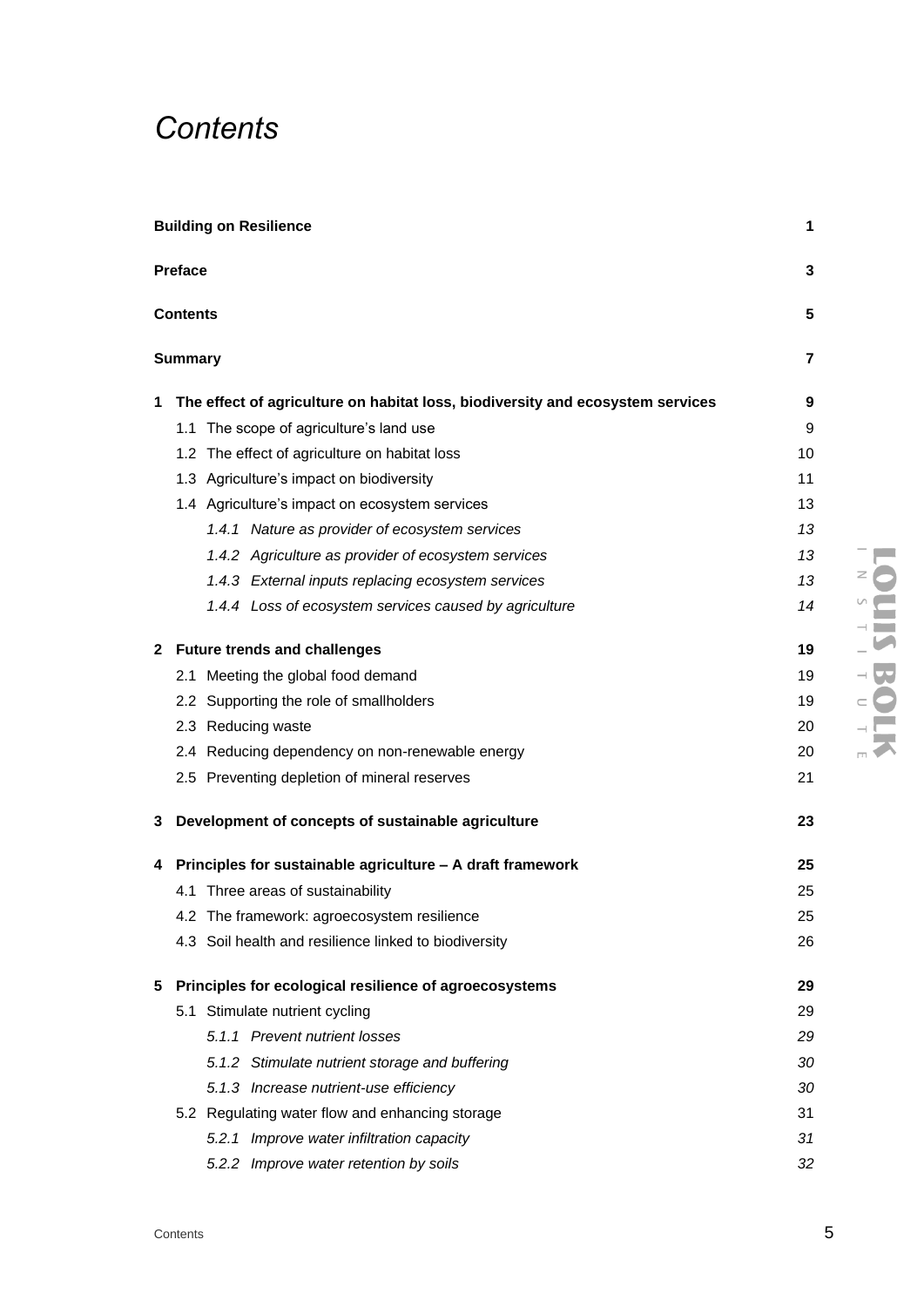|   | <b>References</b>                |                    |                                                                             |    |  |
|---|----------------------------------|--------------------|-----------------------------------------------------------------------------|----|--|
| 6 |                                  | <b>Conclusions</b> |                                                                             | 41 |  |
|   |                                  |                    | 5.6.5 Good stockmanship (husbandry and human-animal interaction)            | 39 |  |
|   |                                  |                    | 5.6.4 Providing a broad genetic base for breeding                           | 39 |  |
|   |                                  |                    | 5.6.3 Maintaining a balanced stocking density                               | 38 |  |
|   |                                  |                    | 5.6.2 Providing appropriate surroundings and shelter                        | 38 |  |
|   |                                  |                    | 5.6.1 Providing enough fodder of good quality                               | 38 |  |
|   | 5.6 Animal health and well-being |                    | 38                                                                          |    |  |
|   |                                  | 5.5 Climate        |                                                                             | 37 |  |
|   |                                  |                    | 5.4.5 Enhance soil biodiversity                                             | 37 |  |
|   |                                  |                    | 5.4.4 Maintain soil organic matter levels                                   | 37 |  |
|   |                                  |                    | 5.4.3 Provide habitats for natural enemies and pollinators                  | 36 |  |
|   |                                  |                    | 5.4.2 Employ crop rotation in time and/or space                             | 36 |  |
|   |                                  |                    | 5.4.1 Maintain high biodiversity of cultivar varieties                      | 36 |  |
|   |                                  |                    | 5.4 Enhance suppressiveness to diseases and pests and stimulate pollination | 35 |  |
|   |                                  |                    | 5.3.3 Maintain soil organic matter levels                                   | 35 |  |
|   |                                  |                    | 5.3.2 Minimize soil disturbance by tillage                                  | 34 |  |
|   |                                  |                    | 5.3.1 Enhance soil protection by plant cover                                | 33 |  |
|   |                                  |                    | 5.3 Prevention of soil erosion                                              | 33 |  |
|   |                                  |                    | 5.2.5 Maintain water quality                                                | 33 |  |
|   |                                  |                    | 5.2.4 Increasing water-use efficiency                                       | 32 |  |
|   |                                  |                    | 5.2.3 Enhance rootability of soils                                          | 32 |  |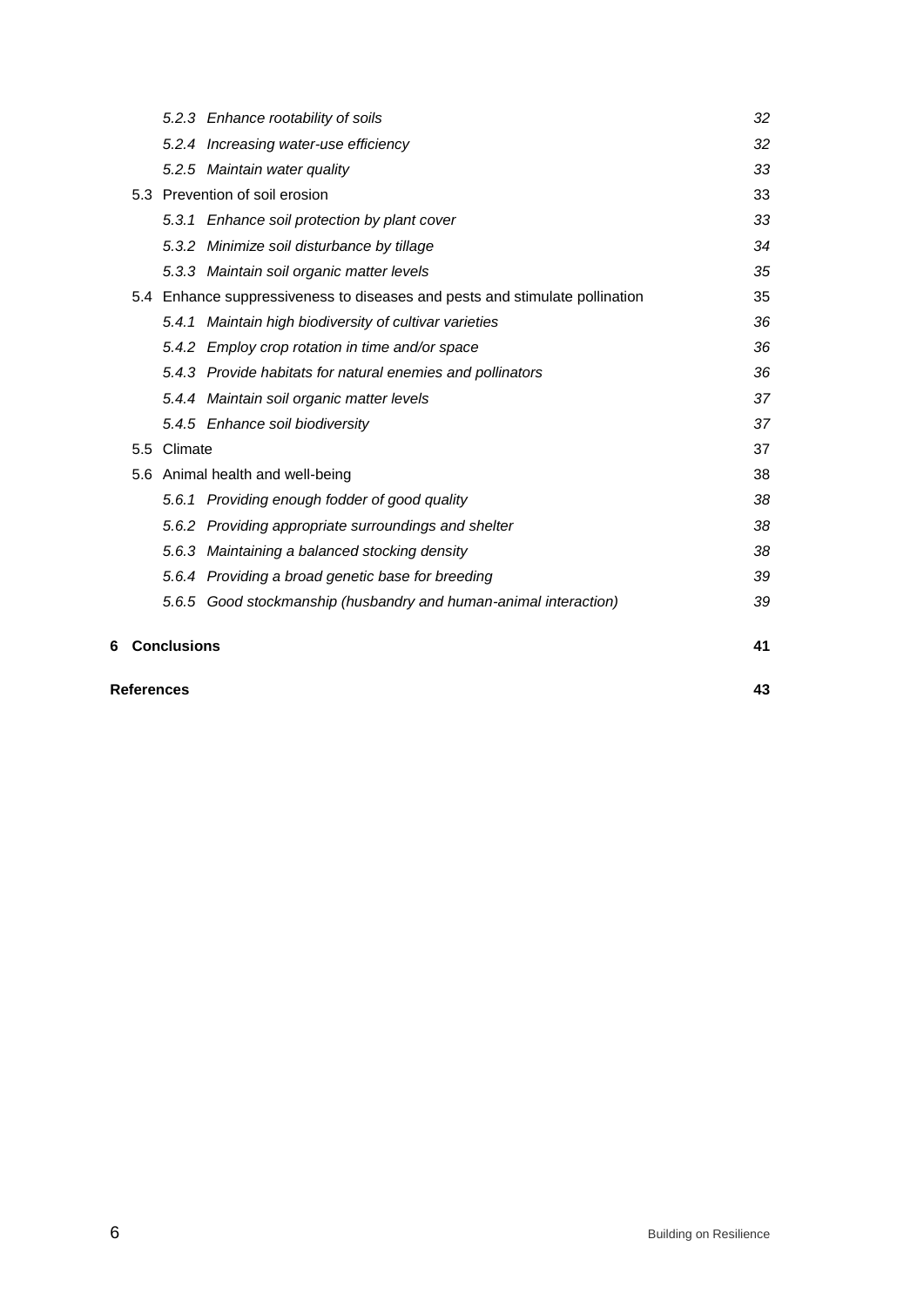## *Summary*

Agriculture plays a dominant role in global land use. Agriculture not only occupies a great deal of the earth' surface, but also modifies natural ecosystem functioning. Land transformation has resulted in loss and fragmentation of habitat in many different ecosystems. Changes in land-use are one of the main drivers of global biodiversity loss. Both natural ecosystems and agricultural ecosystems are important providers of ecosystem services. Although external inputs in farming systems do partly replace natural ecosystem services, sustaining agricultural production levels on the long term depends on the maintenance of these natural ecosystem services. Loss of natural services, through loss of nutrient cycling, decreased water storage, increasing erosion, decreasing disease suppression and decreasing pollination will negatively affect production levels.

Restoring these functions is necessary in view of future trends and challenges. Estimates of the global food demand by 2050 predict the need for an increase in food production with 70 percent or more. As possibilities for expansion of agricultural land are limited, sustainable intensification of agriculture has to take place. Changes in diet could greatly affect the possibilities for feeding a larger global population, as well as diminishing the amount of food waste. Supporting the role of smallholders is essential in securing more food, as yield gaps are most pronounced in smallholder farming. Current agriculture is highly dependent on non-renewable energy sources, for manufacturing inorganic fertilizers, field machinery and transport. The necessary increase in global food production should facilitate a shift towards less dependency on non-renewable energy, by maximizing nitrogen fixation and recovery of nutrients. Global depletion of mineral reserves of phosphates and essential micronutrients should be slowed down in order to safeguard future food production.

The notion of sustainable agriculture has gradually developed from the 1960s onward, resulting in a wide array of terms and definitions. The sustainability paradigm as defined in Agenda 21 addresses three areas of sustainability: ecological, social and economic, that could be integrated by the principle of good governance. This paper mainly focuses on key factors of ecological sustainability, as other domains are captured in a higher level vision of sustainable land-use. The framework for developing principles of sustainable agriculture is based on the concept of agroecosystem resilience. Resilience is the capacity of a system to undergo disturbance and maintain its functions and controls. Agroecosystems need resilience in order to cope with change and disturbances. Resilience protects farming systems against loss of production, and secures future production by maintaining the regulating and supporting ecological functions of the farming system. For many ecosystem processes, the soil is the central regulatory centre. A healthy soil has not only the right physical and chemical properties, but harbours a wide diversity of soil organisms, that support a variety of functions. Starting from a resilient and healthy 'living soil', other principles can be deduced. Both below-ground and above-ground biodiversity provide different functions needed to sustain ecosystem services like nutrient cycling, water storage, erosion prevention, disease suppressiveness, pollination, climate regulation and animal health and well-being.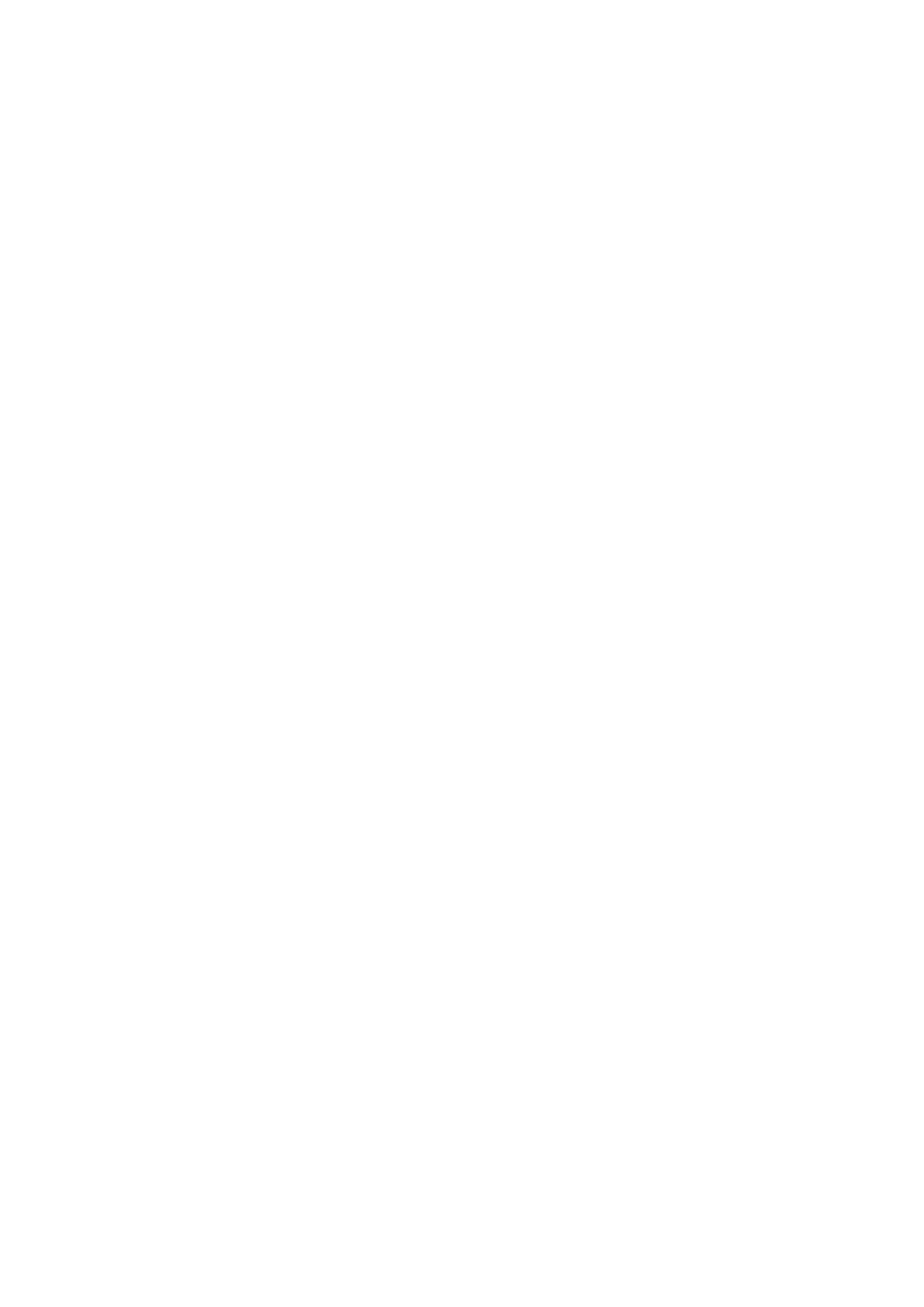# *1 The effect of agriculture on habitat loss, biodiversity and ecosystem services*

Agriculture plays an important role in global land use. Future development of global land use has to take into account the one planet boundaries. From the understanding that biodiversity is vital for human livelihoods, and habitat loss is a major driver of biodiversity loss, it becomes necessary to understand the relationship between agriculture, habitat loss, biodiversity, and ecosystem services. Although biodiversity is also considered as part of the ecosystem services, it is addressed separately in the following part, as it is a major focus of conservation policy.

## *1.1 The scope of agriculture's land use*

At present, agriculture occupies about 38% of the Earth's terrestrial surface: croplands covering 1.53 billion hectares (12% of the Earth's ice-free land) and pastures covering another 3.38 billion hectares (26%). This land use comprises those areas on Earth that are most suited for farming. The remaining part of the terrestrial surface is covered to a large extend by deserts, mountains, tundra's, cities and ecological reserves (Foley, 2011). When exploring the possibilities to expand the area of pastures into new (and for pasture suitable) areas, current land-use of these areas is mainly forests, especially in sub-Saharan Africa (88 percent) and Latin America (87 percent) (Steinfeld et al., 2006). Global estimates of land suitability for cropland expansion conclude that although there is a cropland 'reserve' of 120%, mainly in tropical South America and Africa, much of this land is under forests or in protected areas (Ramankutty et al., 2002) The further expansion of pastures and arable land into natural ecosystems will have huge ecological consequences.

Global food production is influenced by allocation of crops to direct food production for human consumption, and indirect food production as animal feed. It is estimated that, of all crops produced globally, 62% is allocated to direct human food production, 35% to animal feed and 3% to bioenergy, fibers and seed. Many ecosystems are directly dominated by humanity, and most of the functioning and structure of Earth's ecosystems cannot be understood without recognition of human influence (Sanderson et al., 2002; Vitousek et al., 1997). In 1995, more than 1.1 billion people were living within the Earth's 25 biodiversity 'hotspots'. The 25 hotspots identified are high in species endemism and low in pristine vegetation (<30% remaining), appointing them as high-priority terrestrial ecosystems for conservation. Additionally, three areas of tropical forest (Upper Amazonia/Guyana Shield, the Congo Basin, and the New Guinea/Melanesian Islands) are identified as the most pristine of all terrestrial ecosystems, with a high degree of species endemism. In 1995, nearly 75 million people were living within these three major tropical wilderness areas (Cincotta et al., 2000). The Millennium Ecosystem Assessment states that more than 45% of 100 000 protected areas have more than 30% of their land area under crops (Scherr and McNeely, 2008). However, the influence of agriculture extends beyond the modification of the Earth's ecosystems through land transformation and impacts on biodiversity. Agriculture has also modified the ecosystem services on which humanity depends. Provisioning ecosystem services deliver food, fodder, fuel and pharmaceuticals. Regulating and supporting services are necessary to sustain production and prevent land degradation. Cultural services provide humankind with aesthetic, spiritual and educational values. Agricultural systems are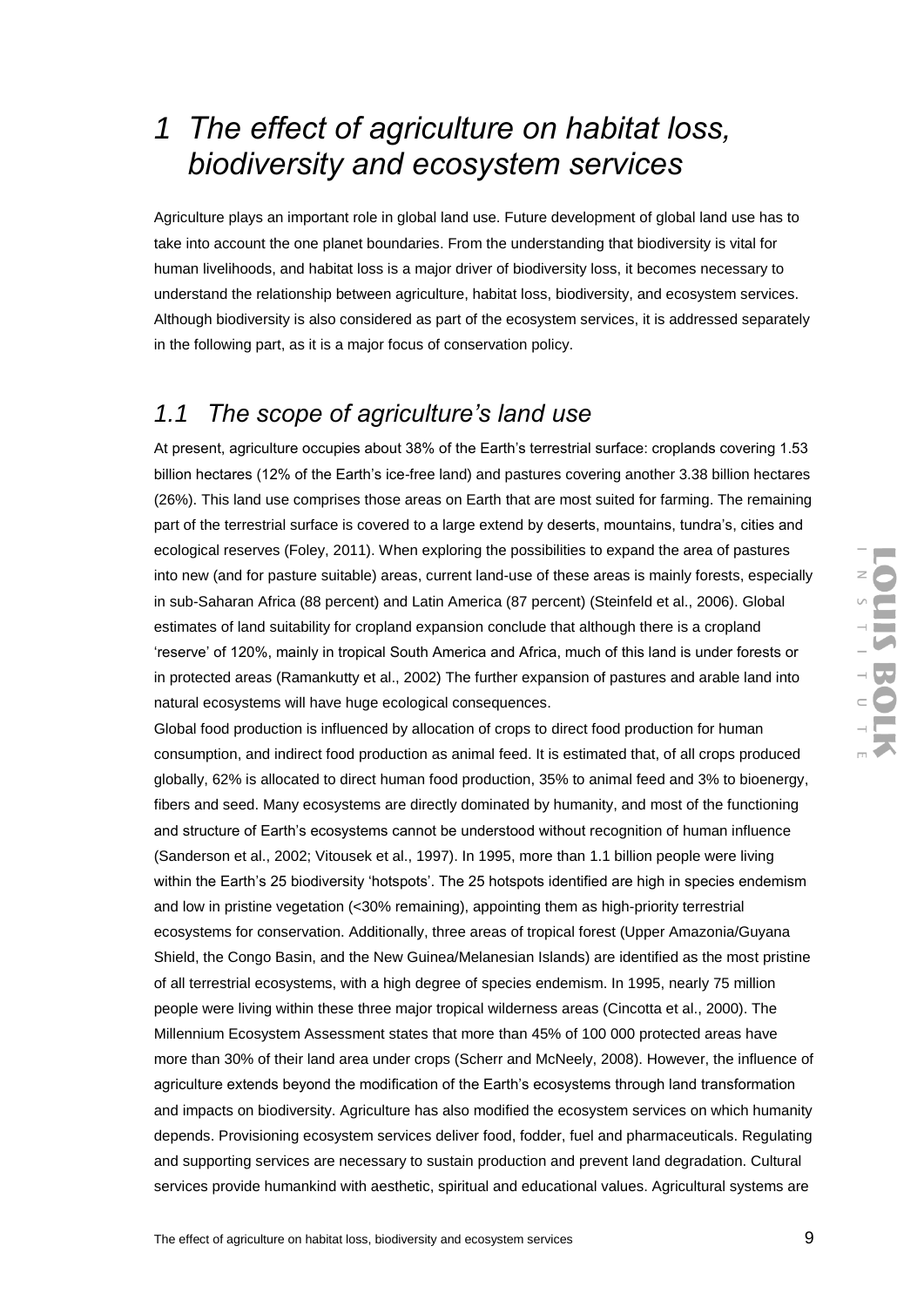both generators and receivers of ecosystem services. The Millennium Ecosystem Assessment (MA) found a deterioration of many of these natural services that are essential to the functioning of agricultural systems (MA, 2005A). Future agricultural production will have to focus explicitly on ecologically sensitive management systems, while at the same time securing food production. Agricultural transformation has to be 'doubly green', to meet the twin challenges of food security and environmental sustainability (Foley, 2011; World Bank, 2008).

### *1.2 The effect of agriculture on habitat loss*

Land transformation has resulted in loss and fragmentation of habitat in many different ecosystem types. Habitat fragmentation has additional consequences for biodiversity and ecosystems beyond the loss of habitat area alone (Sanderson et al., 2002). In the past 300 years land transformation for agricultural expansion and timber extraction have caused a net loss of ~700 to 1100 million ha of forest. Highly managed forests, such as timber and oil-palm plantations, have replaced natural forests and cover at present ~190 million ha worldwide (Foley et al., 2005). The expansion of global agricultural land area during the 1980s and 1990s occurred primarily in developing countries. Total agricultural land (croplands, pastures and temporary agriculture) in developing countries increased by 629 million ha, while in the same period developed countries lost 335 million ha. Forest-rich tropical countries like Brazil, Indonesia and Malaysia have responded quickly to increasing demands for crops such as sugarcane, soybeans and palm oil. In 2012, Indonesia and Malaysia together delivered 85% of global production of palm oil. Brazil is the largest producer of sugarcane (38% of global production), and second largest producer of soy (26% of global production) (FAOSTAT, 2013). Acreage conversion for soy (24.9 million ha in 2012) and sugarcane (9.4 million ha) in Brazil is expected to react to changing demands for soy (as a result of United States corn ethanol production) and sugarcane (as a biofuel feedstock). Sugarcane estimates are rather homogeneous, but estimates for soy acreage vary considerably. Acreage increase is expected to be higher in regions of ecological importance, like the Amazon border (Hausman, 2012). The environmental impacts of this expansion of tropical croplands will vary substantially, depending on the types of land being cleared and cultivated. Analysis of agricultural expansion in the tropics revealed a net increase in agricultural land of more than 100 million ha during the 1980s and 1990s. Rice, maize, soybeans and oil palm showed the most dramatic increase, while areas of millet, cassava, groundnuts and beans remained steady. More than 55% of this new agricultural land came from intact forests. An additional 28% of new agricultural land came from disturbed forests. Disturbed forests have previously been affected by shifting cultivation, logging, fuel wood collection, or other forms of gradual degradation. Shrubland conversion (including cerrado, savannas, woodlands, shrublands and grasslands) was responsible for most of the remaining expansion. The sources of new agricultural land are not equal for all tropical regions. In South America and East Africa, shrublands are substantial sources of new cropland. In West-Africa and South Asia, disturbed forests are the main source, while in forest-rich regions in Latin America, Central Africa and South-East Asia intact forests are cleared for new agricultural land. In Latin America, cattle pastures accounted for ~42 million ha expansion of agricultural land, while sugarcane and soybeans were responsible for the majority of cropland increase (~5 million ha) in South-America. Africa has less cropland than other regions, and major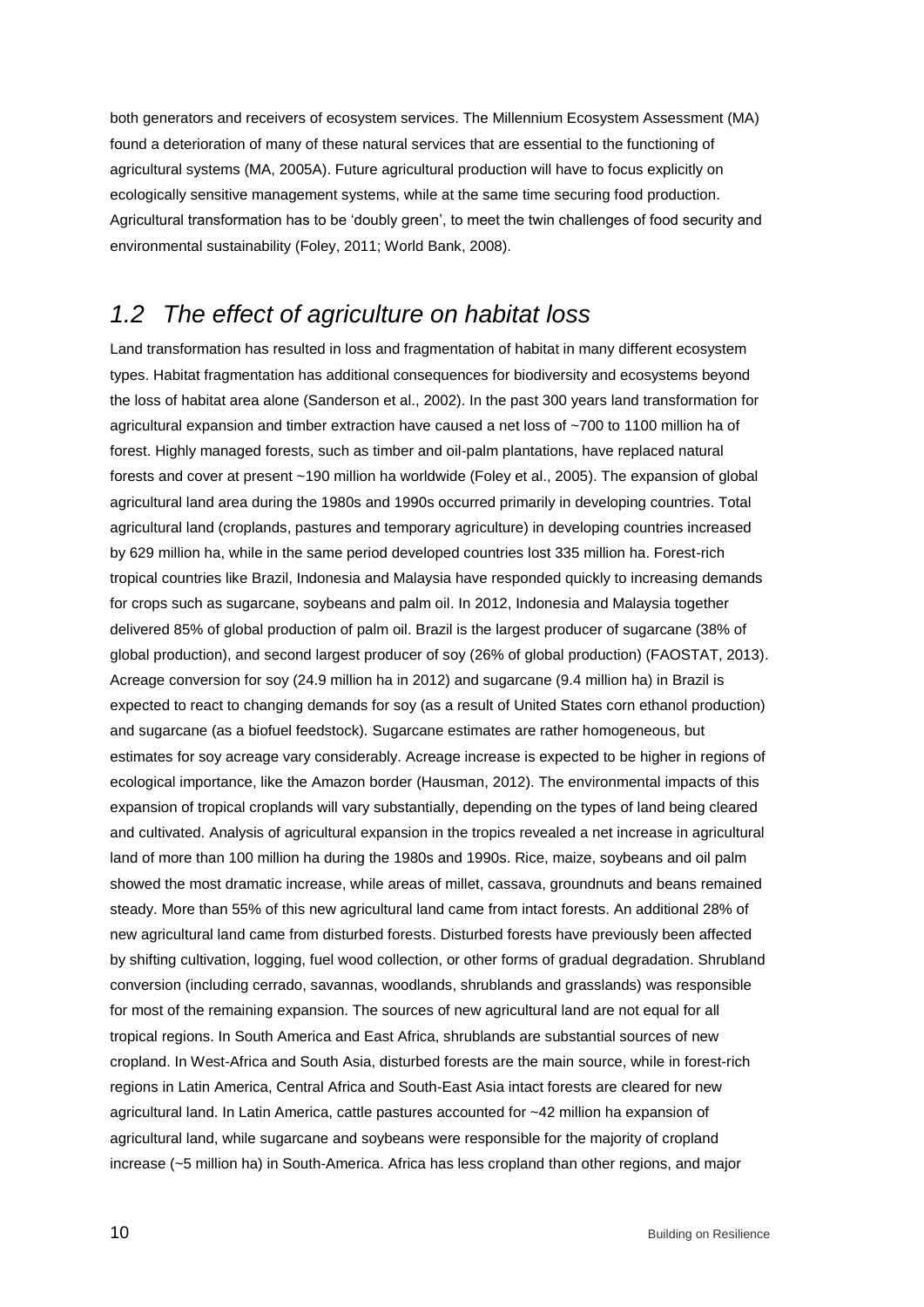crops are often planted in subsistence farming systems, including sorghum, maize, millet, cassava, groundnuts, rice, coffee and yams. In Southeast Asia, tree plantations cover a large portion of total agricultural land. The area under tree plantations increased from 11 million to 17 million ha between 1980 and 2000. In the 1990s oil palm was responsible for 80% of this expansion. The origins of new plantations in this critically important area vary from agricultural lands to disturbed and intact forests (Gibbs et al., 2010).

### *1.3 Agriculture's impact on biodiversity*

Global biodiversity is rapidly declining, as a complex response to various human-influenced changes in the global environment. Over the past few hundred years, species extinction rates increased by as much as 1,000 times background rates that were typical over Earth's history. Some 12% of bird species, 23% of mammals, and 25% of conifers are threatened with extinction and even higher levels of threat (52%) are found in the cycads, a group of evergreen, palm-like plants. Resilience and adaptability of domesticated species is eroded by a substantial reduction in genetic diversity. Biodiversity contributes directly to the provisioning, regulating and supporting ecosystem services that sustain human well-being. The Millennium Ecosystem Assessment states that there is also "established but incomplete evidence that reductions in biodiversity reduce ecosystem resilience or the ability of an ecosystem to recover from a perturbation" (MA, 2005A). Gradual biodiversity loss can move ecosystems towards tipping points, were resilience is lost and sudden 'surprises' can result in irreversible ecosystem degradation.

The five most important drivers of changes in global biodiversity are changes in land use, atmospheric CO<sub>2</sub> concentration, nitrogen deposition, climate, and biotic exchanges (deliberate or accidental introduction of organisms to an ecosystem). Scenarios of biodiversity change in 10 terrestrial biomes for the year 2100 reveal that changes in land-use is the most severe driver of biodiversity change, through the impact on habitat availability and consequent species extinction. Most land-use changes will occur in tropical forests and temperate forests of South America, while least land-use change is expected in arctic and alpine biomes, and in northern temperate forests. Habitat modification is modest in desert and boreal forest, and intermediate in savannas, grasslands and Mediterranean ecosystems. Not all biomes are equally affected by all drivers, and biomes will differently react to changes in different drivers as well. It is expected that all biomes will experience the same change in  $CO<sub>2</sub>$  concentration, but nitrogen deposition will be largest in the northern temperate zones. Temperature is expected to change most dramatically at high latitudes (arctic and boreal zones), least in the tropics, and intermediate in other biomes, while changes in precipitation are highly uncertain. Biotic exchange is directly linked to human activity (Sala et al., 2000).

Grasslands and savannas are the most water-limited biomes, with mixtures of different plant types  $(C_3$  and  $C_4$  plants), that are expected to receive the highest impact of elevated  $CO_2$  on biodiversity. Elevated  $CO<sub>2</sub>$  levels increase water-use efficiency of so-called  $C<sub>4</sub>$  species, thus giving them a competitive advantage over C<sub>3</sub> species. Temperate forests, boreal forest, arctic and alpine biomes are expected to receive the largest impact from increased nitrogen deposition, as they are naturally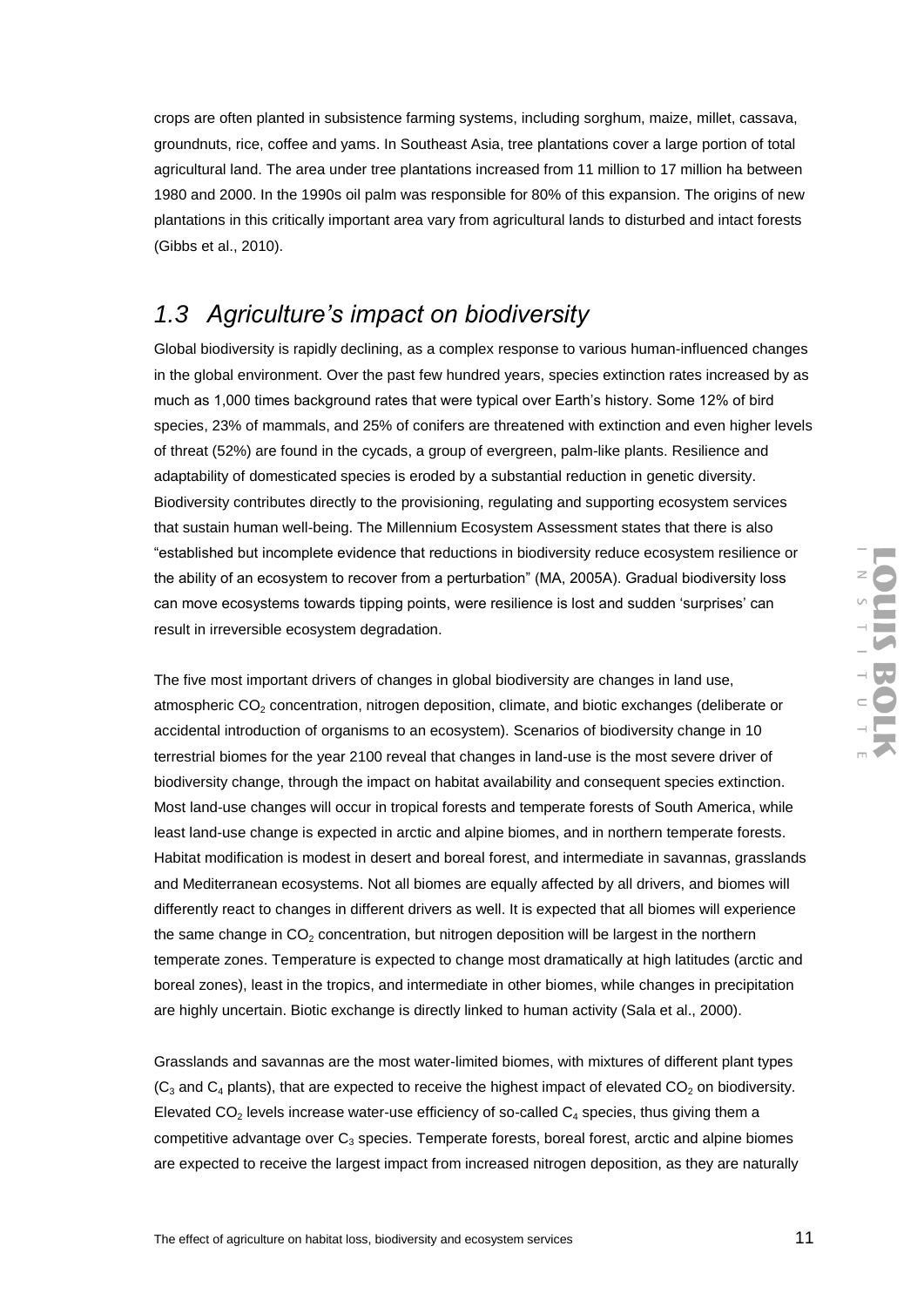the most nitrogen-limited biomes. Biodiversity in deserts and tropical forests are expected to respond least to nitrogen deposition, as plant growth is strongly limited by water and phosphorus respectively. Climate change is expected to have the largest effect in biomes characteristic of extreme climates, although all biomes will be sensitive. Small changes in temperature and precipitation in arctic, alpine, desert and boreal forest will result in large changes in species composition and biodiversity. The sensitivity of biomes for biotic introductions will be least in the severe environment of arctic and alpine ecosystems. Also, the high diversity of tropical biomes provides resilience towards successful biotic introduction. Biomes that have long been isolated such as southern temperate forests and Mediterranean biomes are expected to be most sensitive to biotic exchange (Sala et al., 2000). Conservation of biodiversity is essential as source of biological resources, for maintenance of ecosystem services and for maintenance of resilience. These benefits of biodiversity have to become reflected in resource management and decision-making, in order to slow down the current rate of biodiversity loss (MA, 2005A).

### *Box 1.1: Trade-offs of habitat and biodiversity loss: wild food access and availability*

Although the bulk literature on food security deals with cultivated foods, wild foods are key to many agricultural communities and provide a significant proportion of the global food basket. They are important sources of micronutrients, and critical suppliers of vitamins during seasonal lean periods. Wild foods are not just taken from their natural environment, but actively managed and maintained, ranging from intentionally sowing plant species, enriching forests with fruit and medicinal trees, to transplanting species to home gardens. Wild foods provide a 'hidden harvest', being a resilient source of both food and earnings. Many of these species are found in agricultural fields. Well-known sources of wild foods are paddy fields; in Thailand farmers harvest wild herbs, insects and vines; in Bangladesh paddies are sources of greens and fish, and in Cambodia, wild fish provides up to 70% of protein intake. Wild foods are particularly important to landless poor and other vulnerable groups. Compared to cultivated plant species, wild foods provide an enormous diversity. A study of 12 indigenous communities across both industrialized and developing countries, showed a mean use of 120 wild species per community, rising to 315 species for Karen farming communities in Thailand. This great diversity may play a critical role as buffer against food stress caused by climate change (Bharucha and Pretty, 2010). In many agricultural landscapes, wild foods decline through homogenisation of landscapes and loss of local ecological knowledge. Expansion of intensive agriculture applying herbicides directly threatens wild plant foods in fields. In areas of malnutrition and hunger, wild foods are threatened by unsustainable harvesting methods. Local ecological knowledge, indigenous access and harvesting rights and scientific knowledge on sustainable yields of plant and animal species should be combined to provide a framework for sustainable wild food management.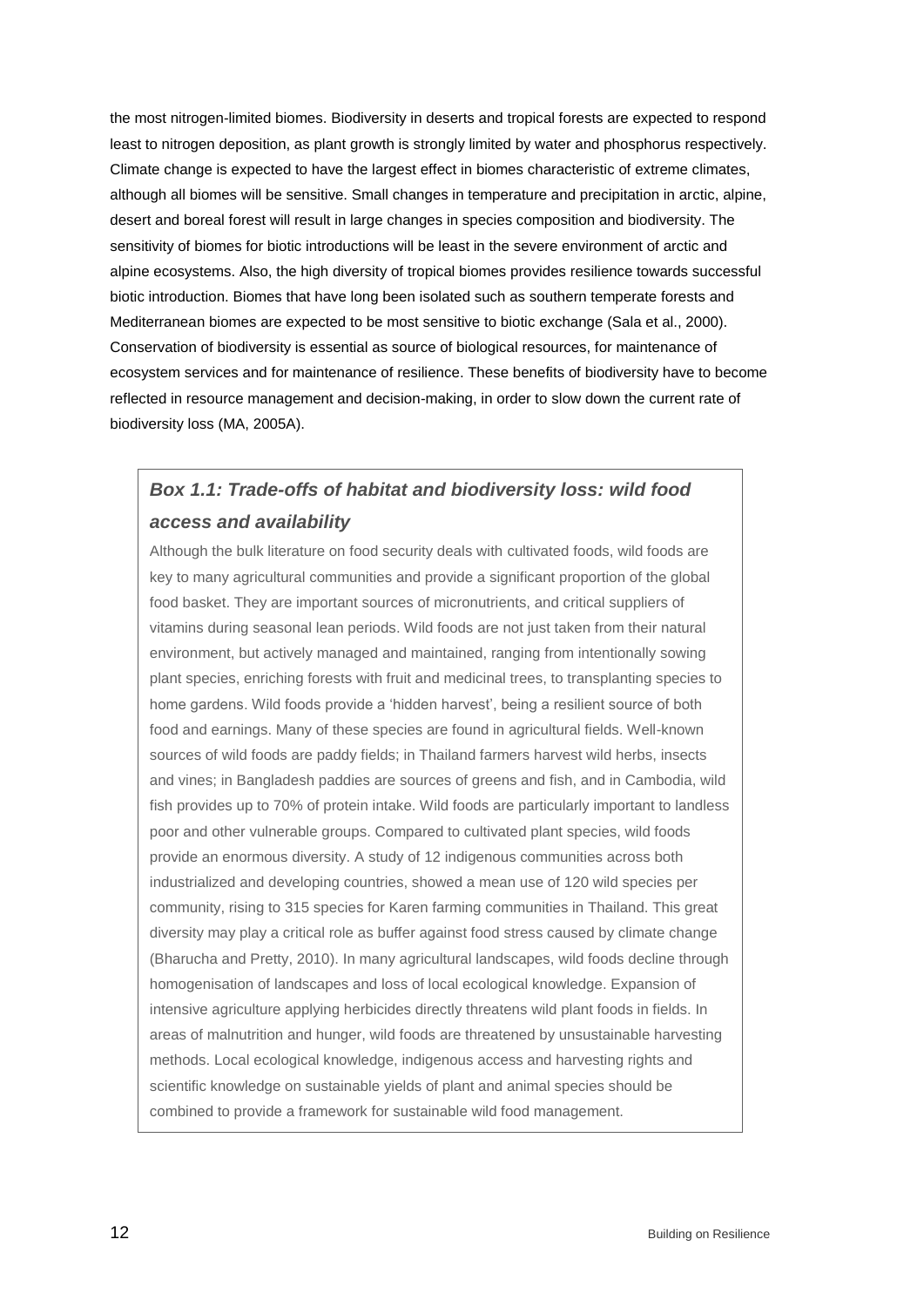## *1.4 Agriculture's impact on ecosystem services*

#### *1.4.1 Nature as provider of ecosystem services*

Farming systems depend on a suite of ecosystem services provided by natural ecosystems. Supporting and regulating services provided by nature include genetic biodiversity providing the raw material for breeding crops and livestock, vegetation cover in upstream watersheds affecting the amount, quality and stability of the water supply to downstream agricultural systems, crop pollination by wild pollinators, and natural enemies that move into agroecosystems from natural vegetation. Biological control of pest insects in agroecosystems is an important ecosystem service that is often supported by natural ecosystems. Non-crop habitats provide the necessary shelter and food resources to sustain populations of natural predators and parasitoids. Pollination is another important ecosystem service provided by natural habitats. Another essential ecosystem service is the provision of sufficient quantities of clean water, as agriculture accounts for about 70 percent of global 'blue' water use. Perennial natural vegetation plays an important regulating role in the capture, infiltration, retention and flow of water on a landscape level (Power, 2010).

#### *1.4.2 Agriculture as provider of ecosystem services*

Agricultural ecosystems provide humans with food, forage, fuels and pharmaceuticals that are essential to human well-being. These ecosystem services are usually called provisioning services, and have been regarded as the single most important role of farming (Scherr and McNeely, 2008). Farmers influence the capacity of the farming system to deliver ecosystem services. But farms not only sustain provisioning services (food, feed, fuel or pharmaceuticals) but also provide supporting, regulating and cultural services. Supporting and regulating ecosystem services are mostly biologically regulated. Soil management is a key factor in many of the provisioning and supporting ecosystem services provided by farming systems. Maintaining a healthy soil is an important strategy for many supporting and regulating services: water infiltration and -retention, resistance to erosion, nutrient cycling and retention, and disease suppressiveness (Powlson et al., 2011). Farmers actively manage soil health to secure future production, by enhancing regulating and supporting services of soils.

#### *1.4.3 External inputs replacing ecosystem services*

In the process of agricultural intensification, farmers have replaced much of the regulating and supporting ecosystem services that originally were provided for by soil biota, by human external inputs. Decomposing functions of soil organisms have been replaced by inorganic fertilisers, disease suppressive functions of soil organisms and natural biodiversity have been replaced by chemical crop protection agents and the function of 'ecosystem engineers' like earthworms in building soil structure has been diminished by tillage. (Giller et al, 1997). These external inputs have decreased farmers dependency on natural ecosystem processes and biodiversity. They have been drivers of the enormous production increase that agriculture has seen in the last century. And they have also made soil health and sustaining a 'living soil' of less concern for farm management. However, as on-farm soil biodiversity gradually spirals down, resilience is negatively affected, until a tipping point is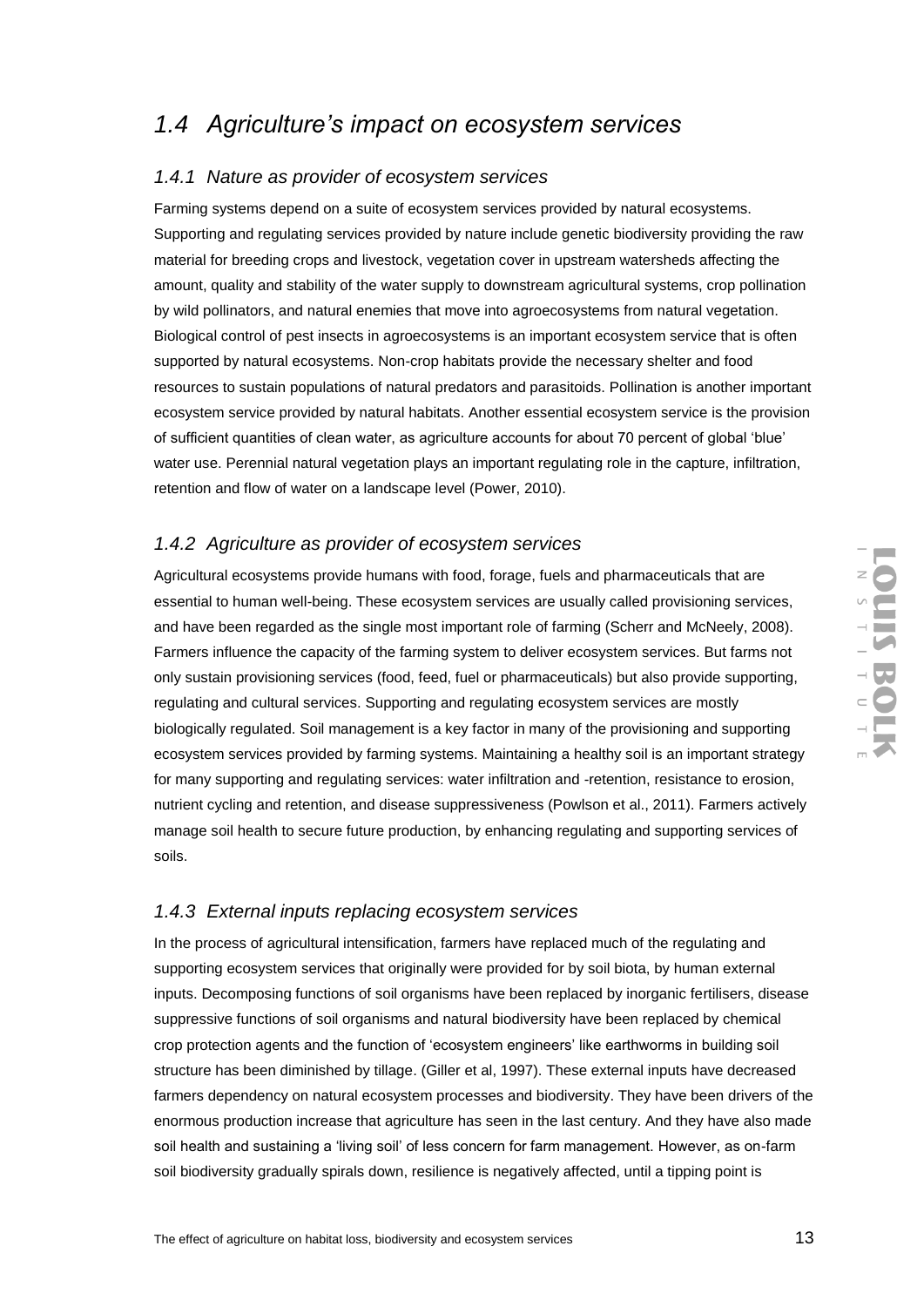reached where soil degradation occurs. At that point production levels can only – if possible – be reestablished at very high costs.

#### *1.4.4 Loss of ecosystem services caused by agriculture*

Agricultural ecosystems around the world vary tremendously in structure and function. They include annual crop monocultures, perennial orchards, grazing systems, arid-land pastoral systems, tropical shifting cultivation systems, smallholder mixed cropping systems, paddy rice systems, tropical plantations (like oil palm, coffee, cacao), agroforestry systems and species-rich homegardens. Although a gradual change towards intensification of agriculture has taken place, agricultural systems are still very diverse. This variety of agricultural practices results in different adverse effects on regulating and supporting ecosystem services provided by natural ecosystems (Power, 2010). Loss of natural habitat and biodiversity loss occurs in most agricultural systems. But the extent to which agricultural systems negatively influence supporting and regulating ecosystem services differs greatly.

**Loss of nutrient cycling** Agriculture has both on a global and on a local scale profound effects on biogeochemical cycles and nutrient availability in ecosystems. Nitrogen (N) and phosphorus (P) are most limiting for biological production in both natural and agricultural ecosystems. As a result of fertiliser applications, the amount of N and P in the biosphere has greatly increased, with complex, often harmful effects on natural ecosystems (Power, 2010). Excessive nutrient loading associated with nitrogen and phosphorus fertilisers has resulted in groundwater pollution, increased nitrate in drinking water, eutrophication (a process in which excessive plant growth depletes oxygen in water), acidification of freshwater and terrestrial ecosystems, large and at times toxic algal blooms, and 'dead zones' in coastal marine ecosystems (MA, 2005b). Nitrogen deposition is one of the main drivers of biodiversity change (Sala et al., 2000). Ecological resilience of wetlands is slowly decreasing as a result of nutrient loading, which may result in sudden catastrophic shifts from a state where they retain nutrients, to one in which they release nutrients or emit the greenhouse gas nitrous oxide (Carpenter et al., 2005) Restoring ecosystem services can be supported by soil nutrient management strategies, including prevention of nutrient losses, enhancing nutrient storage and buffering, and increasing nutrient efficiency of agroecosystems.

**Changing water flow and decreased storage** Agriculture modifies the plant species composition and below-ground root structure, the production of litter, the extent and timing of plant cover, and the composition of the soil biotic community: factors that influence to a major extent the water infiltration and retention in soil. The intensity of agricultural production and management practices affect both the quantity and quality of water in agricultural landscapes (Power, 2010). Around 66% of all water withdrawn for direct human use is attributed to agriculture. Increasing irrigation efficiency results in smaller amounts of this water returning to downstream watersheds and rivers, and higher 'consumptive use' resulting in a flow to the atmosphere through evaporation or transpiration. Transfer of water between river systems can also reduce downstream water availability for some basins. These changes have altered water regimes, with substantial declines in discharges in some of the world's largest rivers, including the Yellow, Indus, Nile, Ganges and Rio Grande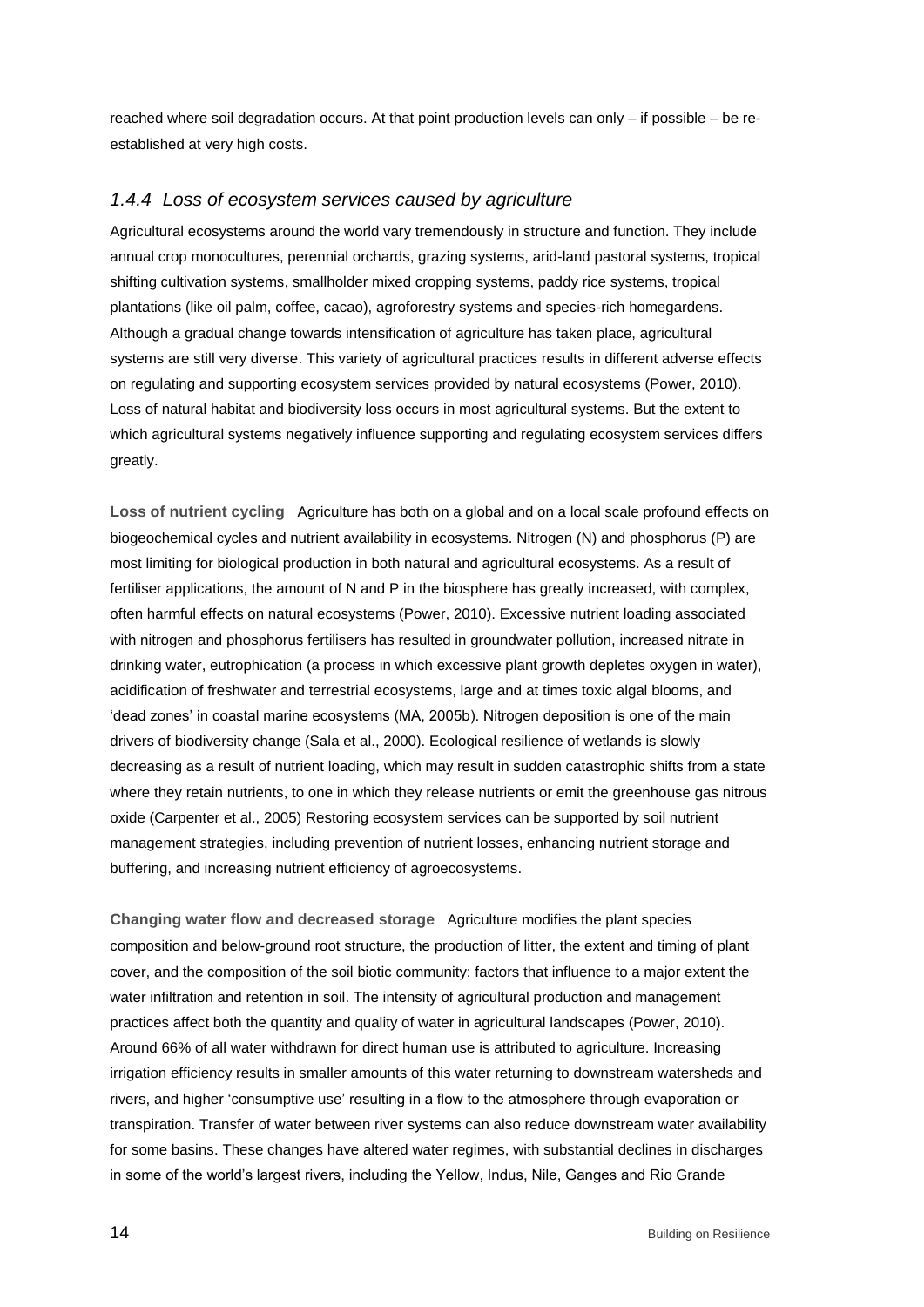(Gordon et al., 2010). Wetlands are particularly challenging ecosystems in relation to agricultural water management. Both nearby and further afield changes to hydrology can have major effects of wetlands that are dependent on either groundwater or surface water and direct rainfall (Gordon et al., 2010). By 1985, an estimated 56-65% of inland and coastal marshes had been drained for intensive agriculture in Europe and North America, 27% in Asia, 6% in South America and 2% in Africa (MA, 2005b) Poor soil and water management, and the unsuitability of many soils for irrigation, have resulted in salinization and land degradation extending over all the continents. Irrigation has resulted in the accumulation of salts in the rooting zone of arable land, as high rates of evapotranspiration draw soluble salts from deep layers of the soil profile. The water and salt balance has also changed in regions where dryland agriculture – growing crops without irrigation in areas with less than 300 mm rainfall per year – is practiced after forest clearance (Rozema and Flowers, 2008) According to the FAO, the total global area of salt-affected soils was 831 million hectares at the turn of the century. Although it is generally assumed that saline soils occur under arid and semi-arid climates, these soils are found in various climatic zones (Rengasamy, 2006). Clearing of woody vegetation for pastures and crops can also lead to salinization. Forest provide important regulating ecosystem services by consuming rainfall, limiting groundwater recharge, and keeping groundwater tables low enough to prevent salt from being carried upward through the soil. Salinization seriously hampers agricultural production, and finally results in the abandonment of agricultural land. Intensification of agriculture has also increased pressure on inland water ecosystems through pesticide leakage from cultivated lands (MA, 2005).

**Increasing erosion** Soil erosion is a natural geological phenomenon, that has created the vast fertile soils of alluvial flood plains and loess plateaus around the world. However, the accelerated soil erosion, exacerbated by human perturbations, is a destructive process. It depletes soil fertility, degrades soil structure and reduces the rooting depth of plants (Lal, 2003). As a result, the diversity of plants, animals and microorganisms is diminished. Ultimately, the resilience of the entire ecosystem is threatened (Pimentel and Kounang, 1998) Global assessments of the influence of erosion and deposition on carbon dynamics have had contrasting outcomes. Recent analysis of soil erosion based on watershed-scale processes, considers soil erosion as a net carbon sink, not a source (Van Oost et al., 2007).

Water erosion, wind erosion, chemical erosion and physical erosion play different roles in different biomes, and vary in the extent to which they are attributed to agricultural management. It is estimated that approximately 75 billion tons of fertile soil are annually lost from global agricultural systems (Pimentel and Kounang, 1998) Water erosion, either causing loss of topsoil, or causing terrain deformation by rills and gullies, is by far the most important type of soil degradation, affecting about 1100 M ha worldwide (56% of the total area affected by soil degradation). Around 225 M ha is so degraded by water erosion, that it is no longer suitable for agriculture (Oldeman, 1992). Water erosion selectively removes the fine organic particles from the soil, leaving behind large particles and stones (Durán Zuazo and Rodríguez Pleguezuelo, 2008). Deforestation is the most important cause (43%), followed by overgrazing (29%) and agricultural mismanagement (24%). Wind erosion, characterised by either loss of topsoil, terrain deformation or overblowing, is most pronounced in arid and semi-arid zones, usually on coarse textured soils with a limited vegetative cover. Global extent of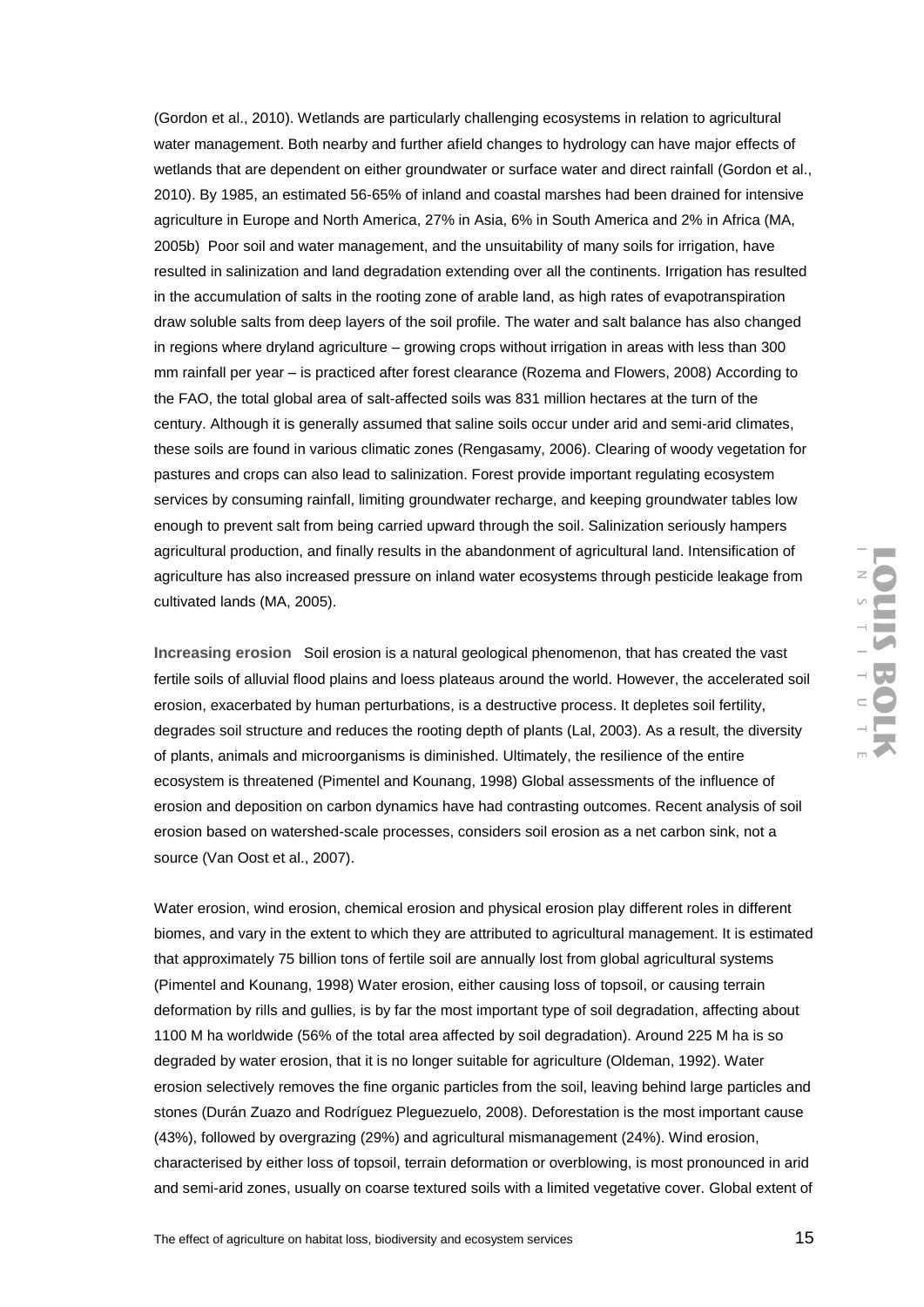soils affected by wind erosion is around 550 M ha (28% of total degraded area). Wind erosion is mainly caused by overgrazing (60%), followed by agricultural mismanagement (16%), overexploitation of the vegetative cover for domestic use (16%) and deforestation (8%). Chemical soil degradation occurs either through loss of nutrients and/or soil organic matter on ~240 M ha worldwide (representing 30% of degraded soils in South America) or through salinization, which is the most dominant type of chemical soil degradation in Asia. Chemical soil degradation is mainly caused by agricultural mismanagement (56%) and deforestation (28%). Physical soil degradation affects 'only' 83 M ha of soils (4% of the soil degraded area), and is characterised by compaction, sealing and crusting. Nearly 33 M ha is located in Europe, where the main causal factor is agricultural use of heavy machinery. Sealing and crusting is often a result of cattle trampling and insufficient vegetation cover, and is mainly found in Africa and Asia. Waterlogging is mainly caused by human intervention in natural drainage systems, and is mainly found in Central and South America. Physical soil degradation is mainly caused by agricultural mismanagement (80%) and overgrazing (16%) (Oldeman, 1992).

Land which is covered by plant biomass, living or dead, is protected and will experience reduced soil erosion. Vegetation is the main component of ecosystem biomass, followed by belowground microbial biomass. Maintenance of vegetation is one of the main principles to prevent soil erosion. In forested areas, a minimum of 60% forest cover of the landscape is necessary to prevent soil erosion and landslides. Another factor influencing the susceptibility to erosion is soil structure. Soils with medium to fine texture, low organic matter content, and weak structural development are most easily eroded. Principles for preventing soil erosion should enhance soil organic matter contents (Pimentel and Kounang, 1998).

**Decreasing disease suppression and pollination** Many farming systems have sought to eliminate wild species from their lands in order to reduce the negative effects of pests, predators and weeds. (Scherr and McNeely, 2008). Some farming systems like home gardens may be notably exceptions to this rule, where usual distinctions between 'wild' and 'cultivated' species become blurred. In intensive farming systems, crop protection with agrochemicals has resulted in pesticide residues in surface and groundwater, degrading water provisioning services and continuing biodiversity loss. Biodiversity loss includes loss of non-target species, natural enemies and pollinators, not only affecting natural habitats, but decreasing agroecosystem resilience.

Changing climate Land transformation contributes ~20% to current anthropogenic CO<sub>2</sub> emissions, and more substantially to increase in greenhouse gases methane and nitrous oxide. Analysis of global  $CO<sub>2</sub>$  concentrations has shown that for thousands of years  $CO<sub>2</sub>$  concentration was more or less stable at 280 ppm. From 1800 onwards it has increased exponentially, until current 360 ppm (Vitousek, 1997). The increase has predominantly been caused by two human activities: land use and fossil fuel burning. The global release of soil organic carbon from agricultural activities has been estimated at 800 Tg C yr<sup>-1</sup> (T = tera = 10<sup>12</sup>) Soil biological degradation, by decrease of soil organic carbon, is an important factor leading to C emission from soil to atmosphere (Lal, 1997). Increased CO<sub>2</sub> represents the most important human enhancement to the greenhouse effect. It will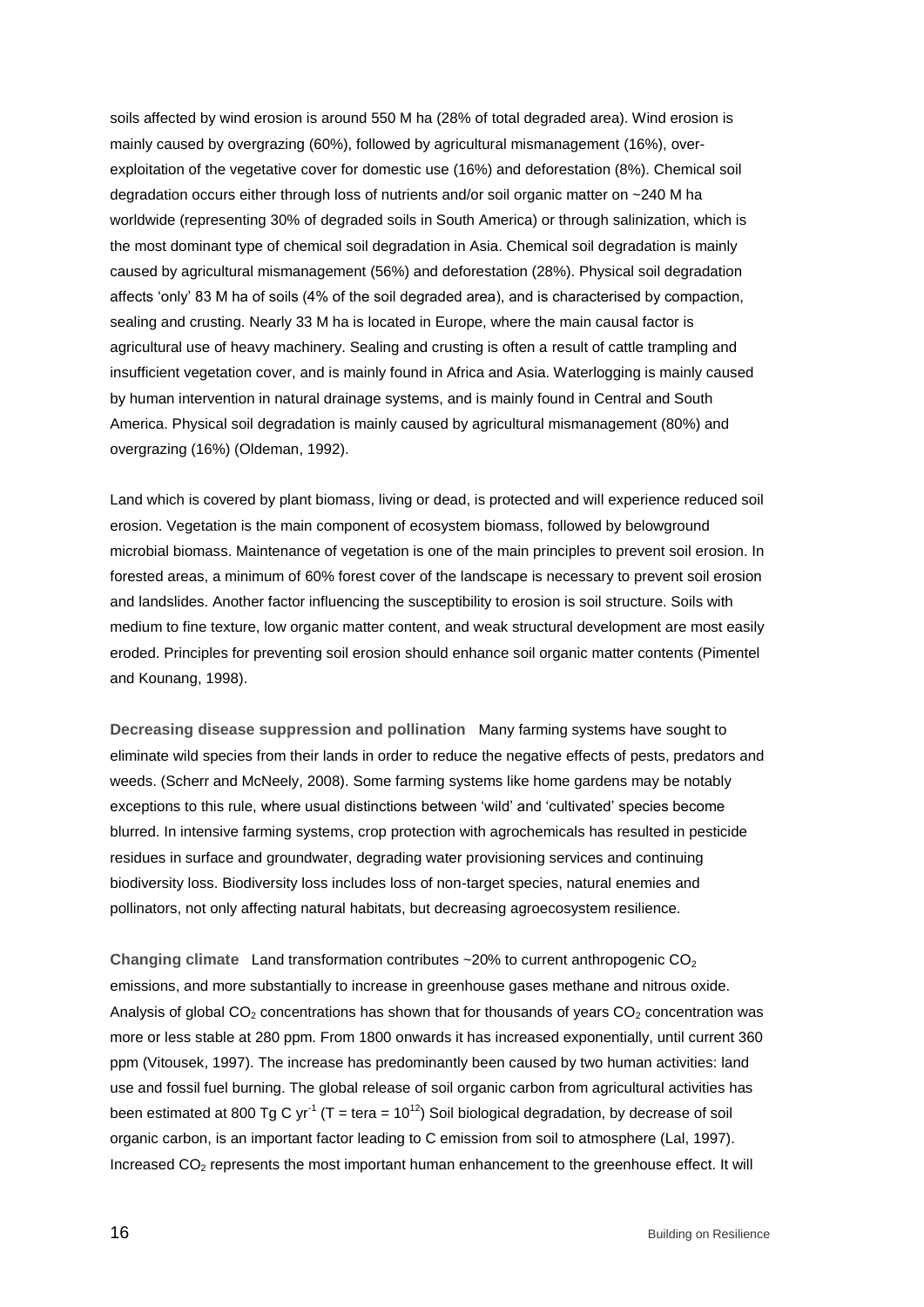affect species differentially, and likely will drive substantial changes in species composition and dynamics of all terrestrial ecosystems (Vitousek, 1997) Changes in land use and land cover, mainly driven by agriculture, may also influence climate through changes in evapotranspiration. There is increasing concern about potential effects of land cover changes on agriculture, through adverse effects on the African and Asian monsoons (Gordon et al., 2010).

Animal husbandry is one of the major sources of ammonia and methane emissions. About 14% of global GHG emissions consists of methane, and about 2/3 of the methane is produced by enteric fermentation of ruminants and losses through manure management (IPCC, 2007).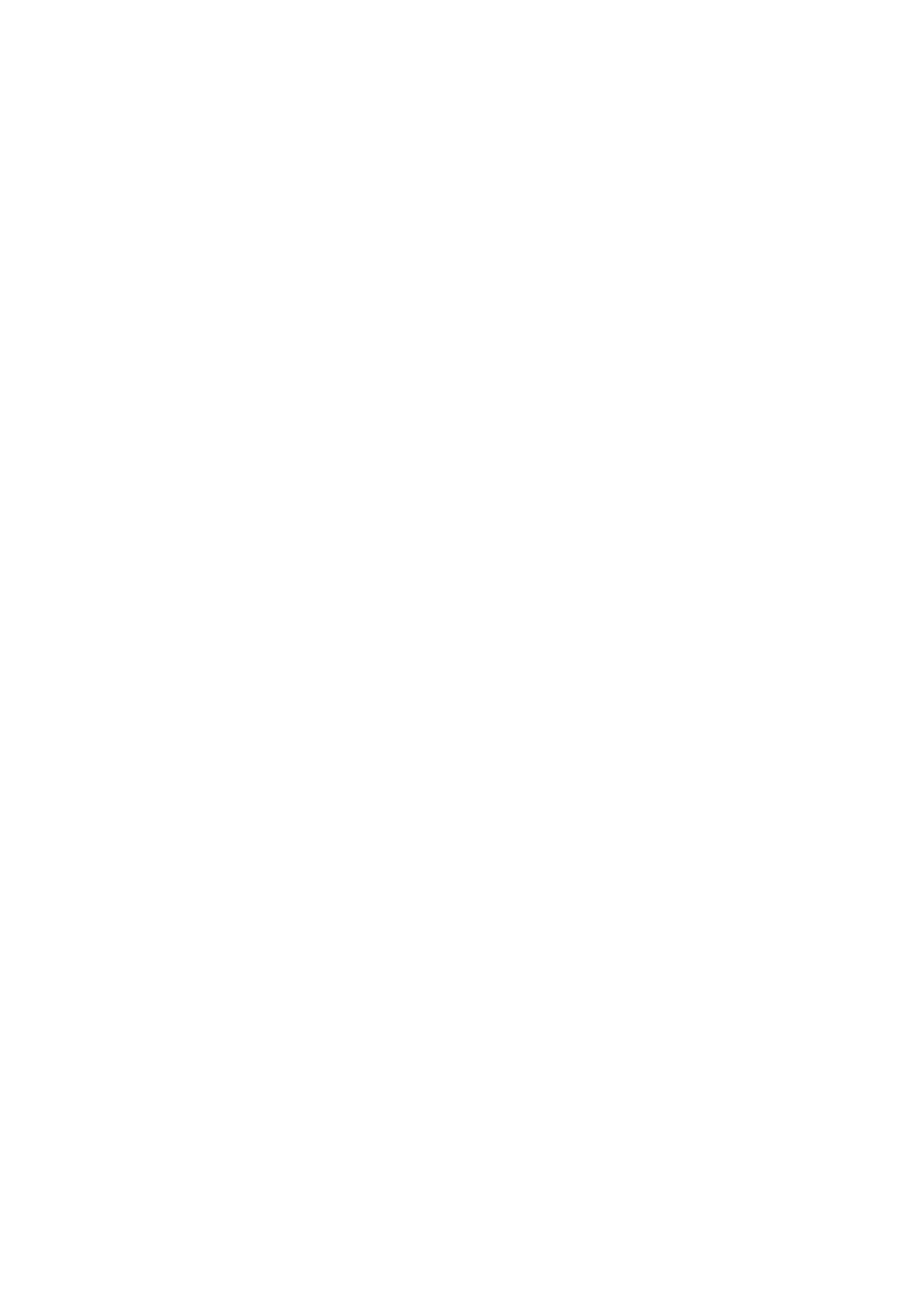# *2 Future trends and challenges*

### *2.1 Meeting the global food demand*

Despite the enormous agricultural production increase over the last few decades, it is estimated that nearly 870 million people, or one in eight, are suffering from chronic undernourishment (Godfray et al., 2010a). Although on a global level caloric intake has increased with ca. 380 kcal per person per day between 1970 en 2000, some sub-Saharan countries have declined further from an already very low per capita food consumption level (Kearney, 2010) Global population growth is predicted to decelerate and reach over 9 billion people in 2050 (Godfray et al., 2010b). At the same time, a nutritional transition is taking place. It is expected that people who are initially undernourished, will move through a phase where more grains, roots, tubers and pulses are consumed. In the following phase, the latter are substituted by energy-rich foods like meat, and foods with high concentrations of vegetable oils and sugars. Estimates for global food demands by 2050 indicate a further increase in daily caloric requirements of about 340 kcal per person per day (Kearney, 2010). It is estimated that there will be a need to raise food production by some 70 percent (IFAD, 2011). From 2000-2030, global cereal production is predicted to increase with 50 percent and global meat production with 85 percent (World Bank, 2008). From these projections it can be concluded that agricultural production levels have to increase substantially in order to meet future food demands. As the scope for agricultural expansion has been reached, agricultural intensification is urgently needed. (Tittonell, 2013)

Reducing the consumption of meat offers the possibility to feed more people with the same amount of land, due to the inherent low efficiency of converting feed into meat. Ruminants (cattle, sheep and goats) are less efficient in converting forage into useful products than monogastrics (pigs and poultry). Energy conversion efficiency for meat production ranges from 11% for chicken meat, to 9% for pork, and 3% for beef. Protein conversion efficiency ranges from 20% for chicken, to 10% for pork and 4% for beef. Cattle are the least efficient converters, caused by their high basal metabolism, large body mass, and long gestation and lactation periods (Smil, 2002). Reducing the consumption of meat and increasing the proportion of meat that is derived from the most efficient sources creates possibilities to feed more people sustainably (Godfray et al., 2010b). Global food transitions to eating less meat would have enormous consequences for both land use and climate (Stehfest et al, 2009).

## *2.2 Supporting the role of smallholders*

Although rapid urbanization is occurring globally, at present the majority of the people in the developing world live in rural areas: ~55% of the total population, or 3.1 billion people. In 2005 it was estimated that 1.4 billion people lived in extreme poverty, and 70% of them, about 1 billion people, were living in rural areas. South Asia, with the greatest number of poor rural people, and sub-Saharan Africa, with the highest incidence of rural poverty, are most affected by poverty and hunger. Agriculture plays a vital role in most developing countries. It is estimated that over 80 percent of rural households farm to some extent, and typically the poorest households rely most on farming and agricultural labour (IFAD, 2011). It is estimated that at present, smallholders produce about half of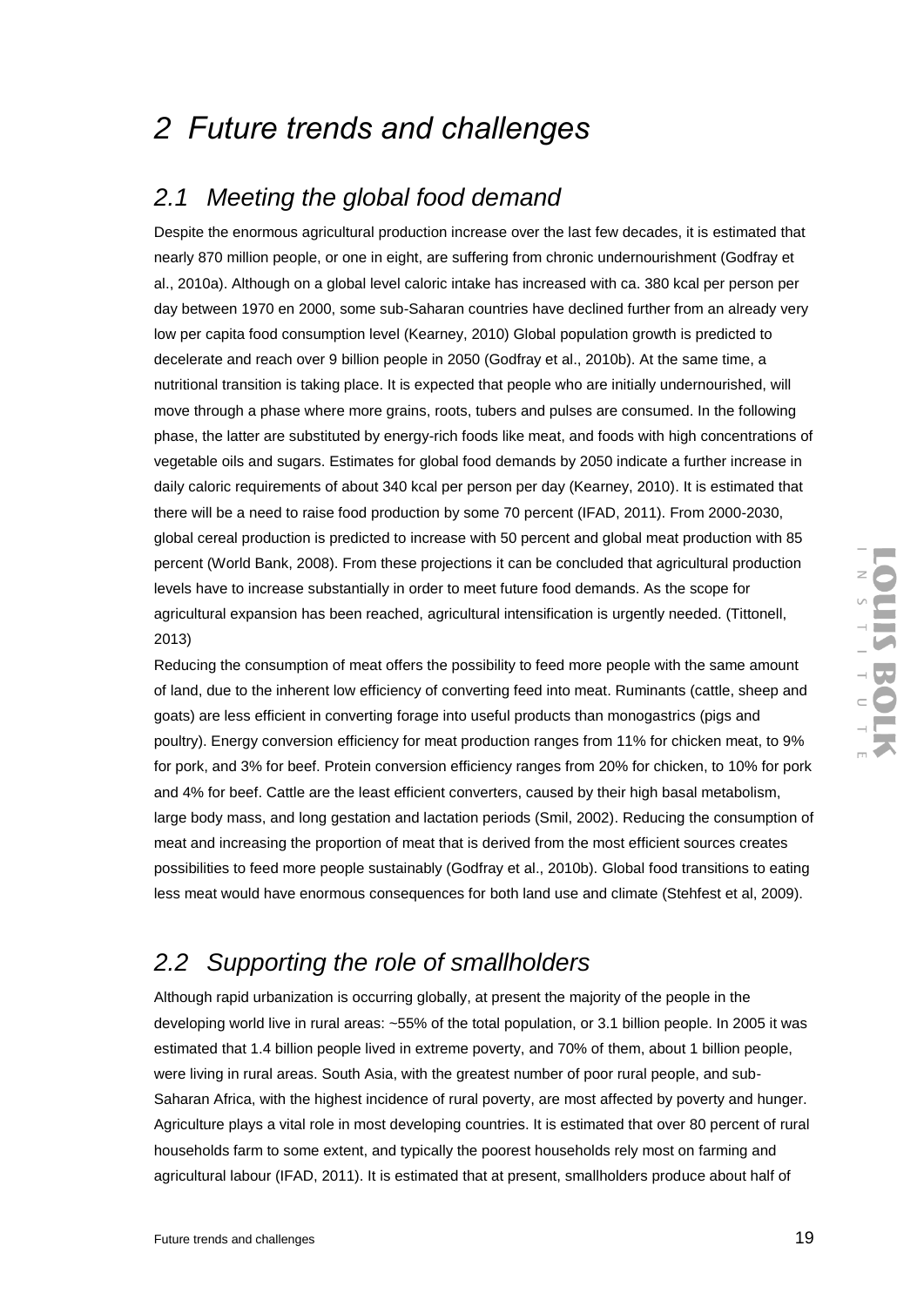the food in the world. Of total world production of cereals, coarse grains, roots and tubers, pulses and oil crops, ~2.8 billion tonnes are produced in developing countries, against ~1.8 billion in developed countries. It is also estimated that small to medium family farms account for about three quarters of total production in developing countries (Tittonell, 2013). Smallholder agriculture may provide an important route out of poverty, but then it has to be highly resilient: meeting the twin goals of being both productive and sustainable. Addressing smallholder agriculture is also essential when challenging the future demand for food, as yield gaps are most pronounced in smallholder farming. New approaches to increasing productivity of smallholder farming should also be more accessible than traditionally to rural women, who play critical roles in smallholder agriculture (IFAD, 2011)

### *2.3 Reducing waste*

It is estimated that 30 to 40% of food in both developed and developing countries is lost to waste, although in different parts of the food chain and through different causes. In the developing world main losses occur after harvest, through inadequate on-farm storage and lack of food chain infrastructure. In contrast, in the developed world dramatic losses occur at retail and home stages of the food chain. Different strategies are needed to tackle the two types of waste. In developing countries, postharvest storage technologies can be improved, and better functioning markets and transport infrastructure is needed. In developed countries, domestic strategies for reducing food loss are more difficult to change, as it is intimately linked with consumer behaviour. Consumers have become used to food with high cosmetic standards, and retailers discard many edible, yet only slightly blemished products (Godfray et al., 2010b)

### *2.4 Reducing dependency on non-renewable energy*

Global crop production has substantially increased in recent decades. Considering all 174 crops tracked by FAO, Foley et al. (2011) estimate that global crop production increased by 56% between 1965 en 1985 and by 20% between 1985 en 2005. As average yields of major food crops increased by a factor two over the last 50 years, the total amount of external nitrogen fertilizer input increased sevenfold, while the amount of phosphorus increased 3.5-fold (Foley et al., 2005). Current worldwide use of fertiliser nitrogen is about 100 Tg nitrogen per year (Erisman et al., 2008). Both nitrogen and phosphorus are expected to increase another 3-fold by 2050 unless there is a substantial increase in fertiliser efficiency (Tilman et al., 2002) Current agriculture is highly dependent on non-renewable energy sources. About 70% of the total amount of energy in one kernel of corn is derived from fossil fuels. About 30% of the energy needed for feeding a person in the developed world is used in manufacture of inorganic fertilisers, 19% for field machinery and 16% for transport. Feeding 9 billion people in 2050 with current agricultural production means would require 113,000 Million barrels of oil per year (without considering natural gas feedstock), which would exhaust global oil reserves in about 12 years (Tittonell, 2013).

Most agricultural soils are not sufficiently fertile to sustain plant production without regular addition of nutrients: either recovered and recycled through farmyard manure or crop residues, naturally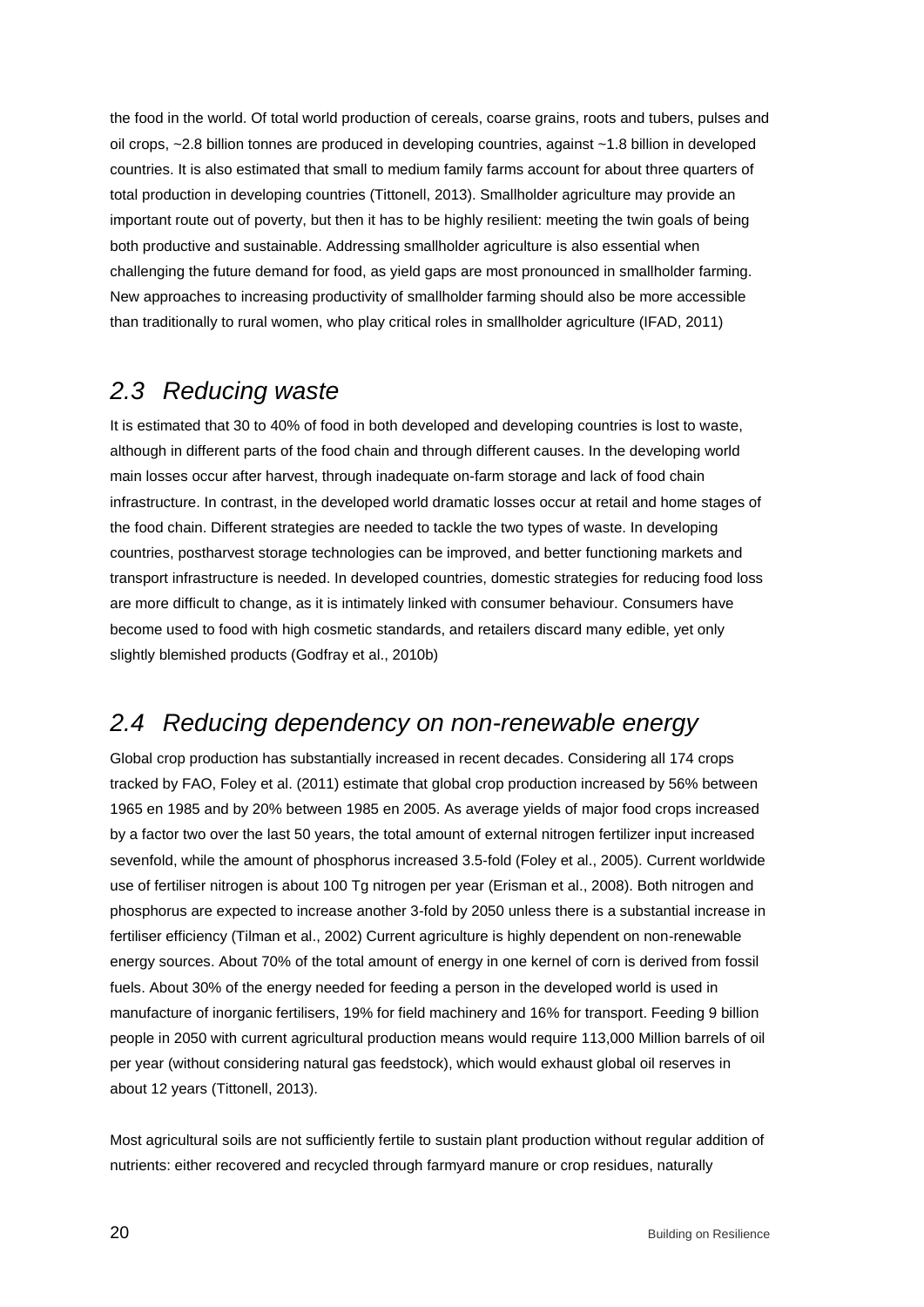produced by nitrogen fixing legumes, or manufactured as inorganic fertilisers (Dawson and Hilton, 2010). The main focus has traditionally been on three macronutrients: nitrogen (N), phosphorus (P) and potassium (K). Calcium, sulphur (S) and magnesium are more general available, though on some soils application of these macronutrients is necessary (Dawson and Hilton, 2010). As K and S are not anticipated to be limiting, N and P are critical because of their finite and depleting nature. Depletion occurs through the energy sources currently needed for the production of inorganic ammonia N and through the limited stock of global phosphate rock reserves. In order to safeguard future food production, both fertiliser N and naturally fixed N are likely to be required (Dawson and Hilton, 2010) Estimates of the potential of leguminous nitrogen fixing plants to account for a substantial part of the nitrogen needed for global food production show considerable variation. Based on crop rotations with leguminous green manures between normal cropping periods, it has been calculated that it should be possible to feed the current world population without mineral nitrogen fertiliser and without expansion of agricultural lands (Badgley et al., 2007). These calculations are based on many premises, and others conclude that natural N fixation can generate only the food to support 3.1-4.2 billion people (Connor, 2008).

### *2.5 Preventing depletion of mineral reserves*

Modelling of phosphorus balances suggest a global phosphorus depletion in grasslands and a reduction in rock phosphate reserves by 36-64% in 2100 (Power, 2010). Closing nutrient cycles for phosphorus will significantly influence possibilities for sustaining future crop production. Micronutrients like boron, iron, copper, manganese, molybdenum and zinc are required in small quantities, but are equally essential for plant growth. A micronutrient that is not essential for crop production, but very essential for livestock and humans is selenium. Large-scale deficiencies of selenium occur in parts of Asia and Africa. During the past decade, soil micronutrient deficiencies have been attributed mainly to zinc, and to a lesser extent to boron and molybdenum. Zinc deficiencies are widespread in Asia, sub-Saharan Africa and north-western South America. Many important interactions exist between macro and micronutrients. A high availability of phosphate may restrict the availability of iron, zinc and copper for crops. Shortages of micronutrients may severely hamper plant production. The micronutrient molybdenum for example, is essential for nitrogen fixation by legumes. Although deficiencies of micronutrients in agricultural soils may be replenished with mined minerals, some mineral reserves are disappearing at an alarming rate. Mineral reserves of zinc are expected to last for only 21 years, while zinc deficiencies are already occurring in food chains in large part of the world. Also selenium reserves are being depleted very fast. De Haes et al. (2012) urgently call for a less one-sided focus on NPK fertilisation alone.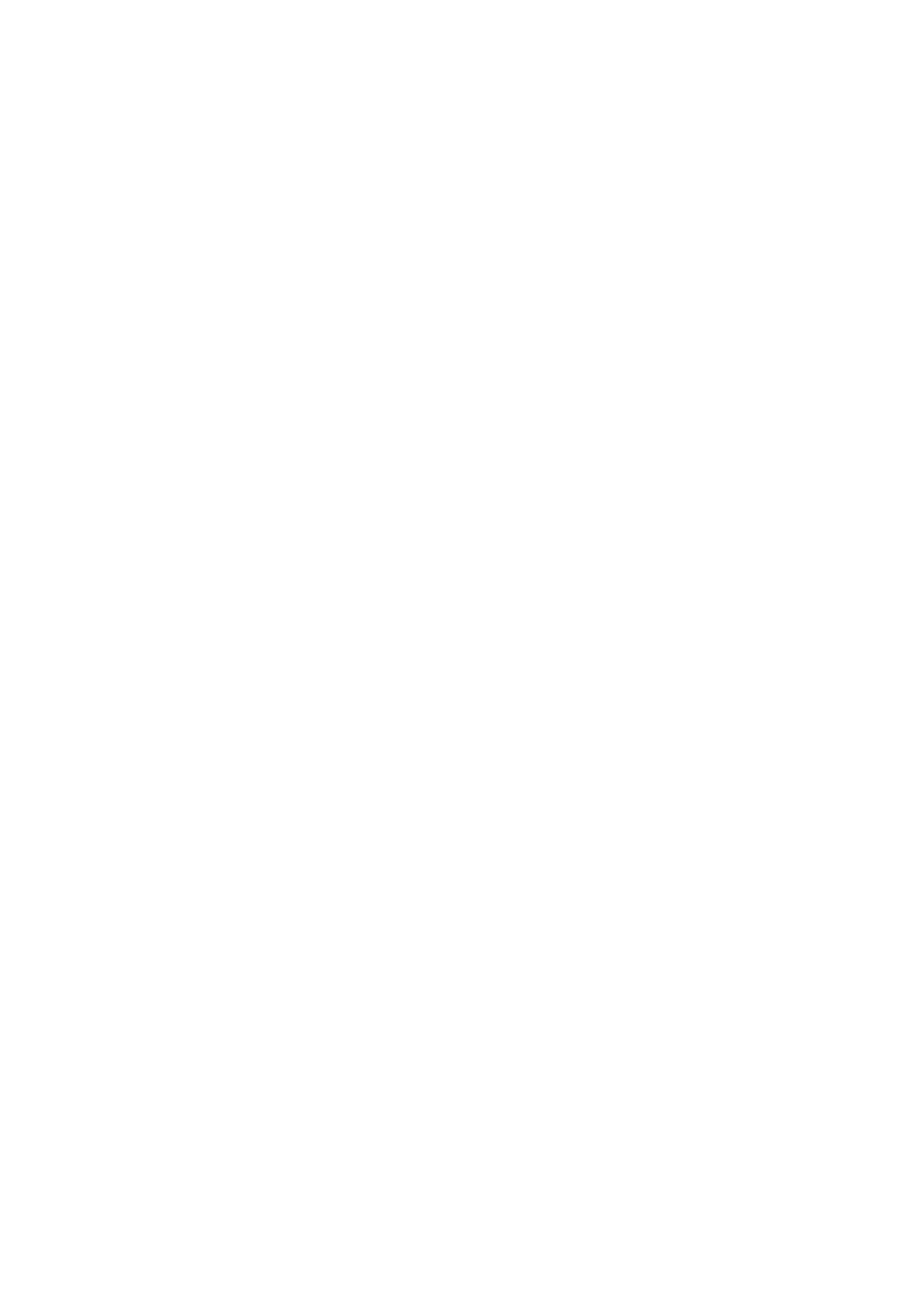# *3 Development of concepts of sustainable agriculture*

The notion of sustainable agriculture has gradually developed from the 1960s onward, leading to calls for an 'evergreen' or 'doubly green' revolution in the 1990s, and a very diverse range of terms in the last decades, from 'low external input agriculture' to 'conservation agriculture', 'sustainable intensification', 'evergreen agriculture' and 'diversified farming systems' (IFAD, 2011). The idea of agricultural sustainability essentially "centres on food production that makes the best use of nature's goods and services while not damaging these assets. (…) Agricultural sustainability does not, therefore, mean ruling out any technologies or practices on ideological grounds (…) provided they improve productivity for farmers, and do not harm the environment" (Pretty et al., 2006). Many different terms are being used to address the level of sustainability of different farming systems and technologies. No single farming system or technology is however one hundred per cent sustainable, in all aspects of ecological, economic and social sustainability, at any given location on Earth. In order to develop more sustainable ways of cultivation, creativity and out-of-the-box thinking is necessary, in which no agricultural technology can be *a priori* determined to be 'good' or 'bad'. The following table, which is by no means complete, shows some of the concepts of sustainable agriculture that have been developed over the last few decades.

| <b>Sustainable Agriculture</b><br><b>Concepts</b> | <b>Principles</b>                                                                                                                                                                                                                                                                                                                     | <b>References</b>           |
|---------------------------------------------------|---------------------------------------------------------------------------------------------------------------------------------------------------------------------------------------------------------------------------------------------------------------------------------------------------------------------------------------|-----------------------------|
| <b>Diversified Farming Systems</b>                | Farming practices and landscapes that<br>intentionally include functional<br>biodiversity at multiple spatial and/or<br>temporal scales in order to maintain<br>ecosystem services that provide critical<br>inputs to agriculture, such as soil fertility,<br>pest and disease control, water use<br>efficiency, and pollination.     | Kremen et al., 2012         |
| Ecoagriculture Landscapes                         | Mosaics of areas in natural/native<br>habitat and areas under agricultural<br>production. Agriculture, biodiversity and<br>ecosystem services are seen as<br>interdependent. Rural communities are<br>critical stewards of biodiversity and<br>ecosystem services.                                                                    | Scherr and McNeely,<br>2008 |
| Sustainable Intensification                       | Intensification of resources, using<br>natural, social and human capital assets,<br>combined with the use of best available<br>technologies and inputs (best genotypes<br>and best ecological management) that<br>minimize harm to the environment.<br>Resource-conserving technologies are<br>Integrated Pest Management, Integrated | <b>Pretty, 2008</b>         |

*Table 3.1: General principles related to different concepts of sustainable agriculture.*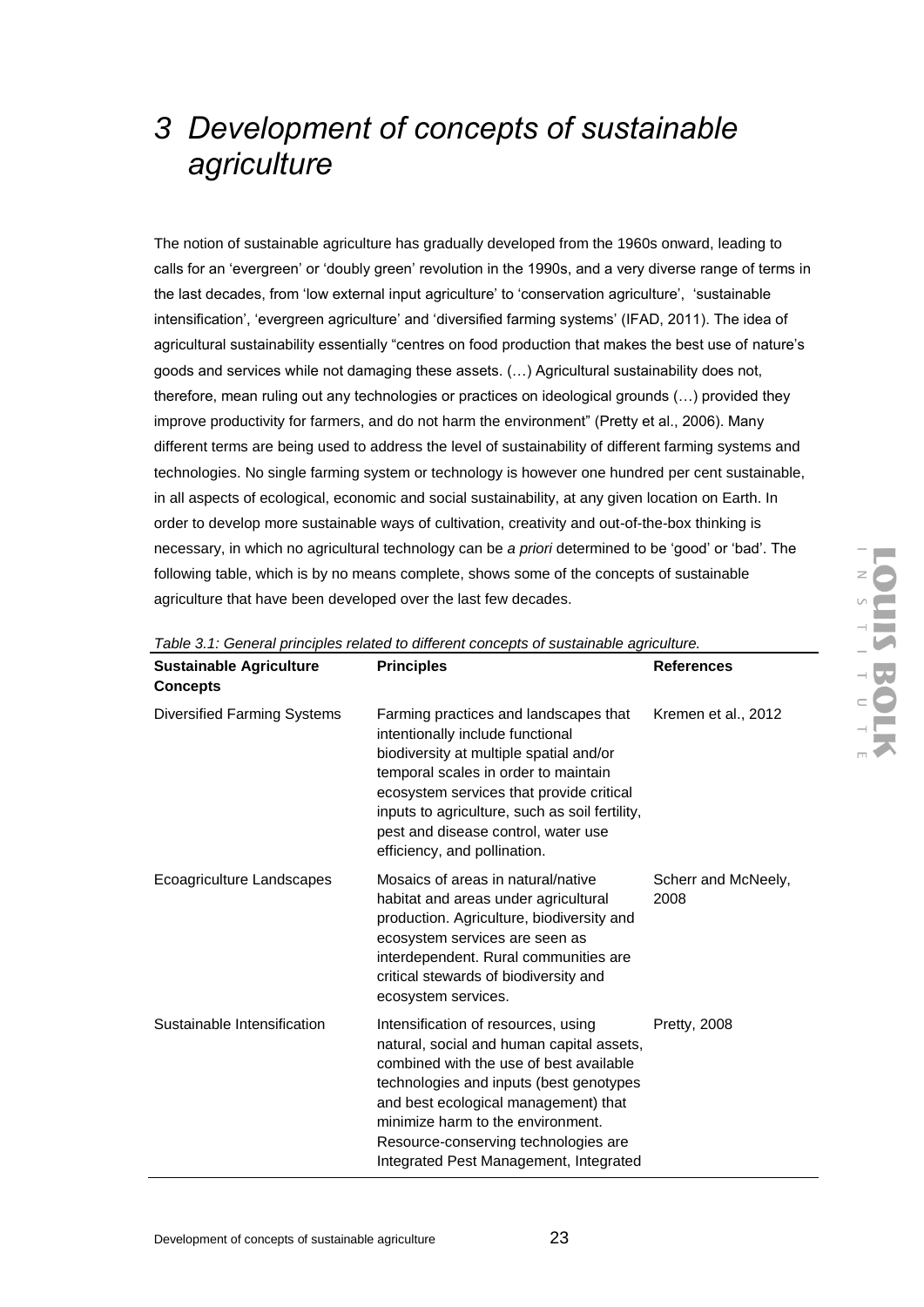| <b>Sustainable Agriculture</b><br><b>Concepts</b>     | <b>Principles</b>                                                                                                                                                                                                                                                                                                                                                                                                                                                                                                                                                                                                                                                                                                                                        | <b>References</b>      |
|-------------------------------------------------------|----------------------------------------------------------------------------------------------------------------------------------------------------------------------------------------------------------------------------------------------------------------------------------------------------------------------------------------------------------------------------------------------------------------------------------------------------------------------------------------------------------------------------------------------------------------------------------------------------------------------------------------------------------------------------------------------------------------------------------------------------------|------------------------|
|                                                       | Nutrient Management, Conservation<br>Tillage, Agroforestry etc.                                                                                                                                                                                                                                                                                                                                                                                                                                                                                                                                                                                                                                                                                          |                        |
| <b>Conservation Agriculture</b>                       | Conservation Agriculture is defined as<br>minimal soil disturbance (no-till, NT) and<br>permanent soil cover (mulch) combined<br>with rotations.                                                                                                                                                                                                                                                                                                                                                                                                                                                                                                                                                                                                         | Hobbs et al., 2008     |
| Organic Agriculture                                   | Organic agriculture is a production<br>system that sustains the health of soils,<br>ecosystems and people. It relies on<br>ecological processes, biodiversity and<br>cycles adapted to local conditions, rather<br>than the use of inputs with adverse<br>effects. Organic agriculture combines<br>tradition, innovation and science to<br>benefit the shared environment and<br>promote fair relationships and a good<br>quality of life for all involved.                                                                                                                                                                                                                                                                                              | IFOAM (www.ifoam.org)  |
| Direct-seeding Mulch-based<br><b>Cropping Systems</b> | A form of Conservation Agriculture,<br>Direct seeding mulch-based cropping<br>systems are characterised by ideally no-<br>tillage, soil surface protection through<br>mulch from crop residue, crop rotation,<br>keeping the soil permanently covered.                                                                                                                                                                                                                                                                                                                                                                                                                                                                                                   | Affholder et al., 2010 |
| Evergreen Agriculture                                 | Evergreen agriculture is defined as the<br>integration of particular tree species into<br>annual food crop systems. The<br>intercropped trees sustain a green cover<br>on the land throughout the year to<br>maintain vegetative soil cover, bolster<br>nutrient supply through nitrogen fixation<br>and nutrient cycling, generate greater<br>quantities of organic matter in soil<br>surface residues, improve soil structure<br>and water infiltration, increase greater<br>direct production of food, fodder, fuel,<br>fiber and income from products<br>produced by the intercropped trees,<br>enhance carbon storage both above-<br>ground and below-ground, and induce<br>more effective conservation of above-<br>and below-ground biodiversity. | Garrity et al., 2010   |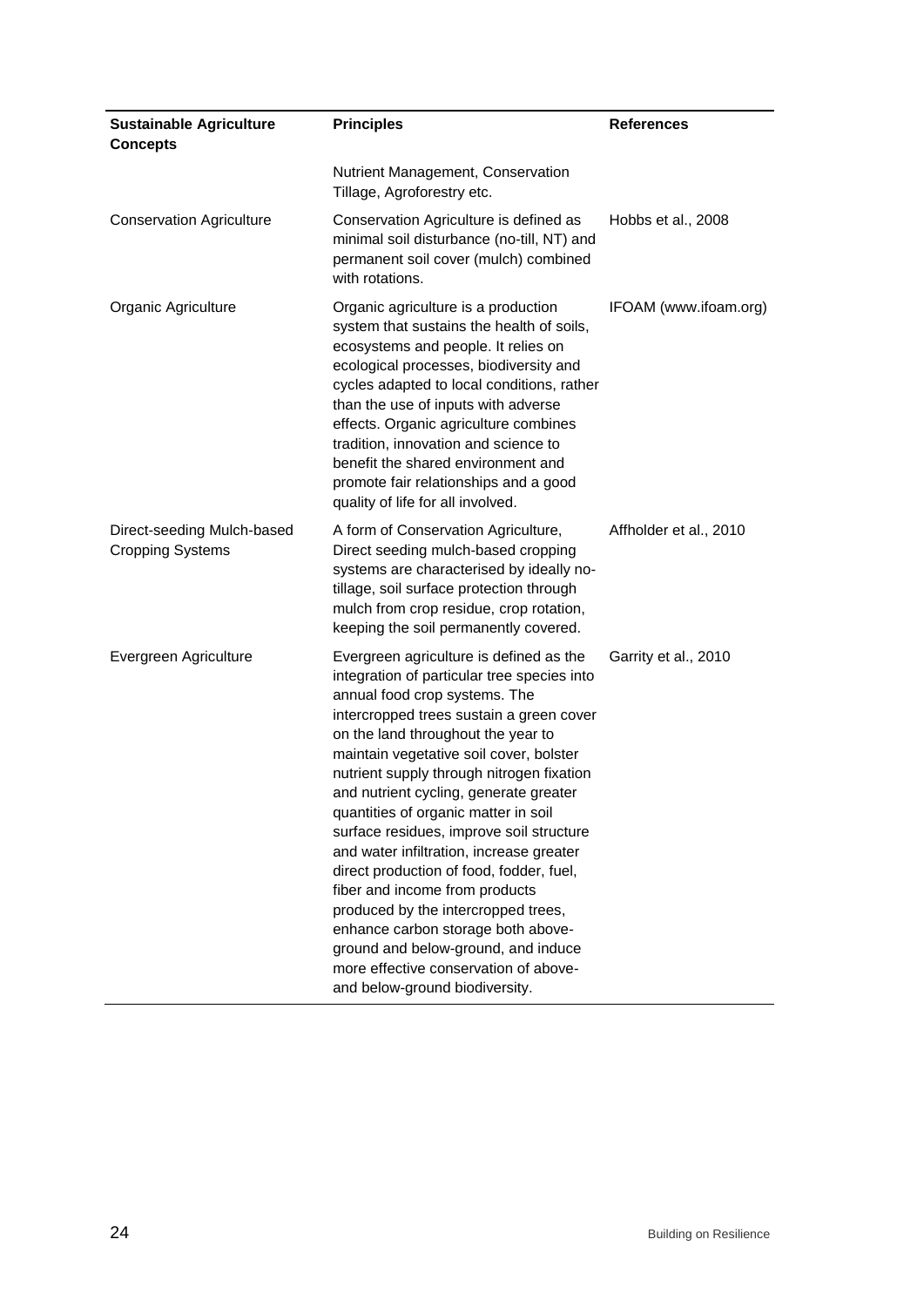# *4 Principles for sustainable agriculture – A draft framework*

There are many diverging views and opinions on the future of agriculture, sustainable land use, habitat conservation and biodiversity management. Conflicting views sometimes result in emotional debates that miss the opportunity to learn from one another and discourage creativity and out-of-thebox thinking. The following input for a common framework aims to find general denominators and principles for a sustainable agriculture perspective, rather than pointing out single solutions as 'good' or 'bad'. The framework hopes to connect rather than polarize different views, resulting in common building blocks for sustainability, in particular sustainable agriculture.

## *4.1 Three areas of sustainability*

The sustainability paradigm as defined in Agenda 21 addresses three areas of sustainability: ecological, social and economic. In order to integrate these three domains effectively, good governance is necessary, which could be regarded as a fourth principle. Ecological sustainability can be seen as the key building block, providing the base for all living organisms. For humanity, social and economic sustainability are equally necessary, as well as the overarching principles of good governance. In this paper on agricultural sustainability, we will mainly focus on key factors of ecological sustainability for agriculture.



*Figure 4.1: Three areas of sustainability. From the global perspective, ecological sustainability is the overarching principles. On field level, social an economical sustainability are equally important.*

## *4.2 The framework: agroecosystem resilience*

Although different definitions of resilience exist (Carpenter et al., 2001), in this paper we will refer to the widely employed definition of Gunderson and Holling (2001), defining resilience as "the capacity of a system to undergo disturbance and maintain its functions and controls". Resilience is measured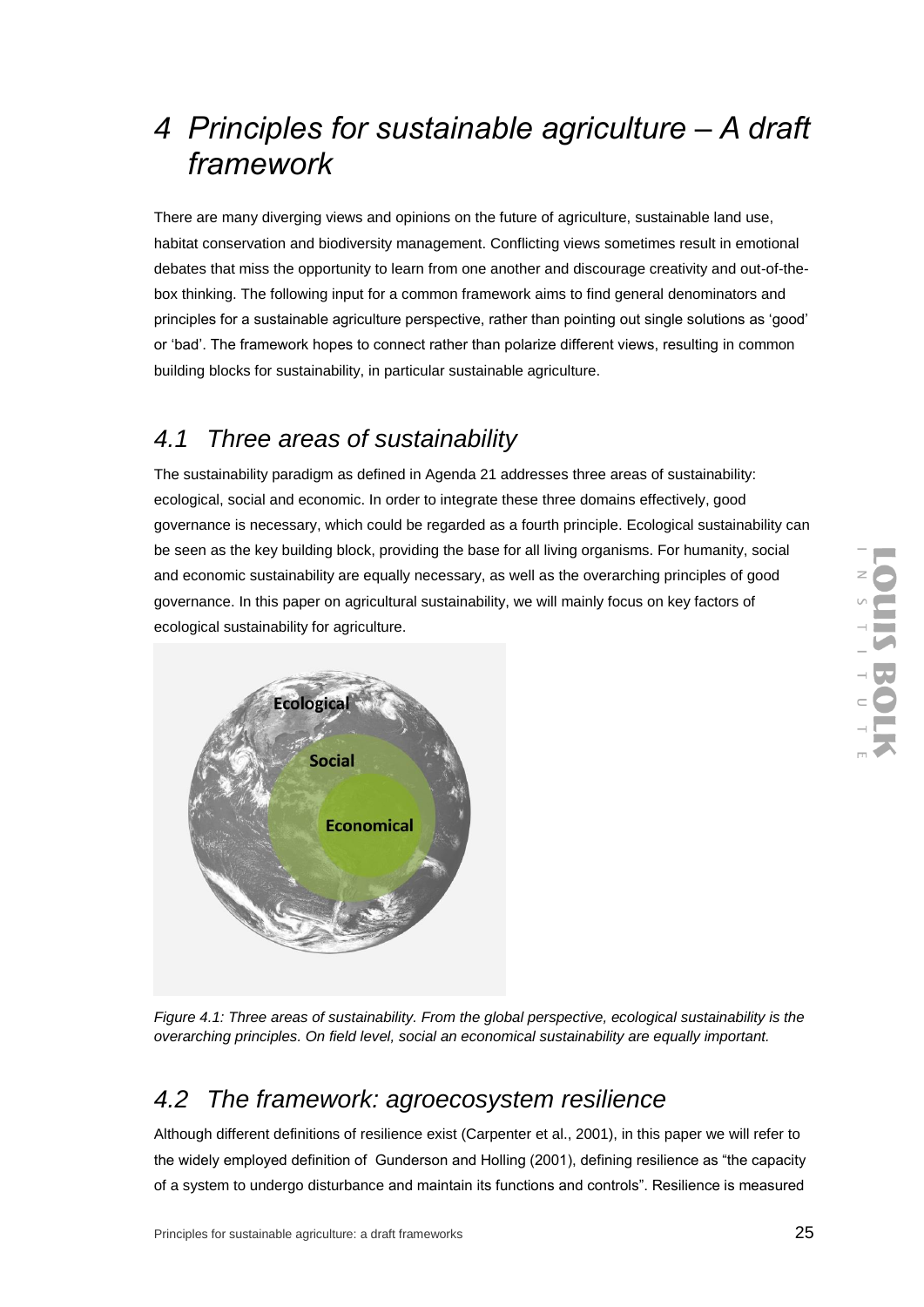by the magnitude of disturbance a system can tolerate, without losing its functions and moving to a different system state. More resilient ecosystems are able to absorb larger disturbances without changing in fundamental ways. Resilient systems contain those components that are needed for renewal and reorganization. They can cope, adapt, or reorganize without losing the provision of ecosystem services (Folke et al., 2002). Essential aspects of resilience are the degree to which a system is capable of self-organization and the learning and adaptive capacity, or 'adaptiveness' of the system in response to disturbance (Carpenter et al, 2001)

Ecological resilience plays a key role in the sustainability of agroecosystems. When resilience of agroecosystems is lost, vulnerability increases, and the system is not able to exert its functions anymore as soon as disturbances occur. Not only production is lost, but also regulating and supporting functions, that are necessary for sustainable use of resources for future generations within the boundaries of one earth. Ecological resilience is the principle that connects both the production function of agricultural systems, and the regulating and supporting functions that are needed to sustain production for future generations.

Ecological resilience is a well-known concept for ecologists, originating from the understanding of the dynamics of natural ecosystems (Holling, 1973). All ecosystems are exposed to gradual changes in external conditions. Sudden shifts to alternative states may occur when a natural ecosystem becomes more fragile by loss of resilience. Studies on natural ecosystems, including lakes, coral reefs, oceans and forests, have shown that prevention of gradual changes is more important than prevention of disturbances, as especially these smooth changes imply loss of resilience (Scheffer et al., 2001). In agricultural systems, examples of smooth changes that can be the silent onset of catastrophic shifts, are slow loss of organic carbon in soils, or increases in nitrate levels in wetlands. When reaching critical tipping points, soils become severely degraded and restoration may no longer be possible, resulting in land abandonment and conversion.



*Figure 4.2: Resilience landscapes, showing the gradual loss of resilience upon soil degradation. In ecosystems, multiple equilibrium states exist. (a) highly resilient, biodiverse soil system; (b) gradual loss of resilience through narrowing crop rotations and loss of associated soil organisms; (c) complete loss of resilience: high amount of external control needed to keep the desired system state; (d) sudden perturbation, e.g. the introduction of a soil-borne pathogen; (e) flip over to an undesired alternative system state, with diseased plants and lower production levels.*

## *4.3 Soil health and resilience linked to biodiversity*

All agroecosystems share a common base and foundation: a healthy soil. Healthy soils are the necessary prerequisite of sound farming systems. A healthy soil has a high resilience: it is able to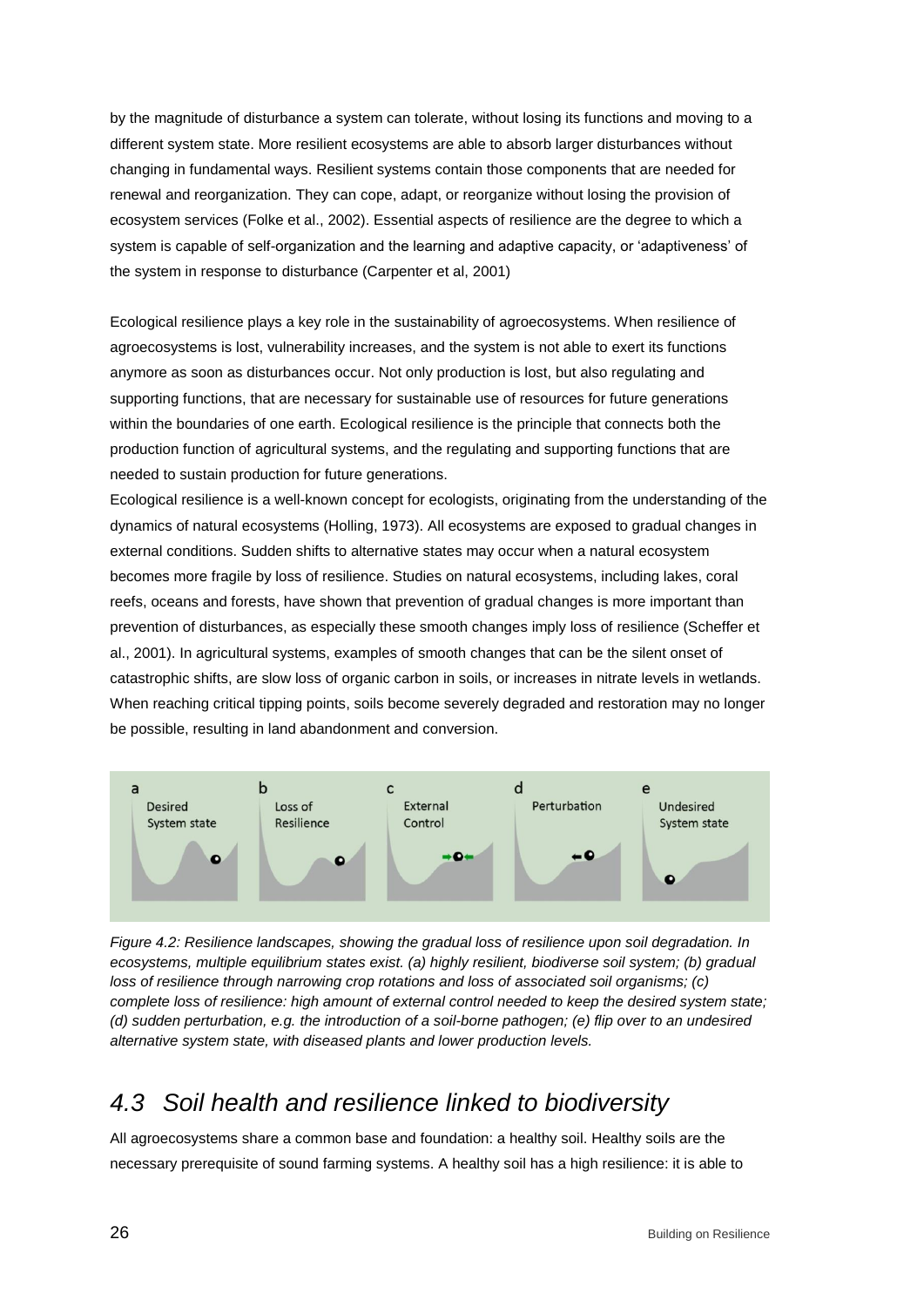maintain its functions and controls in view of external changes, stress and disturbances. A healthy soil also provides a myriad of ecosystem functions, such as nutrient cycling, water buffering, water transport and purification, carbon storage and buffering, resistance to erosion and compaction and provision of biodiversity and habitat functions. For a healthy soil, principles can be defined that contribute to a high resilience of the different ecosystem functions that soils provide.

For many ecosystem processes, the soil is the central regulatory centre. The traditional focus on soil productivity has largely been directed towards physical and chemical properties of soils. During the last few decades, agriculture has increasingly replaced many of the biologically regulated functions of soil by human external inputs. A number of ecosystem services has become more controllable by replacing them by external inputs. Agricultural management has also diminished soil biodiversity, leading to loss of ecosystem functions and soil degradation. The concept of soil health typically addresses the biological component of soils. This biological diversity becomes increasingly important in maintaining the different ecological functions of soil when addressing agricultural sustainability. High levels of soil biodiversity per se are no guarantee that soil resilience is secured, although it is sometimes postulated as an insurance against ecosystem malfunctioning under stress (Brussaard et al., 2007). The presence of different functional groups is important, and the level of 'redundancy' among soil organisms within a functional group has been related to the resilience as well.



*Figure 4.3: Ecological resilience of agroecosystems is the foundation for resilience in all types of ecosystem services: provisioning, supporting, regulating and cultural. Resilience provides a concept in which both production is secured and in which supporting and regulating functions are cared for, that are necessary for stewardship for future generations.*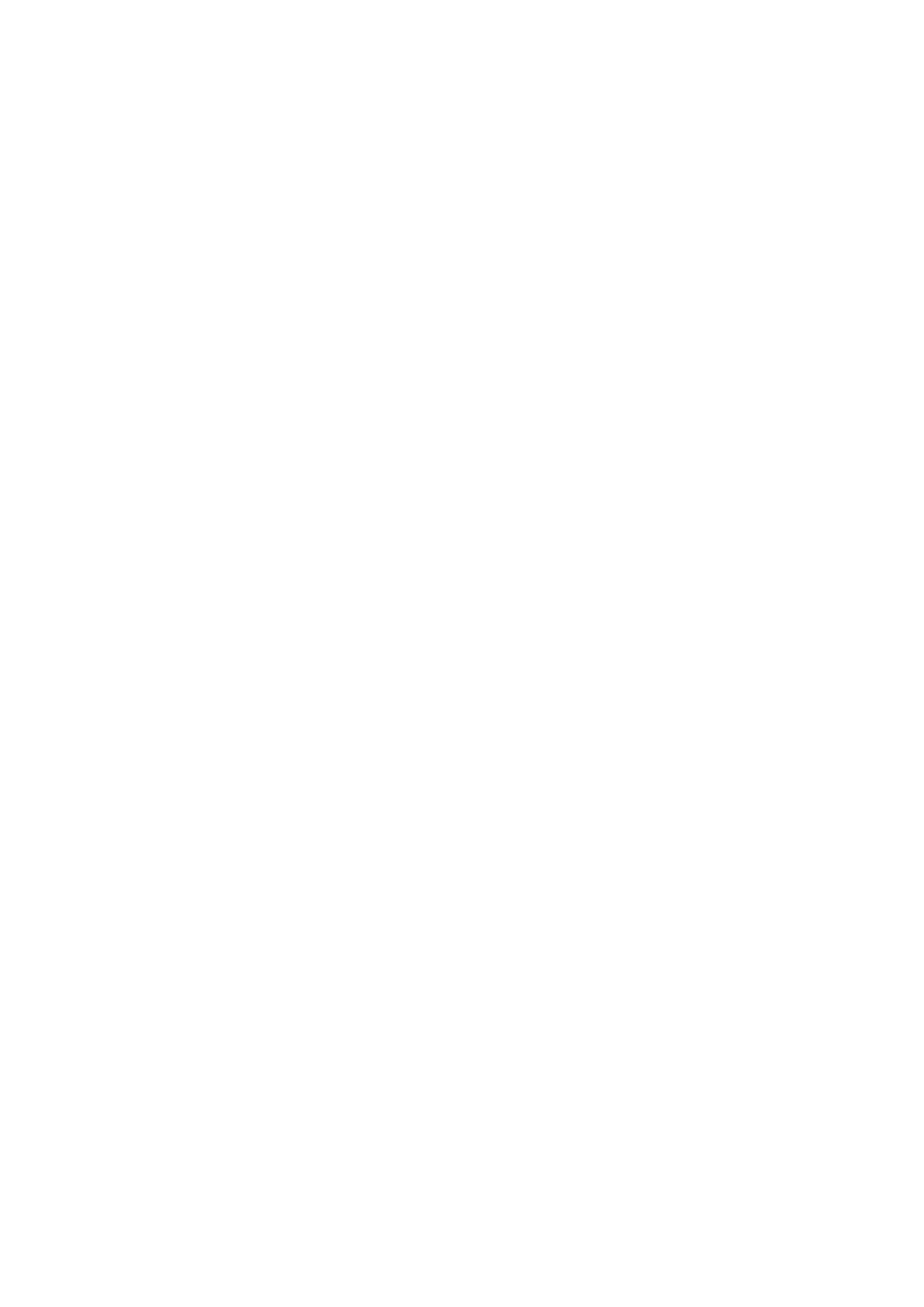# *5 Principles for ecological resilience of agroecosystems*

The dominant focus of agroecosystems has been on provisioning ecosystem services: the production of food, fodder and fuel. This has resulted in loss of regulating and supporting services of agroecosystems themselves, and of the services provided by natural ecosystems surrounding them. It has resulted in loss of biodiversity, and in loss of natural habitat through land conversion.

In order to meet the challenge of feeding a growing world population, while remaining within the boundaries of one earth, the production function of agroecosystems has to be enhanced. Leading principle in the development of sustainable agroecosystems is resilience. Resilience of production itself is obtained by working towards resilience of all major regulating and supporting services. The most basic resource for each farming system is the soil. Starting from a resilient and healthy soil, other principles can be deduced. In building soil health and resilience, biodiversity is an important aspect. Below-ground biodiversity is able to provide the different functions needed to deliver ecosystem services like nutrient cycling, water storage, and erosion prevention. Below-ground diversity is in turn related to diversity in above-ground vegetation cover and organic materials supplied to the soil. Guiding principle towards building resilience in different ecosystem services, is the role of a 'living soil', in which soil organisms provide the basic mechanisms of resilience building.

## *5.1 Stimulate nutrient cycling*

A healthy soil is able to decompose organic materials and deliver nutrients to plants, but also to retain nutrients and prevent unnecessary losses through leaching or run-off. Plants and plant roots are part of the 'living soil', and can contribute to fix nitrogen and decrease dependency of mineral nitrogen fertilisers.

#### **Principles**

- Prevent nutrient losses
- Stimulate nutrient storage and buffering
- Increase nutrient-use efficiency

#### *5.1.1 Prevent nutrient losses*

Agroecosystems are characterized by relatively open nutrient cycles. Inherent nutrient losses take place through offtake by harvest, but additional losses occur through leaching, run-off, volatilization and soil erosion. Cover crops and reduced tillage may reduce nitrogen loss through leaching and erosion. Organic amendments (manure, compost, crop residues, green manures) will stimulate the diversity of decomposing organisms in soil, in contrast to mineral fertilizers. This diversity of soil organisms is thought to be a main factor in providing soil resilience. However, careful matching of crop demand to the slower nutrient release from organic amendments is necessary in order to obtain a high level of nutrient-use efficiency (Tilman et al., 2002). Inadequate storage of manure and slurry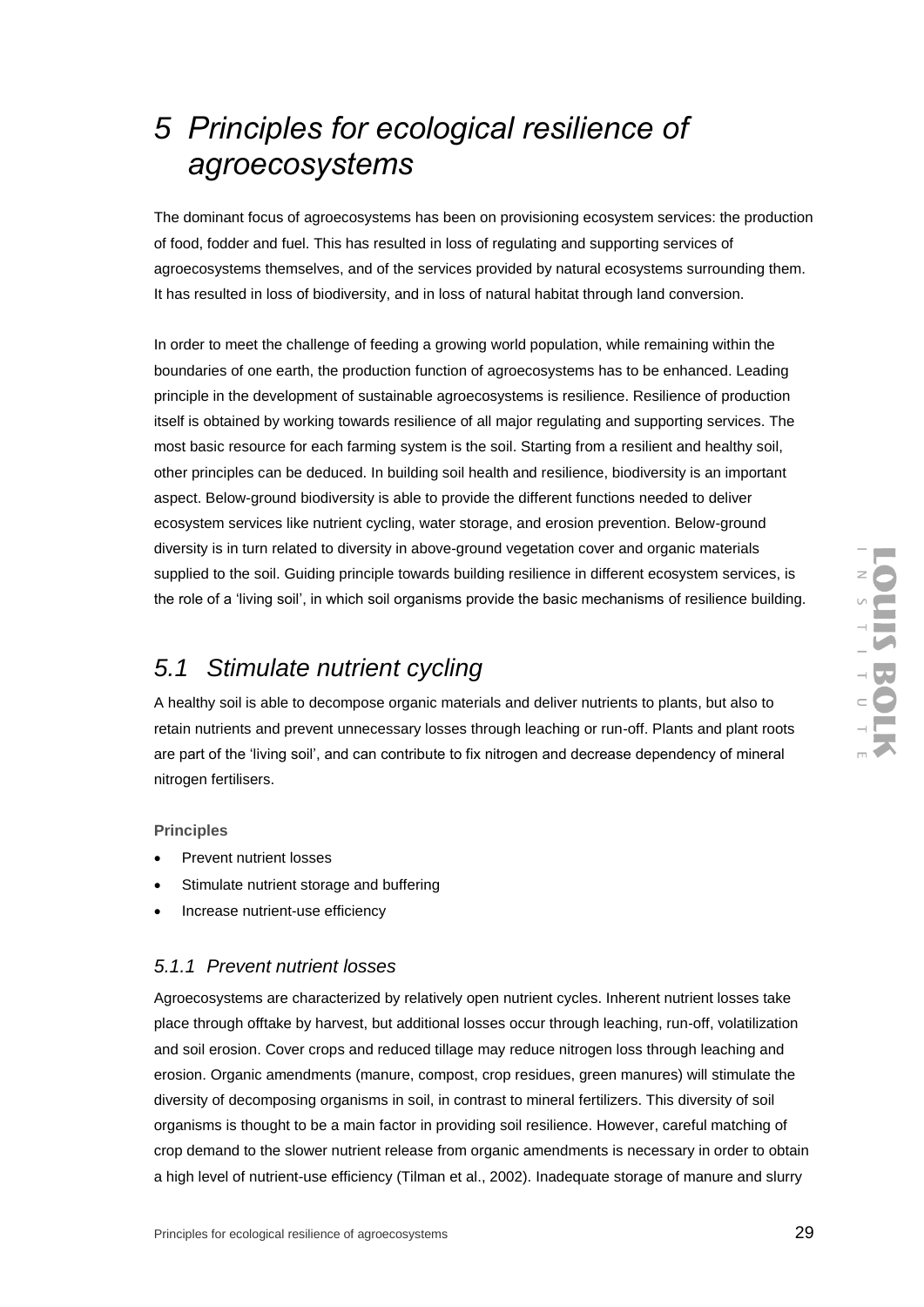are important sources of nutrient losses in agricultural systems. Preventing losses of carbon (methane) and nitrogen to the atmosphere, and loss of nitrogen to the subsoil can increase on-farm nutrient cycling.

#### *5.1.2 Stimulate nutrient storage and buffering*

Soil organic matter plays a central role in both nutrient storage as well as buffering nutrient concentrations. Conversion to agriculture from natural ecosystems often leads to rapid fall of organic matter contents of soils. Although the functional community in soil which is responsible for decomposition of organic matter has a high level of "redundancy" compared to other ecosystem services, gradual loss of soil organic matter contents will finally have far-reaching consequences for soil resilience. Soil degradation results not only in less possibilities to cope with changing environmental circumstances, but keeps many households in poverty traps as it prevents farmers reaching the genetic potential of crop varieties (Swift et al., 2004). In sub-Saharan Africa, it is estimated that 70% of farmland is prone to soil degradation. When soil resilience is lost, crops do not respond to fertilizers, while nitrogen-fixing legumes are unable to grow. Huge amounts of manure are needed to restore soil fertility to original levels, being no realistic option for African smallholders that generally have no or only a few livestock. In order to find workable solutions, local and scientific knowledge and technologies have to be combined in ecological intensification strategies. Multiple strategies to restore degraded soils in the Sahel include use of specific shrubs (inedible for livestock), to provide alternative organic matter inputs and mulching. They are combined with planting basins, appropriate crop varieties and small amounts of mineral P-fertilizer to make harvest possible in the first year of soil rehabilitation (Tittonell, 2013).

#### *5.1.3 Increase nutrient-use efficiency*

Nitrogen-use efficiency of agroecosystems can be enhanced by crop rotations that include nitrogen fixing leguminous plant species. The potential of nitrogen fixing plants is underutilized in many cropping systems. Nutrient losses through leaching may be prevented by associations of main crops with deep-rooted, secondary crops. Crop associations in conservation agriculture usually entail a main crop (often a cereal) and a secondary crop (often a legume with a deep rooting system). The main principle of conservation agriculture is the maintenance of a mulch layer of crop residues on the soil surface, usually in combination with minimum tillage. For example, in case of cotton production, cotton may be combined with velvet bean as a cover crop. Other conservation agricultural systems involve planting of cotton into a mulch layer resulting from a combination of a cereal and a cover crop grown in rotation with cotton. Recent research on conservation agriculture reports maize grain yields of nearly 5 t ha-1 after 3 years of maize-pigeon pea intercrops without fertilizers, compared with yields lower or equal than 1 t ha-1 for maize monocropping with or without fertilizers (Tittonell, 2013). In some areas, micronutrients may limit crop production, and use of additional mineral fertilizers may improve general nutrient-use efficiency.

Nutrient use efficiency is usually no key factor in conventional plant breeding programs, as selection is usually carried out under circumstances with high inorganic fertilizer use (Lammerts van Bueren et al., 2011). However, in nutrient poor circumstances, crops with a more elaborate rooting system will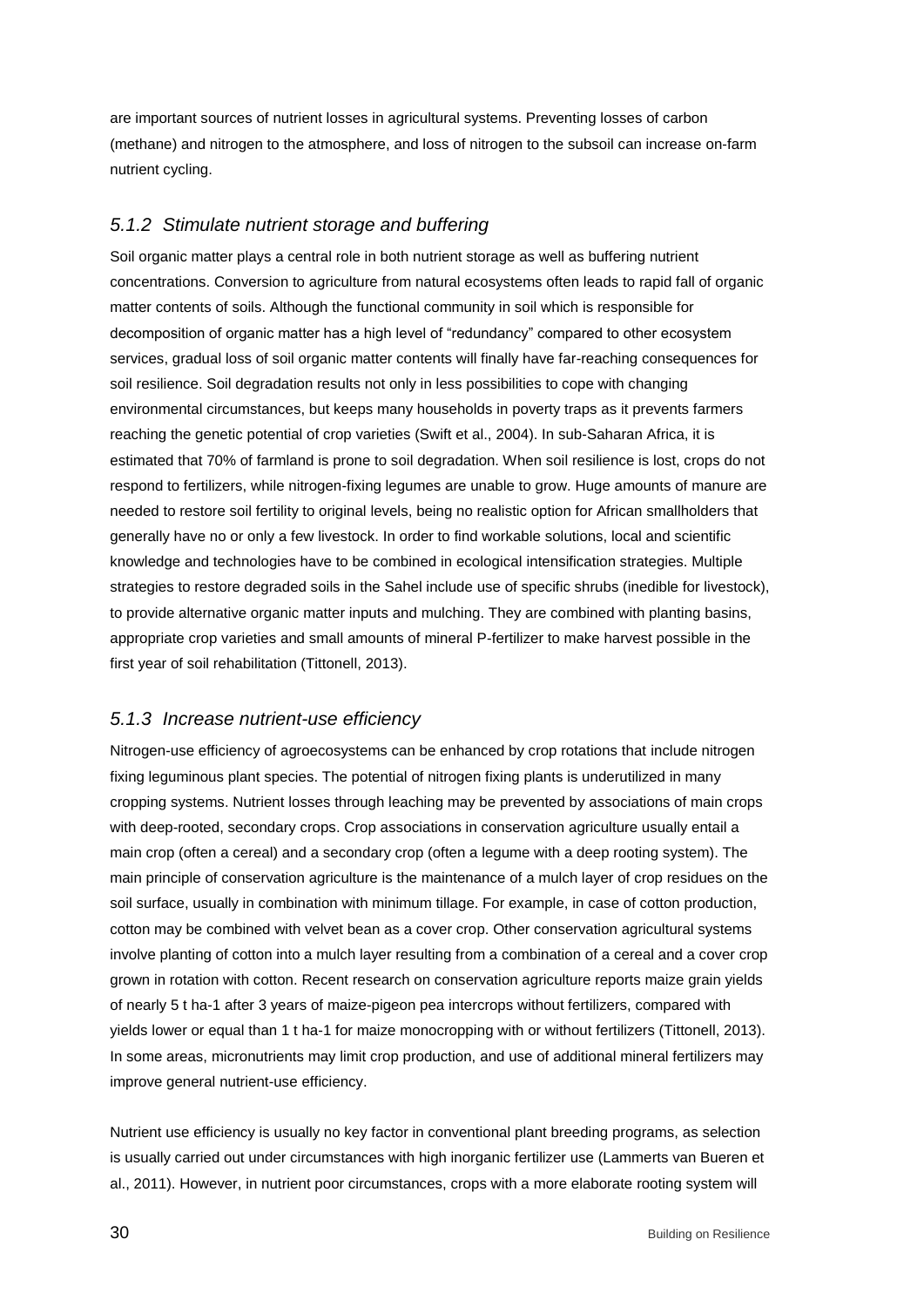produce better than crops that are selected for nutrient rich circumstances. In a low phosphorus environment, crops with stronger associations with mycorrhizal fungi will perform better than crops that grow well under high phosphorus conditions (Sanginga et al., 2000) Functional diversity of socalled "elemental transformers" in soil also play a role in nutrient-use efficiency. Redundancy among this functional group is probably smaller than in case of decomposers. Examples of these soilorganisms are nitrogen fixing bacteria and mycorrhiza. As specific mycorrhiza strains facilitating phosphorus uptake by plants are lost, consequences of phosphorus depletion of soils for production levels may become more severe. Use of mineral fertilizers, soil fumigation and fungicide applications may degrade the natural mycorrhiza community in agroecosystems, and decrease resilience.

#### *Box 5.1: Gender division of labour: no-till and weeding*

Despite clear ecological benefits of farm management options that decrease nutrient losses, social sustainability should be genuinely considered. One of the major constraints to farmers' adoption of conservation agriculture are labor requirements. Minimum or no-till systems require higher amounts of labor for weeding and adoption may result in a transfer of the labor burden from men, traditionally in charge of land preparation, to women, traditionally in charge of weeding. Although such a system may be ecologically sound, social sustainability may be lacking (Baudron et al., 2009).

## *5.2 Regulating water flow and enhancing storage*

A healthy soil is capable of providing enough water for crop growth, and enhances the rooting depth of plants. A 'living soil' also provides deep burrows, necessary for a good water infiltration capacity, and a soil structure that is able to conserve water in times of drought.

#### **Principles**

- Improve water infiltration capacity
- Improve water retention by soils
- Enhance rootability of soils
- Increasing water-use efficiency
- Maintain water quality

#### *5.2.1 Improve water infiltration capacity*

Plant cover and plant litter influence the water infiltration capacity of soils and water retention. A reduction of ground cover, in time or space, increases the amount of run-off, diminishes infiltration and increases the risk of erosion. The macrofauna moving between litter layers and deeper soil layers influences the water infiltration capacity and water holding capacity of soils. Some groups of engineers make stable, deep burrows that allow for rapid water infiltration, while others enhance soil porosity and rootability. However, in some agroecosystems the soil engineers responsible for macropores are unwanted: in irrigated rice fields, farmers consider earthworms as the greatest pests. Soil tillage negatively influences the abundance and diversity of these soil engineers.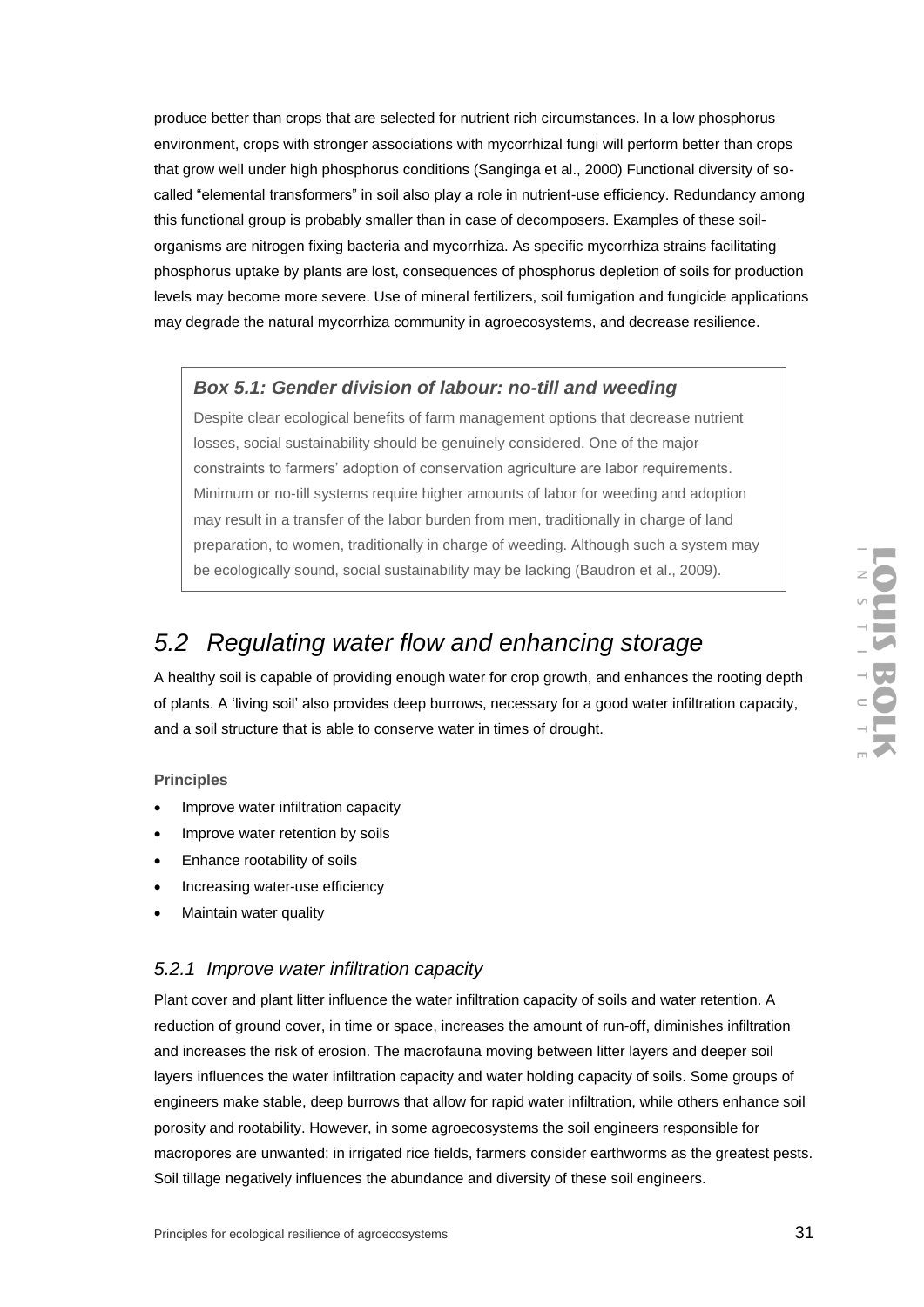#### *5.2.2 Improve water retention by soils*

The adoption of plough tillage has had highly detrimental effects on soil structure in tropical soils, resulting in a dramatic loss of ecological resilience, and manifested as low levels of soil moisture being available to plants. There is increasing awareness that soil quality, in terms of both soil structure and soil fertility, is often a more limiting factor to crop growth than water, even in semi-arid tropical agroecosystems, requiring an integrated soil and water management approach (Rockström, 2004).

#### *5.2.3 Enhance rootability of soils*

In determining the resilience to hydro-climatic shocks (like droughts and floods) of semi-arid and dry sub-humid tropical agroecosystems, the dynamics of the hydrological system are more important than water quantity per se. Slow processes in agroecosystems are particularly important in securing long-term resilience. These 'slow factors' include building up of organic matter contents, development of soil structure and rooting depth. These all contribute to higher resilience of the soil ecosystem.

#### *5.2.4 Increasing water-use efficiency*

On a landscape scale, upstream agricultural management influences ecosystem services of downstream aquatic systems. The conventional focus of agricultural water management has largely been on blue water (river, lake and groundwater), irrigation withdrawing 70% of managed blue water resources. Limited attention has been given to the direct use of green water (transpiration flow) in rainfed agriculture, encompassing 97% of water-scarcity prone smallholder agriculture in sub-Saharan Africa. Farming system innovations in rainfed agriculture, like water harvesting and conservation farming aim to increase water-use efficiency at field scale. Effects on the larger watershed or river basin scale have received much less attention. This becomes also clear when reviewing water conservation policies. Adoption of more efficient irrigation technologies like drip irrigation, reduces valuable return flows and limits recharge of aquifers. Drip irrigation is important for greater water productivity and food security, but does not necessarily save water when considered from a basin scale (Ward and Pulido-Velazquez, 2008).

### *Box 5.2: Supporting biological processes to increase yields: the System of Rice Intensification*

The System of Rice Intensification (SRI) was developed in the 1980s in Madagascar. The system shows that the supporting biological processes can have positive results on yields, with little or no dependence on mineral fertilisers or pesticides. SRI methods can raise average rice yields to twice the present world average of 3.7 t ha-1 and much higher when improved or hybrid varieties are used. The basic principles are careful transplanting of very young seedlings, spacing plants widely rather than densely, and providing soil aeration intermittently during vegetative growth, stimulating both aerobic and anaerobic microorganisms in soil (Uphoff, 2003).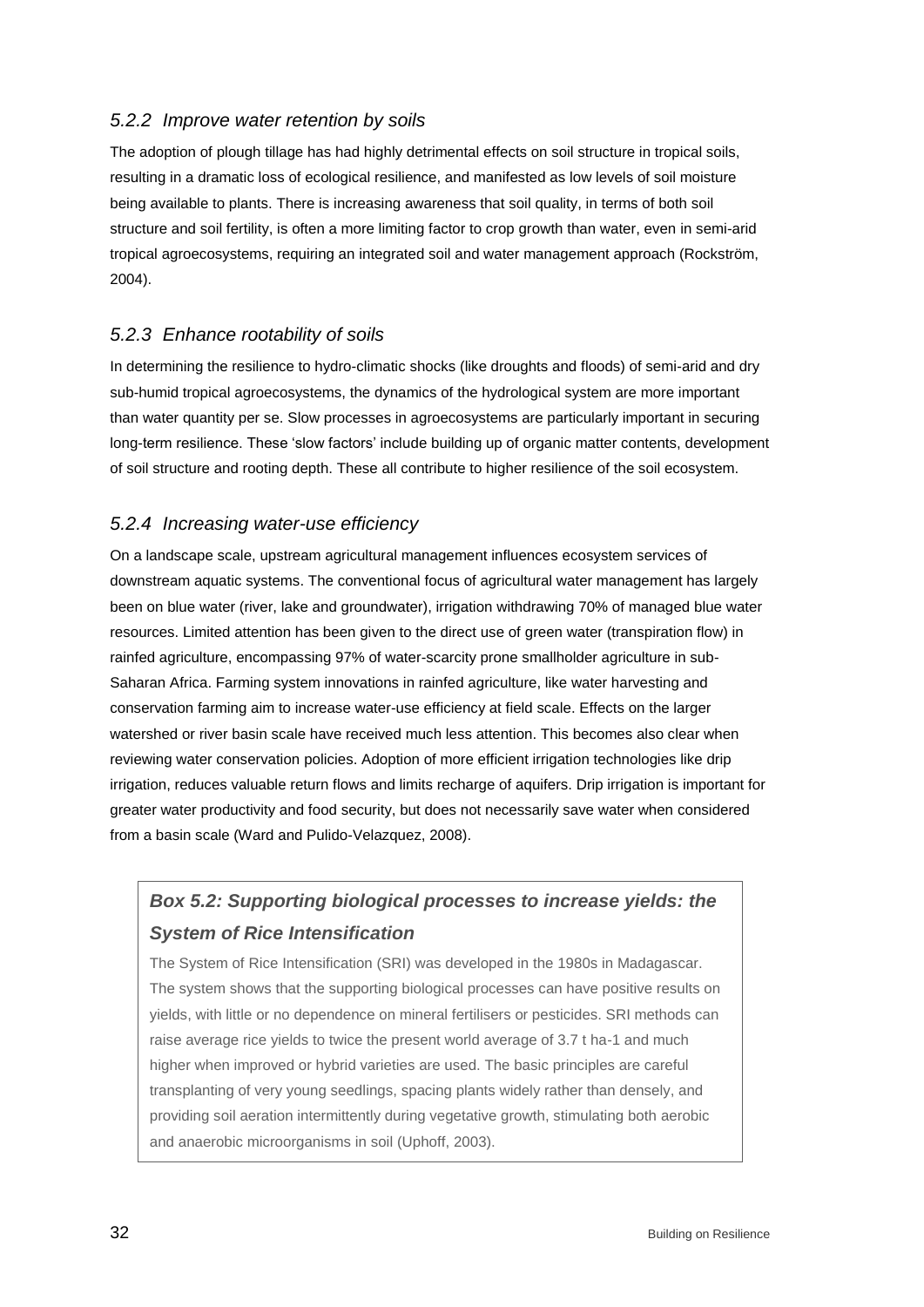The System of Rice Intensification is an example of improvements in irrigation systems, that do not necessarily involve the use of external inputs, but instead make better use of local resources (Box 5.2).

#### *5.2.5 Maintain water quality*

Water quality in ground- and surface water downstream production sites should be maintained by management practices that minimize leaching of nutrients (nitrate, phosphates) and plant protection products. Plant protection products, including metabolites, can have detrimental effects on aquatic ecosystems. Many ecosystem processes are disrupted by use of plant protection agents or herbicides. Minimum use can be stimulated by paying more attention to aboveground biodiversity, both of crops and predators (see also paragraphs on disease suppression).

### *5.3 Prevention of soil erosion*

A resilient soil has the capacity to resist wind- and water erosion, through sufficient soil organic matter, a good soil structure, the presence of plant roots, and the protecting cover of living or dead plant materials. This prevents soil degradation and finally land abandonment.

#### **Principles**

- Enhance soil protection by plant cover
- Minimize soil disturbance by tillage
- Maintain soil organic matter levels

#### *5.3.1 Enhance soil protection by plant cover*

Plant cover protects the soil against erosion by reducing water runoff and increasing water infiltration. Plants shelter and fix the soil with their roots, and reduce the impact of raindrops with their canopy. Vegetation can also act as a physical barrier, altering sediment flow at the soil surface. The way the vegetation is spatially distributed along slopes determines to a great extent the possibility of decreasing sediment runoff. In the long term, vegetation also increases the soil-aggregate stability and cohesion. Studies on highly erosion resilient native shrub vegetation in Mediterranean ecosystems have shown that canopy cover plays a key role in reducing runoff and soil loss, while litter cover beneath plants is fundamental for erosion control during intense rainfall. Croplands are particularly sensitive to erosion, because of frequent cultivation of the soils and recurrent removal of vegetation before planting. When cropland is left without vegetation between plantings, erosion becomes more severe. Also in perennial cropping systems, erosion can be considerable. Almond orchards where the undergrowth is frequently removed, experience high erosion rates, in contrast to Olive orchards grown under semi-natural conditions with an understorey of annual plants. Erosion can be significantly reduced by the use of plant strips running across the hillslope (Durán Zuazo and Rodríguez Pleguezuelo, 2008).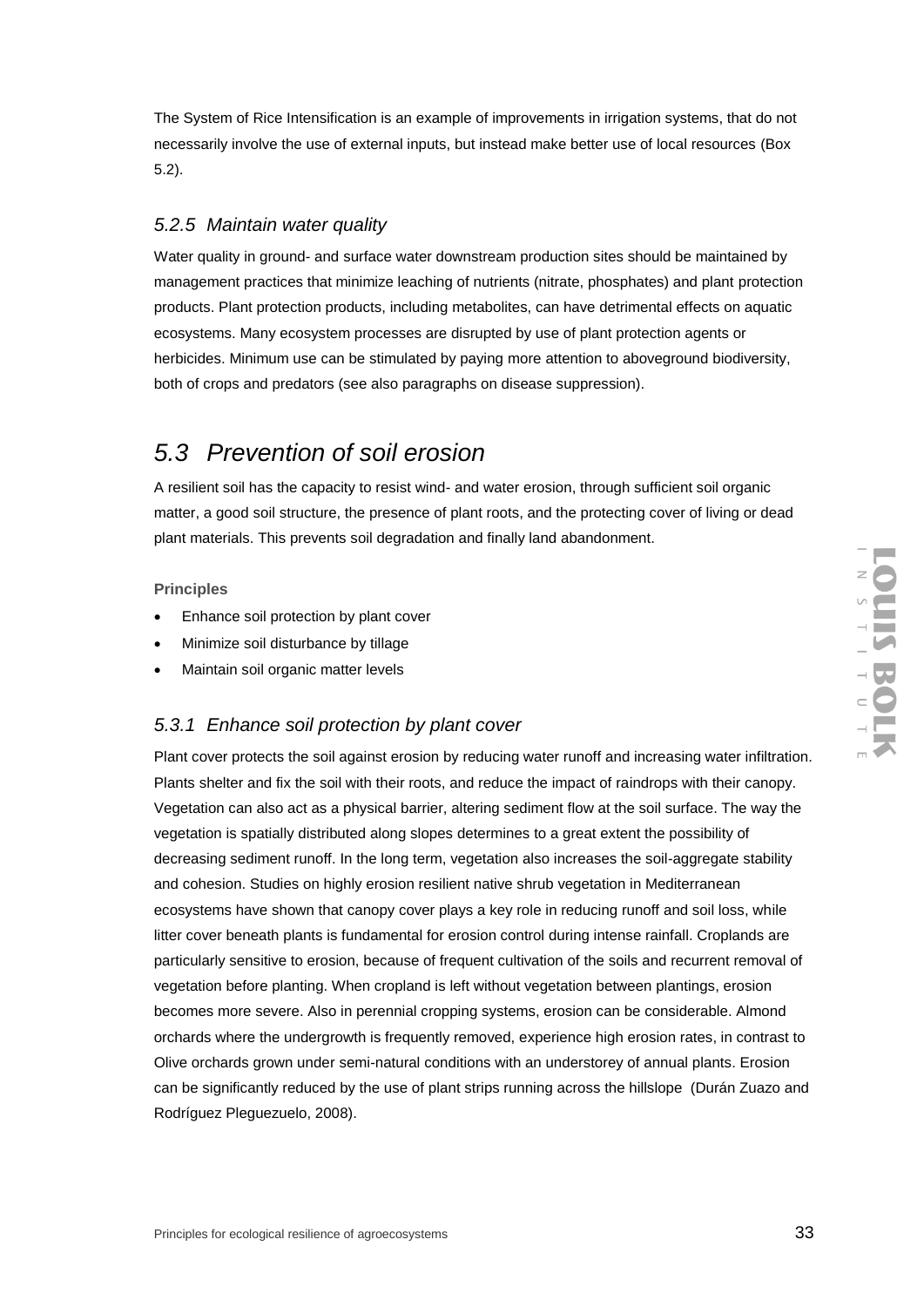Soil cover can also be obtained by mulching. Crop residues can provide mulches after harvest, and cover crops (legumes or non-legumes) can be specifically grown to provide a mulch. Mulch layers intercept the impact of raindrops, enhance water infiltration and reduce soil loss by erosion. Surface crop residues, anchored or loose, protect the soil from wind erosion. Surface mulch also helps reduce water losses from the soil by evaporation and helps to moderate soil temperature. This is a very important factor in tropical and subtropical environments, but a hindrance for temperate climates, due to delays in soil warming in spring and delayed germination. A cover crop and the resulting mulch also helps reduce weed infestation through competition and by inhibiting weed germination through light interception (Hobbs et al., 2008) Direct-seeding mulch-based cropping systems (DMC) are being increasingly promoted in tropical agriculture, but have mainly been adopted by large-scale mechanized farmers, and seldom by resource-poor farmers in the developing world. DMC modifies the use of farm resources that are often managed at community level, like crop residues. Collection of mulching materials may require labour which is not directly offset by a reduction in labour required for weeding. DMC may also involve the application of herbicides to decrease the amount of labour required for weeding, but many resource-poor farmers do not have means to obtain these inputs (Affholder et al., 2010).

#### *Box 5.3: Evergreen Agriculture*

Many sustainable management options embrace the idea of permanent vegetation cover. One example is Evergreen Agriculture, a type of agroforestry system that is characterised by maintenance of a green cover throughout the year, through direct and intimate intercropping of trees within annual crop fields. In Zambia this system has been developed with maize and cotton as annual crops, in combination with Faidherbia albida, indigenous nitrogen fixing acacia trees, as a permanent canopy. This tree species has a unique growth habit, called 'reverse leaf phenology'. Faidherbia goes dormant and sheds its leafs during the early rainy season, at the time when field crops are being established. Leaves regrow at the end of the rainy season. The unusual phenology makes it highly compatible with food crops, since it does not compete for light, nutrients or water during the growing season. In Zambia, maize yields in the vicinity of Faidherbia trees averaged 4.1 t ha-1, compared to 1.3 t ha-1 nearby but beyond the tree canopy, both systems with zero inorganic fertilisers (Garrity et al., 2010).

#### *5.3.2 Minimize soil disturbance by tillage*

No tillage is a key characteristic of Conservation Agriculture. Conservation Agriculture maintains a permanent or semi-permanent organic soil cover, which can be a living crop or dead mulch, as a protection against water and wind erosion. The soil micro-organisms take over the tillage function and soil nutrient balancing. Deep-rooting cover crops in combination with no-till help to promote biological soil tillage and relieve compaction. Zero or minimum tillage and direct seeding are important elements of Conservation Agriculture. The adoption of no-till worldwide is ~95 million ha, with the US having the largest area under no-till (25 Mha), followed by South America, particularly Brazil (24 Mha) and Argentina (18 Mha) (Hobbs et al., 2008).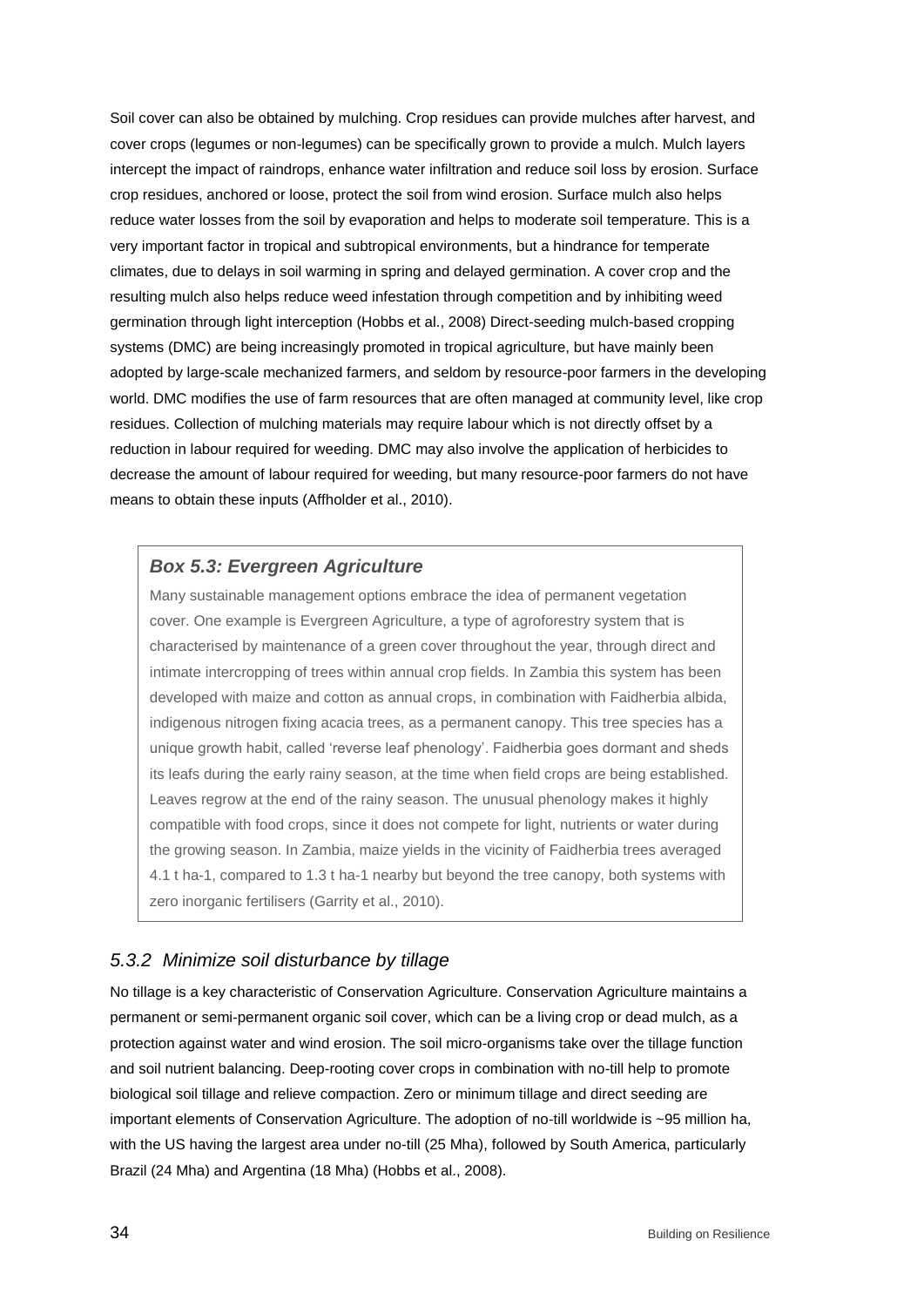#### *5.3.3 Maintain soil organic matter levels*

Soil organic matter is an important factor in determining soil structure and sensitivity to erosion. Vegetation removal is normally followed by a period in which the soil has sufficient organic matter to maintain its ecosystem functions, enabling it to recover from damage, and being sufficiently resilient. Soils rich in organic matter, such as those in many rainy regions, are more resilient than soils with low organic matter content, such as those predominating in arid and semiarid areas. Soil organic matter facilitates the formation of soil aggregates and increases soil porosity, thus improving soil structure. (Durán Zuazo and Rodríguez Pleguezuelo, 2008). Soil organic matter synthesis and decomposition is determined by the same decomposer community that is responsible for decay of plant litter. In the conversion of land to agriculture, decomposition of soil organic matter provides nutrients for plant growth. Soil tillage stimulates the breakdown of soil organic matter, and may promote crop yields after conversion. However, when soil organic matter is not replenished by organic amendments to the soil, organic matter contents may gradually fall down, influencing not only erosivity, but also soil structure, water holding capacity and nutrient delivery. Once organic matter is depleted, productivity declines both because of degraded soil structure and the depletion of nutrients contained in organic matter. Soils that suffer from severe erosion may produce 15-30% less than uneroded soils (Durán Zuazo and Rodríguez Pleguezuelo, 2008).

#### *Box 5.4: Multiple uses of farm resources*

In most agroecosystems crop residues have multiple uses. Rice straw is not only be used for thatching, mat-making and fodder, but husks are used for fuel, and leaves are prepared into relishes (Howard, 2003). The maintenance of vegetation cover on agricultural soils may very well compete with other uses of crop residues. In many developing countries, cooking and heating depend on the use of crop residues as fuel. It has been estimated that ~60% of crop residues in China and ~90% of crop residues in Bangladesh are stripped from the land and burned for fuel (Pimentel and Kounang, 1998). The single allocation of crop residues to vegetation cover and soil organic matter building, may strongly affect gender relations, as women may be deprived of their sources of fodder and fuel. This emphasizes the need of local solutions that are supported by a strong participatory and gender-sensitive approach.

## *5.4 Enhance suppressiveness to diseases and pests and stimulate pollination*

A healthy soil contains natural enemies that are able to suppress soil-borne diseases. Resilience is also enhanced by a high above-ground diversity, both in cultivar varieties, and in natural vegetation. The latter provides a habitat for natural enemies of pests, and for pollinators.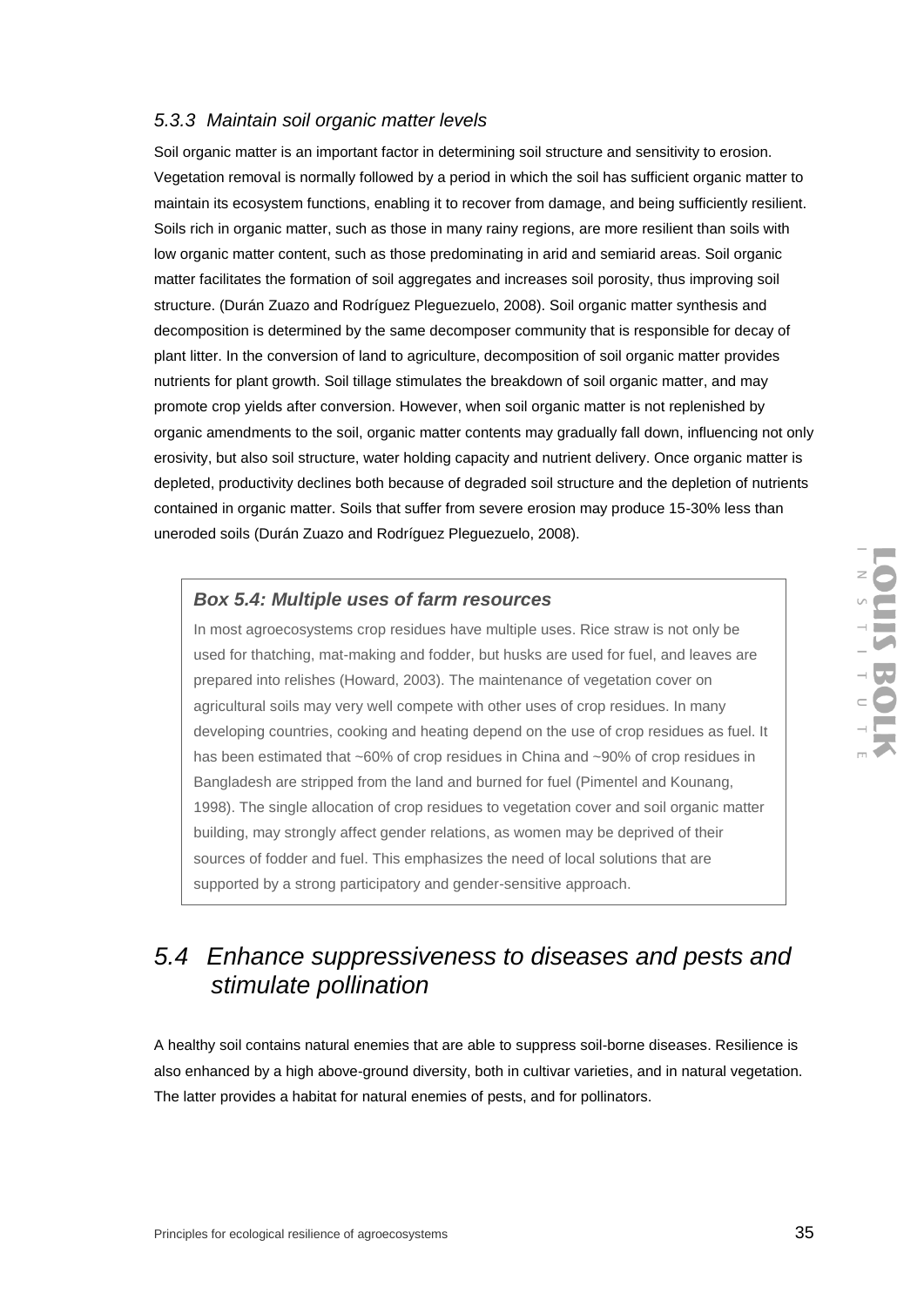#### **Principles**

- Maintain high biodiversity of cultivar varieties
- Employ crop rotation in time and/or space
- Provide habitats for natural enemies and pollinators
- Maintain soil organic matter levels
- Enhance soil biodiversity

#### *5.4.1 Maintain high biodiversity of cultivar varieties*

Compared to natural ecosystems, the decreased genetic diversity in the plant cover of a monoculture crop also implies a higher susceptibility to diseases and pests. Maintaining a high variety of cultivars is essential in providing a resilient genetic base for plant health. Improving local farmers' knowledge on selection and breeding may increase the capacity of farming systems to adapt to change. Local farmers are more aware of those selection factors that are critical to production in marginal environments. Conventional breeding programs may overlook local farmers' knowledge on breeding and variety selection, especially when this knowledge is gender-based. An example is the case of Rwanda, where women produce an exceptional high amount of more than 600 varieties of beans, and where 65% of protein intake and 30% of caloric intake is provided by beans. Local production zones are very diverse, extending from 1000-2200 m. Seed managers, usually women, target mixtures of bean varieties to different cropping niches and modify them according to soil type, season or intercropping pattern (Sperling, 2001). This high interspecies variety strongly supports agroecosystem resilience. In many cases however, the genetic uniformity of crops has lead to increased vulnerability. In the US, 60-70% of the bean area is planted with only 2-3 bean varieties, and 53% of the cotton area is planted with 3 varieties (Altieri, 1999).

#### *5.4.2 Employ crop rotation in time and/or space*

Enhancing plant biodiversity of agroecosystems through mixed cropping systems, floral undergrowth or adjacent wild vegetation may foster resilience. Specialized herbivorous arthropod species generally reach higher abundance in monocultures than in diversified systems. Insect communities in agroecosystems are stabilized by the presence of vegetational architectures that support natural enemies. The more continuous availability of microhabitats and food sources in annual polycultures supports natural enemy populations. In perennial crop systems, stands with a rich floral undergrowth exhibit lower incidence of insect pests.

#### *5.4.3 Provide habitats for natural enemies and pollinators*

Adjacent wild vegetation may in some cases support invasion of insect pests when this vegetation is botanically related to the crop, but will also provide alternate food and habitat to natural enemies. These alternate vegetation structures may allow naturally occurring biological control organisms to maintain higher population levels on alternative hosts or prey and persist in agroecosystems throughout the year, also when the primary crop is not present. The presence of certain weeds also plays an ecological role by providing niches for a complex of beneficial arthropods that suppress pest populations (Altieri, 1999). Simplification of the agroecosystem combined with the use of broad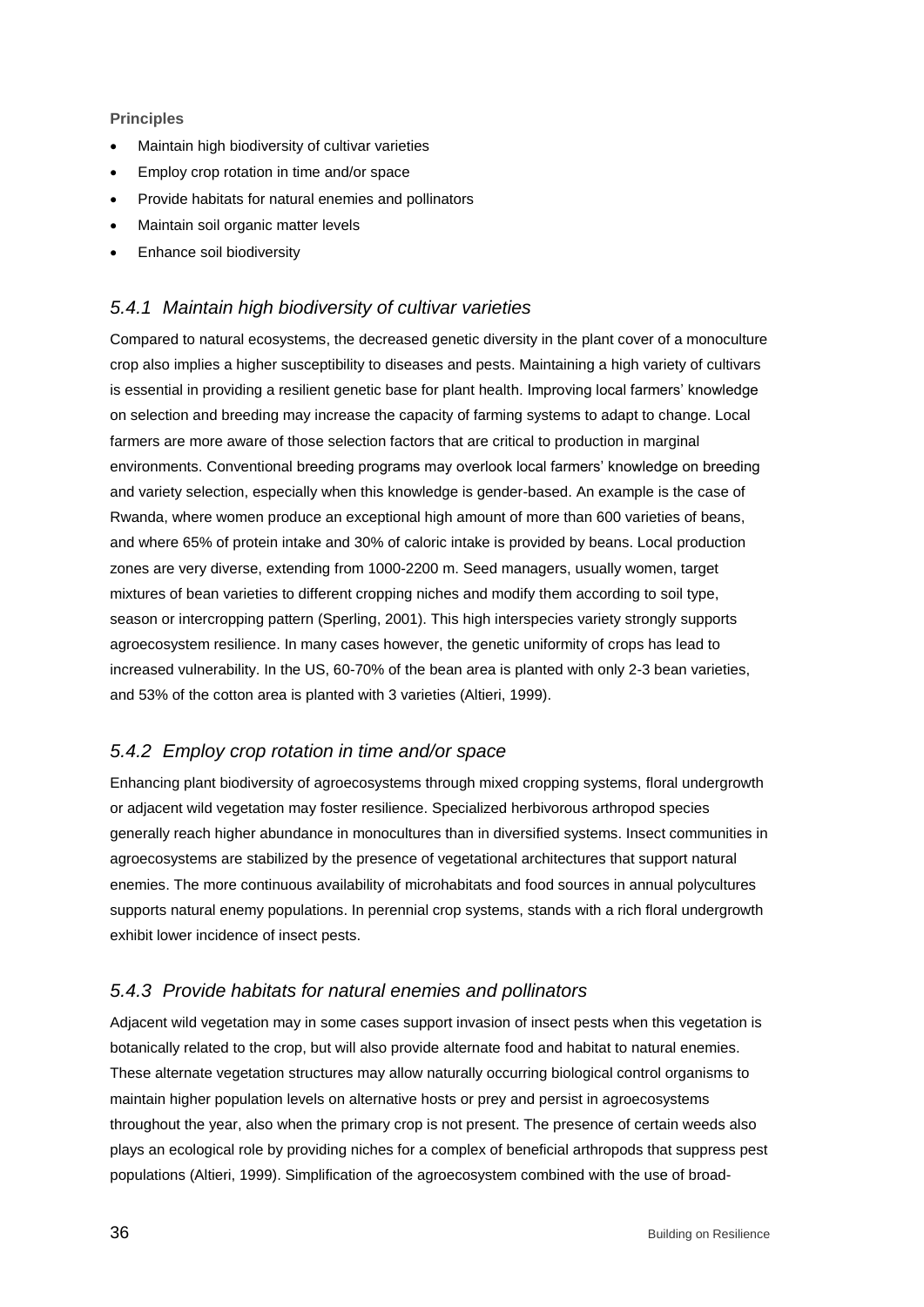spectrum insecticides decreases the diversity of natural enemies and non-target beneficial organisms, undermining resilience.

#### *5.4.4 Maintain soil organic matter levels*

Soil health provides the basis for a healthy crop, that is less susceptible to diseases and pests. Soil suppressiveness to soil-borne diseases is largely mediated by the presence of soil biota, although chemical and physical soil characteristics may affect the resistance of plants. Part of this resilience is based on the decomposer community in soil and based on competition between pathogens and decomposers for food and space. This is especially true for those pathogens that are susceptible to a high level of competition between soil micro-organisms that are part of the decomposer community. Resilience of this ecosystem function will be high as long as the decomposer community is stimulated by sufficient fresh organic matter inputs.

#### *5.4.5 Enhance soil biodiversity*

More difficult to enhance is resilience towards specific soil-borne diseases, as this type of resilience will depend on the presence of relatively few hyper-parasites or predator species, with little redundancy within this functional group. Agricultural management practices that diminish soil biodiversity (e.g. through fumigation or broad-spectrum fungicides) may irreversibly damage this type of resilience, as introduction of predator species is both expensive and difficult to realize.

## *5.5 Climate*

A healthy soil can act as a carbon sink, when organic matter contents of soils gradually increase. Permanent perennial vegetation cover with woody plants or trees can increase carbon sequestration.

**Principles**

- Maintain soil organic matter levels
- Include perennial and woody vegetation in agro-ecosystems

Changes in land use by clearing natural vegetation and conversion to agricultural systems have major implications for the balance of gas emissions and global climate. Dramatic changes occurring in the atmosphere at present are due to the steady increase in the amount of CO2 and several other trace gases like CH4 and N2O. Soils contribute to the amounts of atmospheric trace gases by acting as sources and sinks, and soil organisms are mostly responsible for this functioning. Clearing natural vegetation generally implies large increases in CO2 output, by degradation of soil organic matter reserves. Regrowth usually can't balance this enormous breakdown. Some agroecosystems are characterized by high output of methane, such as paddy rice cultivation and intensive animal husbandry. These changes in gas emissions are linked to alterations in soil structure and shifts in the dominant functional groups in the soil community, e.g. from aerobic to anaerobic organisms, including methanogenic and methanotrophic bacteria.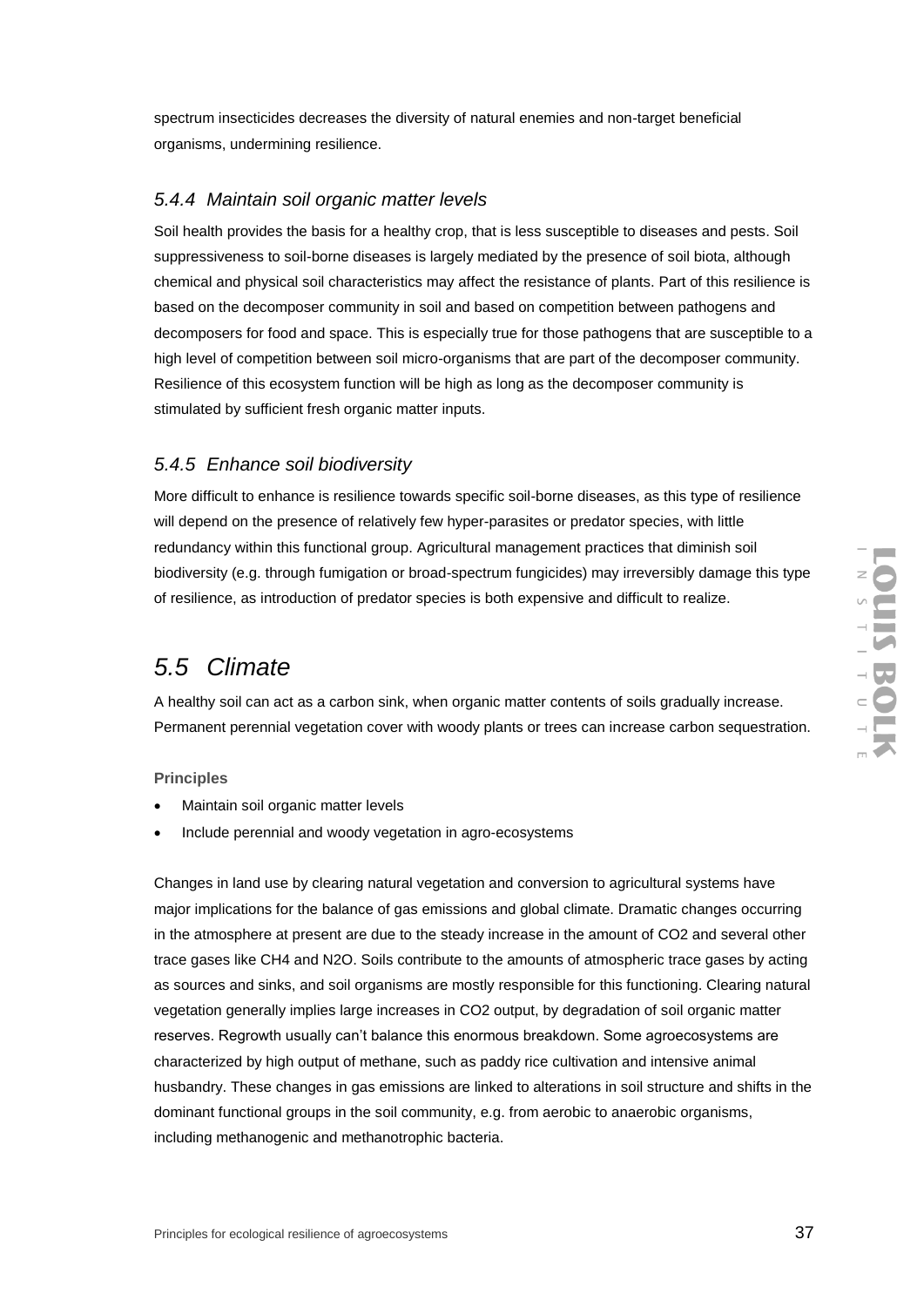## *5.6 Animal health and well-being*

Livestock is a very important component of the livelihoods of at least 70% of the world's rural poor, including ~200 million pastoralists, ~700 million mixed farmers, and ~100 million landless livestock keepers. Particularly for poor and landless farmers, livestock is an important factor in household income (Anderson, 2003). Animal health, susceptibility to disease, and animal well-being are important factors determining the resilience of farming systems. Animal health determines the very source of livelihood for pastoral communities. Animal health is related to type, quality and quantity of fodder, the presence of appropriate surroundings and shelter, supporting the natural species-specific behaviour, maintaining a balanced stocking density, and providing a broad genetic base for animal breeding. An important factor in health and behaviour of domestic animals is the quality of the husbandry and the human-animal interaction (Hemsworth and Coleman, 1998).

#### **Principles**

- Providing enough fodder of good quality
- Providing appropriate surroundings and shelter
- Maintaining a balanced stocking density
- Providing a broad genetic base for breeding
- Good stockmanship (husbandry and positive human-animal interaction)

#### *5.6.1 Providing enough fodder of good quality*

In order to provide animals with optimal health conditions, both quantity and quality of fodder should be in accordance with the animals' need. Providing animals with a diet that resembles their natural diet will support their health. Dietary diversity will also increase animal health and resilience, as it provides a greater diversity of macro- and micronutrients. Grasslands that contain a greater variety of herbs may support the prevention of disease in cattle and increase the animal's natural resistance. Breeds that are adapted to local available resources reduce the farmer's dependency on external supplies and increase the health of a herd.

#### *5.6.2 Providing appropriate surroundings and shelter*

The surroundings of animals should support a diverse array of needs: from providing clean water and a variety of foods, to providing daylight, shelter and protection against climate conditions, to spaces to rest and recover. Farmers can minimize stress and optimize animal health' by providing them with species-appropriate surroundings and enrichments. An example is the provision of litter, or additional forages such as roughage, which may prevent boredom and stress in animals (Bestman and Wagenaar, 2012).

#### *5.6.3 Maintaining a balanced stocking density*

Many crop-livestock systems and extensive grazing systems are based on multiple-use common property regimes. When pressure on land increases, traditional free range communal grazing systems may shift to more intensive husbandry practices. Systems of multispecies herding,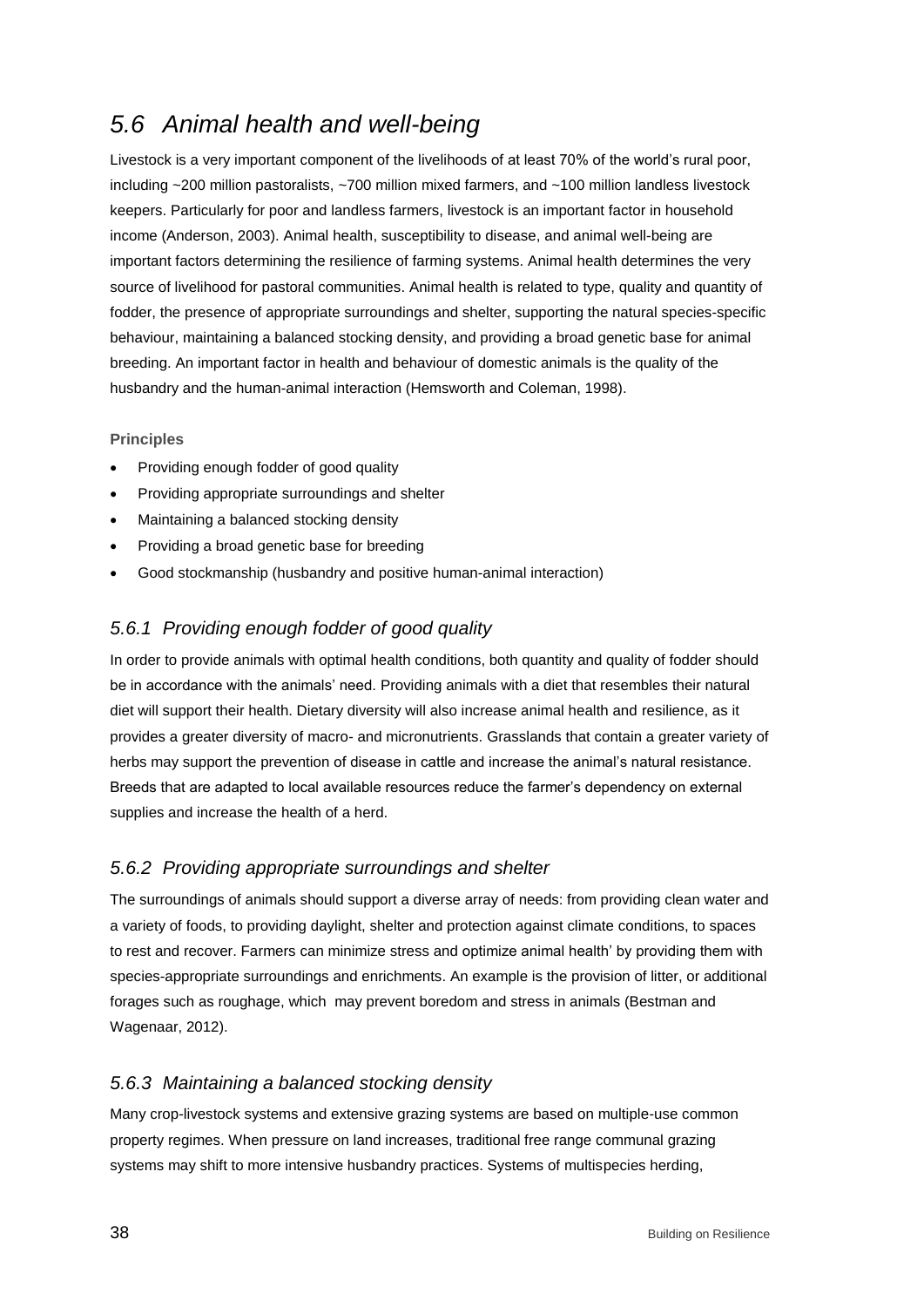combining cattle with small ruminants, may particularly enhance the use of marginal lands and crop residues. In order to prevent degradation of rangeland, stocking rates should be adapted to the carrying capacity of the land. However, high variability of rainfall in regions like sub-Saharan Africa, makes sustainable stocking densities very variable (Pulina et al., 1999). Stocking densities that structurally exceed the carrying capacity of the land, will require large inputs of fodder from other regions. This may imply shifts in soil fertility from one region to another, leading to depletion of nutrients in some regions of the World, and problems with eutrophication and over-fertilization in others. Regarding stocking density in housing systems, all animals in the herd should have the ability to move freely, and to perform behaviour as resting, lying and rising, eating, drinking and foraging. All animals should also have the possibility for social contact and social behaviour (Bartussek, 1999). If stock density is managed adequately, animals are protected from harming each other and disease pressure is lower, preventing both the spread of animal diseases and zoonosis.

#### *5.6.4 Providing a broad genetic base for breeding*

A broad genetic base for animal breeding is necessary to maintain the health within a herd or population of domestic animals. Rural farmers in marginal areas need animal genetic resources that are capable of performing a wide variety of functions, providing flexibility, resistance and diversity to the farming system. Animals provide a diversity of livelihood functions, including not only cash income from sales of animals and their products, but also as means of saving, insurance, transport, inputs for crop production, and to capture benefits from common property rights, like nutrient transfer through foraging on common lands. The most important animal genetic resources in marginal areas are local breeds, adapted to relatively unfavourable environments, which can thrive on low external input type management. In these cases, 'improved' breeds may involve higher risks, due to lack of adaptive potential and resilience. Selection of proper animal genetic resources requires involvement of the farmers and farming community, who can identify and address their specific needs and requirements (Anderson, 1993).

#### *5.6.5 Good stockmanship (husbandry and human-animal interaction)*

The health and welfare of domestic animals is integral to the knowledge, skills, abilities and attitude of the stockman. Good stockmanship encompasses affinity and empathy with livestock, dedication, patience, and keen observational skills. Good stockmanship brings a unique quality in animal husbandry and may compensate for deficiencies in the farming system. It has a balancing and compensating effect on behaviour, hygiene, health and well-being (Hemsworth and Coleman, 1998; Bartussek, 1999).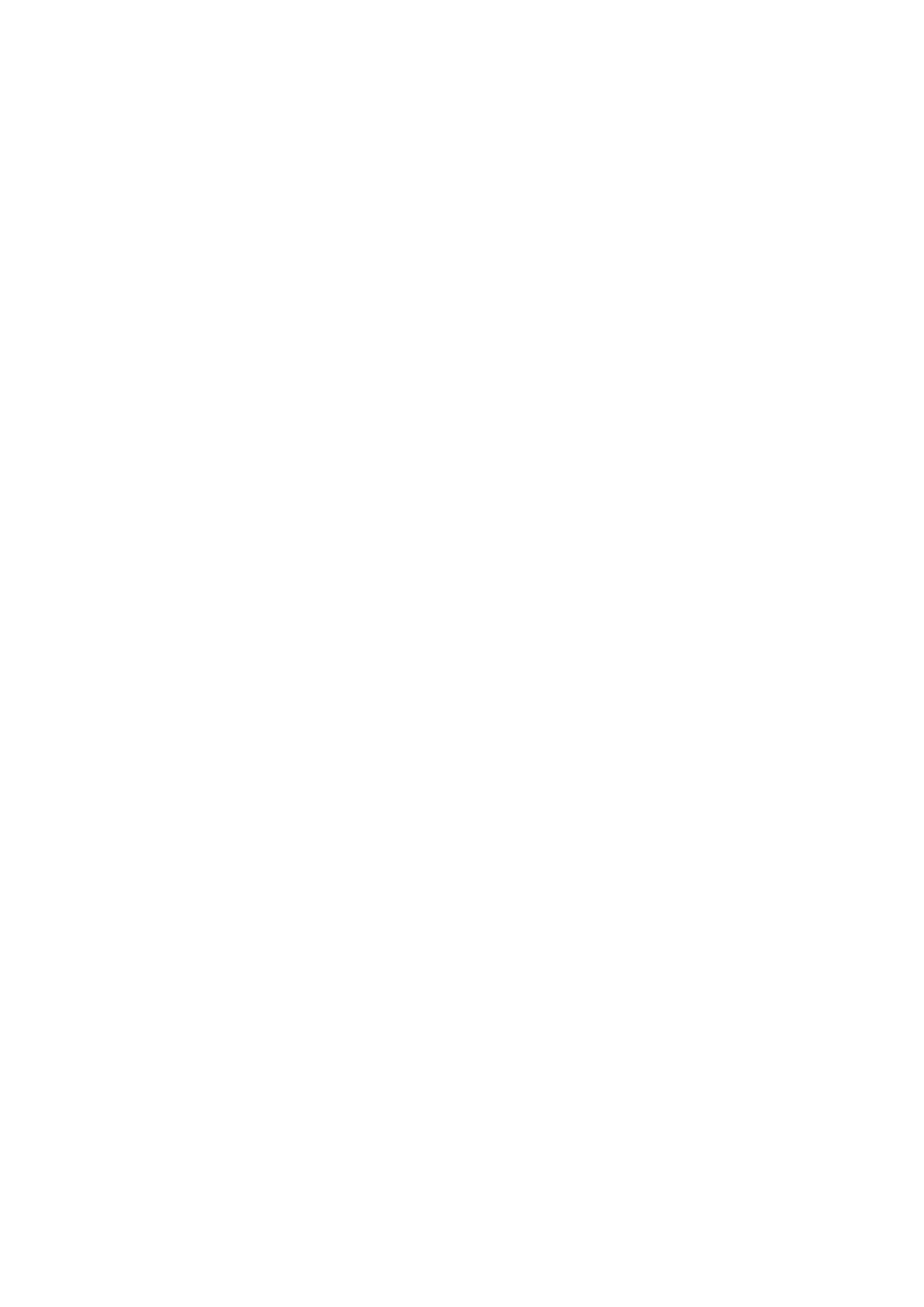#### Conclusions 41

# *6 Conclusions*

In the previous chapters, the concept of resilience has been used as a base to define principles of sustainable farming practices. Although this may initially result in a technical list of ideal 'preferred practices', field situations will be much more complex, and far from the 'ideal' situation. The principles lined out in the previous chapters could be regarded as a means towards moving in the direction of more resilient systems, rather than being fixed and pre-determined goals in themselves.

Farming systems should enhance resilience in order to be able to cope with change. Resilience can be viewed upon from different levels. The soil as the central regulatory center provides a valuable starting point from which to develop a broader understanding of resilience on farm level. Not only production, but many other ecological functions are dependent on soil health. Biodiversity at different levels is supporting resilience in soils, crops and animals. Rethinking farming systems in terms of resilience, without *a priori* rejecting solutions on ideological grounds, can overcome differences in approaches to sustainable agriculture, and bridge the gap between highly productive agriculture and conservation goals.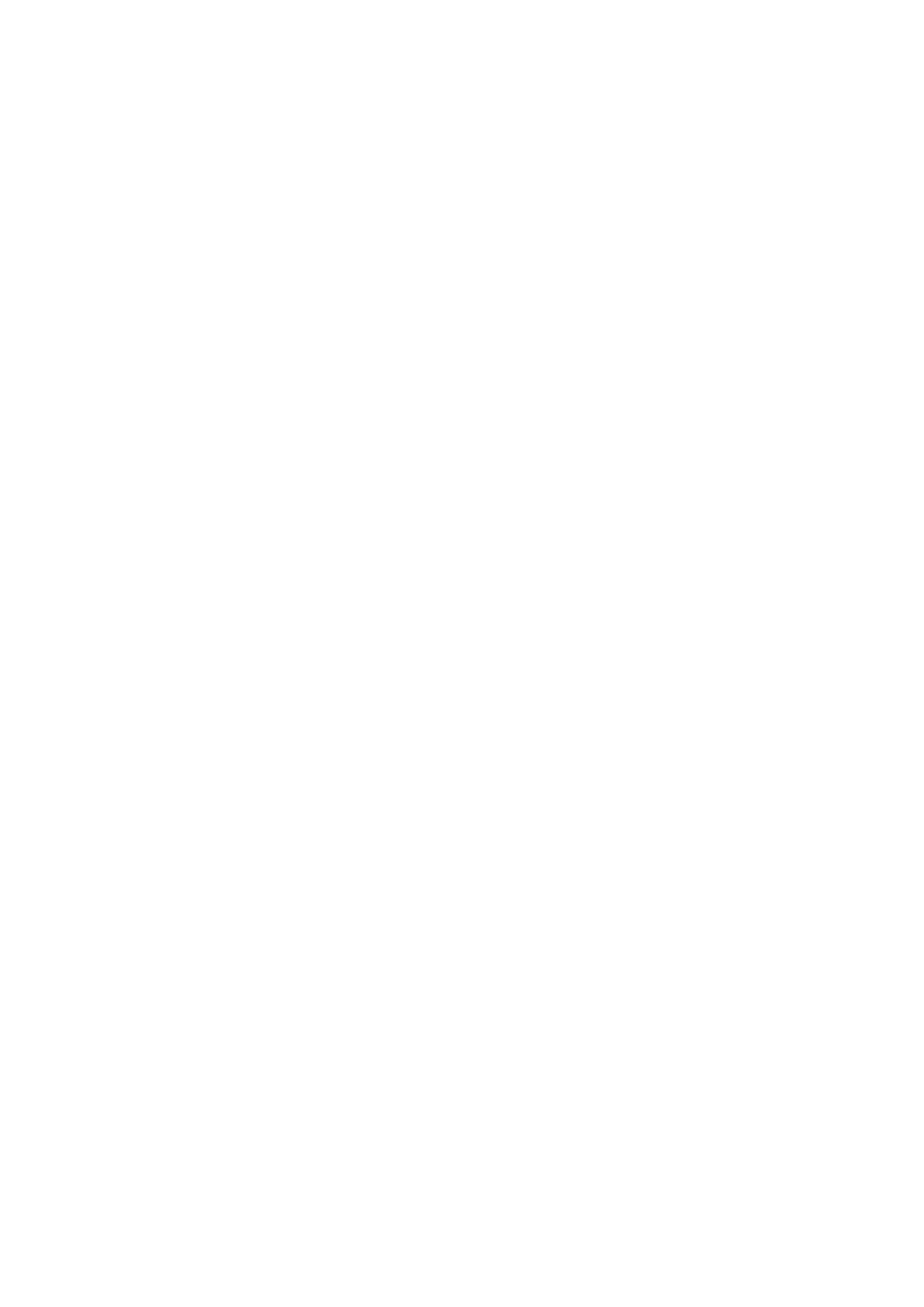# *References*

Affholder, F. D. Jourdain, D.D. Quang, T.P. Tuong, M. Morize and A. Ricome, (2010). **Constraints to farmers' adoption of direct-seeding mulch-based cropping systems: A farm scale modeling approach applied to the mountainous slopes of Vietnam.** Agricultural Systems 103: 51-62.

Altieri, M.A., (1999). **The ecological role of biodiversity in agroecosystems. Agriculture, Ecosystems and Environment** 74: 19-31.

Anderson, S., (2003). **Animal genetic resources and sustainable livelihoods.** Ecological Economics 45: 331-339.

Bartussek, H., (1999). **A review of the animal needs index (ANI) for the assessment of animals' well-being in the housing systems for Austrian proprietary products and legislation.** Livestock Production Science 61:179-192.

Bestman, M. and J-P Wagenaar, (2012). **Health and welfare in organic laying hens in The Netherlands.** Agriculture and Forestry Research, Special Issue No. 362: 156-159.

Badgley, C., J. Moghtader, E. Quintero, E. Zakem, M.J. Chappell, K. Avilés-Vázquez, A. Samulon and I. Perfecto, (2007). **Organic agriculture and the global food supply.** Renewable Agriculture and Food Systems 22(2): 86–108.

Barrios, E., (2007**). Soil biota, ecosystem services and land productivity.** Ecological economics 64: 269-285.

Bharucha, Z. and J. Pretty, (2010). **The roles and values of wild foods in agricultural systems.** Philosophical Transactions of The Royal Society B 365: 2913-2926.

Brussaard, L., P.C. de Ruiter, G.G. Brown, (2007). **Soil biodiversity for agricultural sustainability.** Agriculture, Ecosystems & Environment 121: 233-244.

Carpenter, S, B. Walker, J.M. Anderies and N. Abel, (2001). **From Metaphor to Measurement: Resilience of What to What?** Ecosystems 4: 765-781

Cincotta, R.P., J. Wisnewski and R. Engelman, (2000). **Human population in the biodiversity hotspots.** Nature 404: 990-992.

Connor, D.J., (2008). **Organic agriculture cannot feed the world.** Field Crops Research 106: 187– 190.

Dawson, C.J. and J. Hilton, (2011). **Fertiliser availability in a resource-limited world: Production and recycling of nitrogen and phosphorus.** Food Policy 36: S14-S22.

Durán Zuazo, V.H. and C.R. Rodríguez Pleguezuelo, (2008). **Soil-erosion and runoff prevention by plant covers. A review.** Agronomy for Sustainable Development 28: 65-86.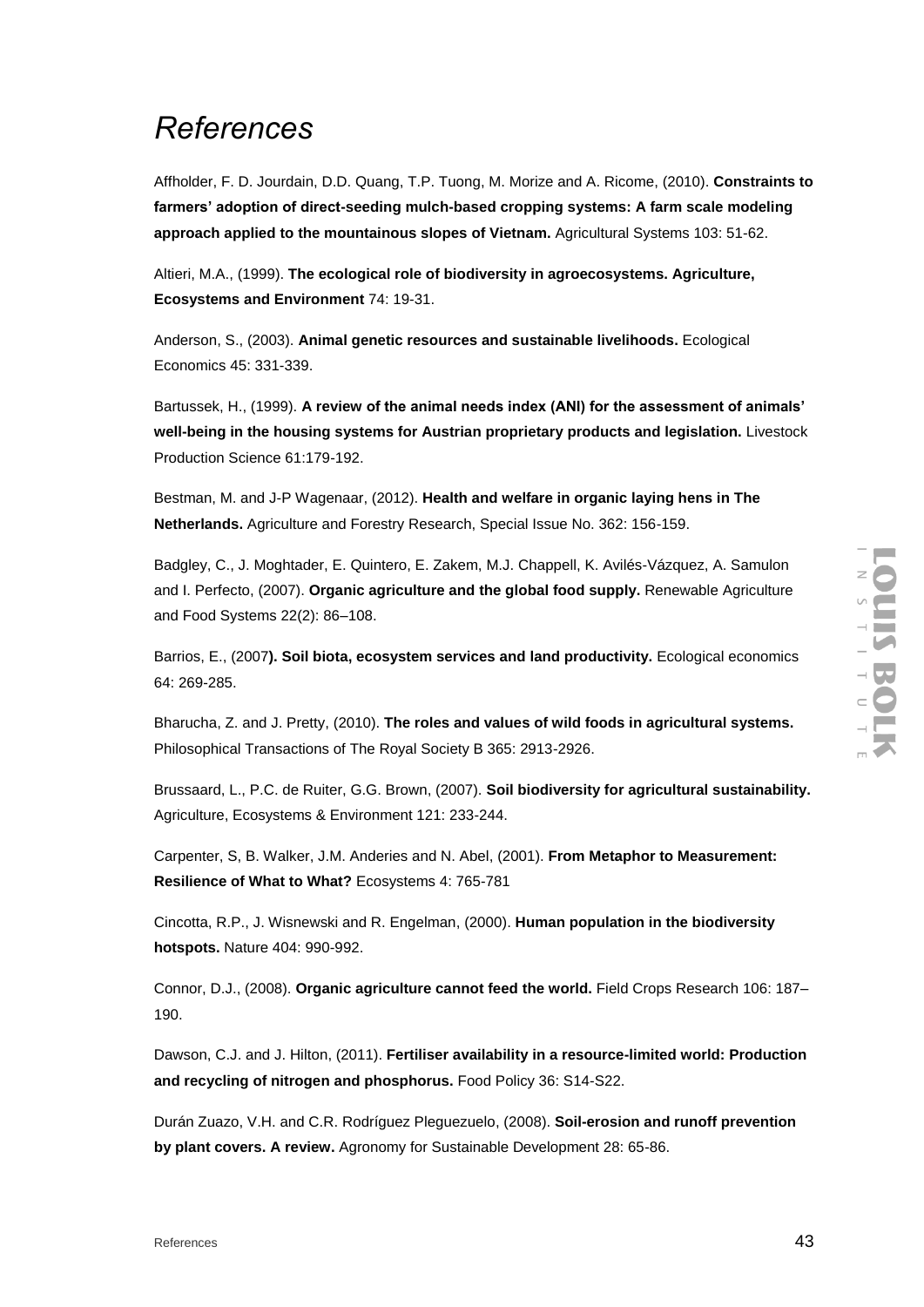Erisman, J.W., M.A. Sutton, J. Galloway, Z. Klimont and W. Winiwarter. (2008). **How a century of ammonia synthesis changed the world.** Nature Geoscience 1: 636-639.

FAOSTAT, (2013). **FAO database.** Available at: http://faostat3.fao.org/faostatgateway/go/to/download/Q/QC/E. (accessed 15 November 2013).

Foley, J.A., R. DeFries, G.P. Asner, C. Barford, G. Bonan, S.R. Carpenter, F.S. Chapin, M.T. Coe, G.C. Daily, H.K. Gibbs, J.H. Helkowski, T. Holloway, E.A. Howard, C.J. Kucharik, C. Monfreda, J.A. Patz, I.C. Prentice, N. Ramankutty and P.K. Snyder, (2005). **Global Consequences of Land Use.** Science 309: 570-574.

Foley, J.A., N. Ramankutty, K.A. Brauman, E.S. Cassidy, J.S. Gerber, M. Johnston, N.D. Mueller, C. O'Connell, D.K. Ray, P.C. West, C. Balzer, E.M. Bennett, S.R. Carpenter, J. Hill, C. Monfreda, S. Polasky, J. Rockström, J. Sheehan, S. Siebert, D. Tilman and D.P.M. Zaks, (2011). **Solutions for a cultivated planet.** Nature 478: 337-342.

Folke, C., S. Carpenter, T. Elmqvist, L. Gunderson, C. S. Holling, and B. Walker, (2002). **Resilience and Sustainable Development: Building Adaptive Capacity in a World of Transformations.** AMBIO 31(5): 437-440.

Garrity, D.P., F.K. Akinnifesi, O.C. Ajayi, S.G. Weldesemayat, J.G. Mowo, A. Kalinganire, M. Larwanou and J. Bayala, (2010). **Evergreen Agriculture: a robust approach to sustainable food security in Africa.** Food Security 2: 197-214.

Gibbs, H.K., A.S. Ruesch, F. Achard, M.K. Clayton, P. Holmgren, N. Ramankutty and J.A. Foley, (2010). **Tropical forests were the primary sources of new agricultural land in the 1980s and 1990s.** PNAS 107(38): 16732-16737.

Giller, K.E., M.H. Beare, P.Lavelle, A.-M.N. Izac and M.J.Swift, (1997). **Agricultural intensification, soil biodiversity and agroecosystem function.** Applied Soil Ecology 6: 3-16.

Godfray, H.C.J., I.R. Crute, L. Haddad, D. Lawrence, J.F. Muir, N. Nisbett, J. Pretty, S. Robinson, C. Toulmin and R. Whiteley, (2010a). **The future of the global food system.** Philosophical Transactions of the Royal Society B 365: 2769-2777.

Godfray, H.C.J., J.R. Beddington, I.R. Crute, L. Haddad, D. Lawrence, J.F. Muir, J. Pretty, S. Robinson, S.M. Thomas and C. Toulmin, (2010b). **Food Security: The Challenge of Feeding 9 Billion People.** Science 327: 812-818.

Gordon, L.J., C.M. Finlayson and M. Falkenmark, (2010). **Managing water in agriculture for food production and other ecosystem services.** Agricultural Water Management 97: 512-519.

Hausman, C., (2012). **Biofuels and Land Use Change: Sugarcane and Soybean Acreage Response in Brazil.** Environmental and Resource Economics 51(2): 163-187.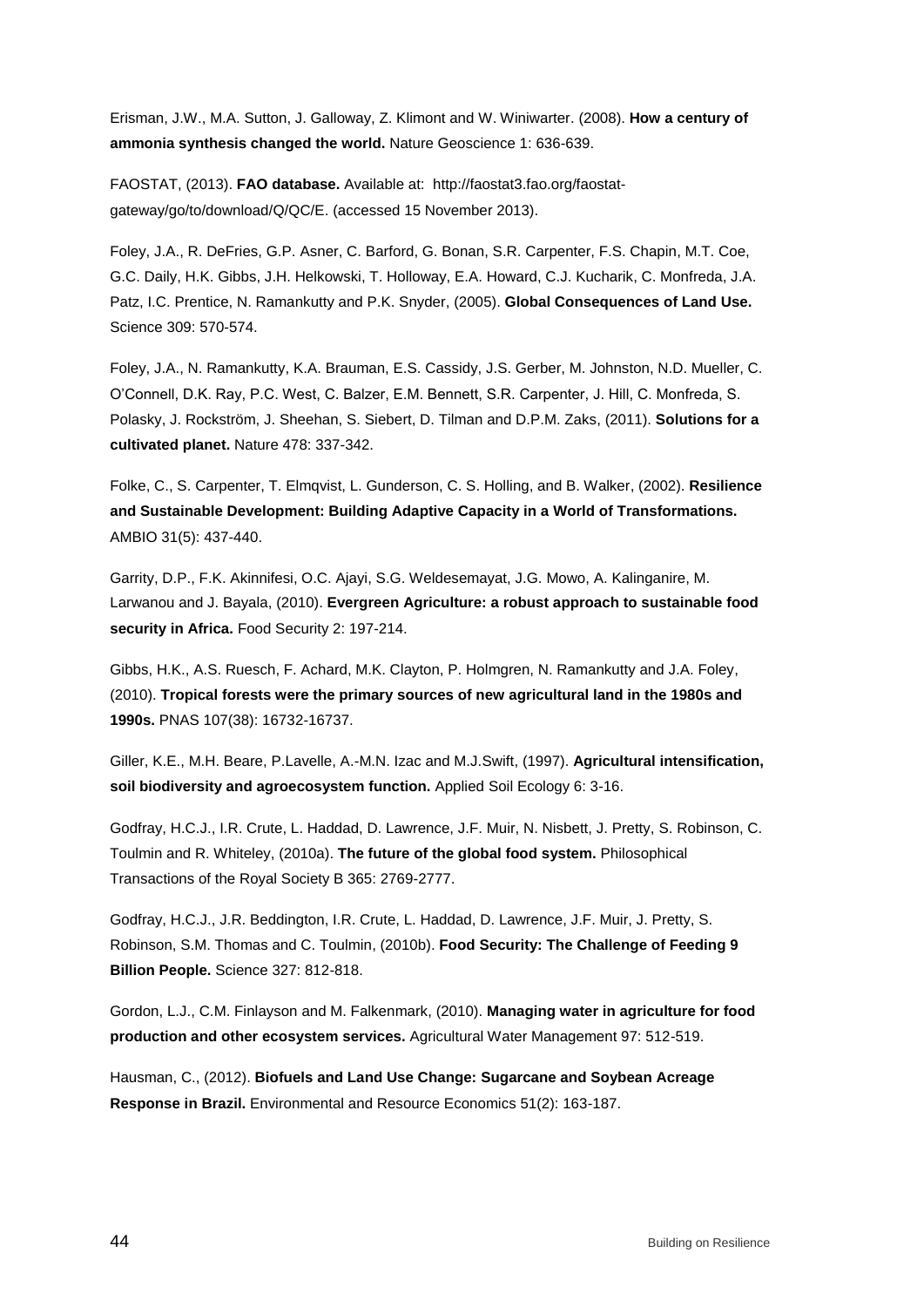Hemsworth, P.H. and G.J. Coleman, G.J., (1998). **Human-Livestock Interactions. The Stockperson and the Productivity and Welfare of Intensively Farmed Animals.** Cab International.

Hobbs, P.R., K Sayre and R. Gupta, (2008). **The role of conservation agriculture in sustainable agriculture.** Philosophical Transactions of The Royal Society B. 363: 543-555.

Holling, C.S., 1973. **Resilience and stability of ecological systems.** Annu. Rev. Ecol. Syst. 4: 1-23

Howard, P., (2003). **The Major Importance of 'Minor' Resources: Women and Plant Biodiversity.** Gatekeeper Series no. 112. International Institute for Environment and Development, London.

International Fund for Agricultural Development, (2011). **Rural Poverty Report 2011: New realities, new challenges: new opportunities for tomorrow's generation.** International Fund For Agricultural Development (IFAD), Rome.

IPCC, 2007. **Climate Change 2007: Synthesis Report.** Intergovernmental Panel on Climate Change, Geneva.

Kearney, J., (2010). **Food consumption trends and drivers.** Philosophical Transactions of The Royal Society B 365: 2793-2807.

Lammerts van Bueren, E.T., S.S. Jones, L. Tamm, K.M. Murphy, J.R. Myers, C. Leifert and M.M. Messmer, (2011**). The need to breed crop varieties suitable for organic farming, using wheat, tomato and broccoli as examples: A review.** NJAS 58: 193-205.

Millennium Ecosystem Assessment, (2005a). **Ecosystems and Human Well-being: Biodiversity Synthesis.** World Resources Institute, Washington, DC.

Millennium Ecosystem Assessment, (2005b). **Ecosystems and Human Well-being: Wetlands and Water Synthesis.** World Resources Institute, Washington, DC.

Oldeman, L.R., (1992). **Global Extent of Soil Degradation.** In: ISRIC Bi-Annual Report 1991-1992. ISRIC, Wageningen, pp.19-36.

Pimentel, D. and N. Kounang, (1998). **Ecology of Soil Erosion in Ecosystems.** Ecosystems 1(5): 416-426.

Power, A.G., (2010). **Ecosystem services and agriculture: tradeoffs and synergies.** Philosophical transactions of The Royal Society B. 365: 2959-2971.

Powlson, D.S., P.J. Gregory, W.R. Whalley, J.N. Quinton, D.W. Hopkins, A.P. Whitmore, P.R. Hirsch and K.W.T. Goulding, (2011). **Soil management in relation to sustainable agriculture and ecosystem services.** Food Policy 36: S72-S87.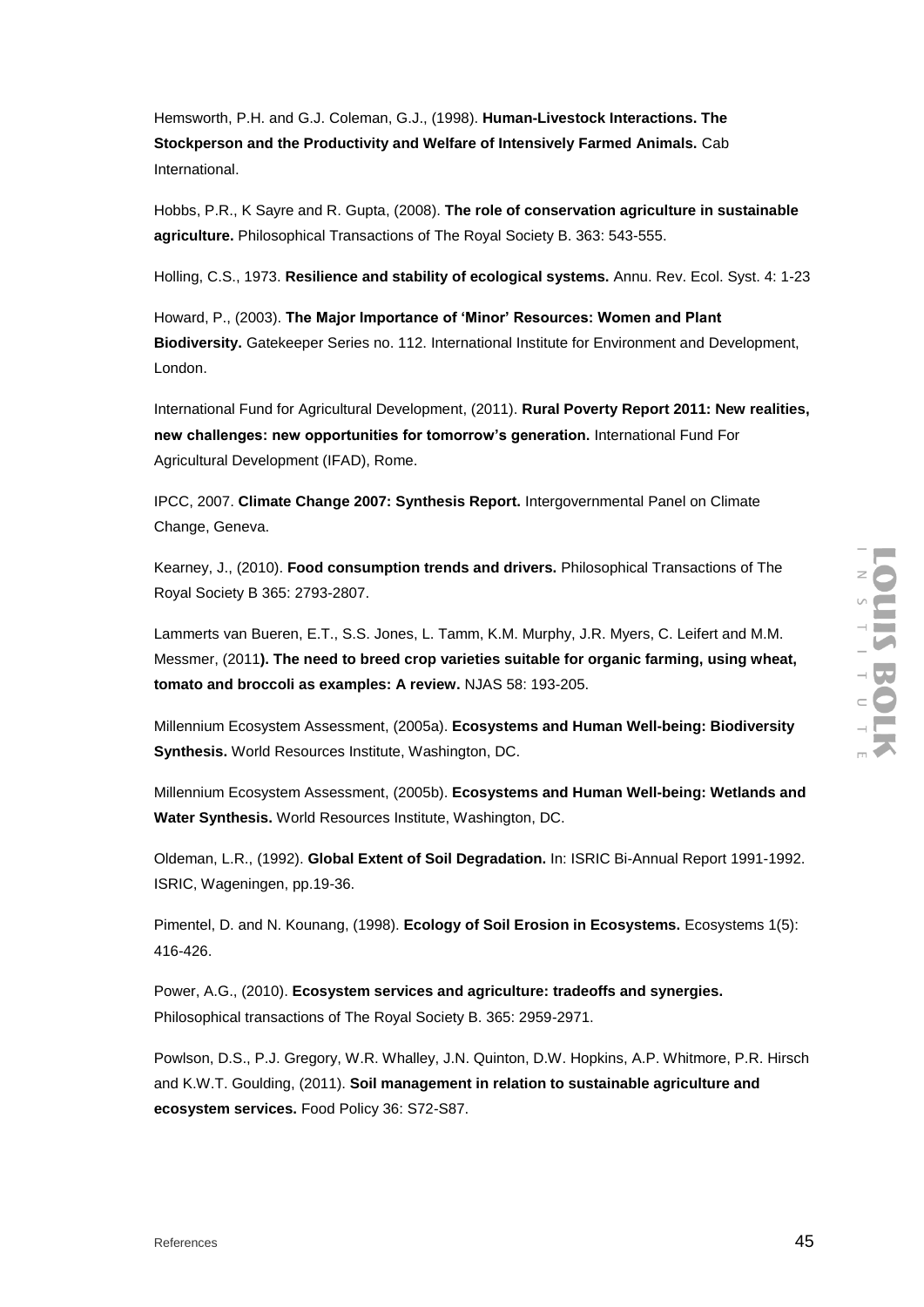Pretty, J.N., A.D. Noble, D. Bossio, J. Dixon, R.E. Hine, F.W.T. Penning de Vries and J.I.L. Morison, (2006). **Resource-conserving agriculture increases yields in developing countries.** Environmental Science & Technology 40(4): 1114-1119.

Pulina, G., E. Salimei, G. Masala and J.L.N. Sikosana, (1999). **A spreadsheet model for the assessment of sustainable stocking rate in semi-arid and sub-humid regions of Southern Africa.** Livestock Production Science 61: 287-299.

Ramankutty, N., J.A. Foley, J. Norman and K. McSweeney, (2002). **The global distribution of cultivable lands: current patterns and sensitivity to possible climate change.** Global Ecology and Biogeography 11(5): 377-392.

Rengasamy, P., (2006). **World salinization with emphasis on Australia.** Journal of Experimental Botany 57(5): 1017-1023.

Rockström, J., C. Folke, L. Gordon, N. Hatibu, G. Jewitt, F. Penning de Vries, F. Rwehumbiza, H. Sally, H. Savenije and R. Schulze, (2004). **A watershed approach to upgrade rainfed agriculture in water scarce regions through Water System Innovations: an integrated research initiative on water for food and rural livelihoods in balance with ecosystem functions.** Physics and Chemistry of the Earth 29: 1109–1118.

Rozema, J. and T. Flowers, (2008). **Crops for a Salinized World.** Science 322: 1478-1480.

Sala, O.E., F.S. Chapin, J.J. Armesto, E. Berlow, J. Bloomfield, R. Dirzo, E. Huber-Sanwald, L.F. Huenneke, R.B. Jackson, A. Kinzig, R. Leemans, D.M. Lodge, H.A. Mooney, M. Oesterheld, N.L. Poff, M.T. Sykes, B.H. Walker, M. Walker and D.H. Wall, (2000). **Global Biodiversity Scenarios for the Year 2100.** Science 287: 1770-1774.

Sanderson, E.W., M. Jaiteh, M.A. Levy, K.H. Redford, A.V. Wannebo and G. Woolmer, (2002). **The Human Footprint and the Last of the Wild.** BioScience 52(10): 891-904.

Sanginga, N., O. Lyasse and B.B. Singh, (2000). **Phosphorus use efficiency and nitrogen balance of cowpea breeding lines in a low P soil of the derived savanna zone in West Africa.** Plant and Soil 220: 119–128.

Scheffer, M., S. Carpenter, J.A. Foley, C. Folke and B. Walker, (2001). **Catastrophic shifts in ecosystems.** Nature 413: 591-596.

Scherr, S.J. and J.A. McNeely, (2008). **Biodiversity conservation and agricultural sustainability: towards a new paradigm of 'ecoagriculture' landscapes.** Philosophical Transactions of the Royal Society of Biological Sciences 363: 477-494.

Smil, V., (2002). **Worldwide transformation of diets, burdens of meat production and opportunities for novel food proteins.** Enzyme and Microbial Technology 30: 305-311.

Stehfest, E., L. Bouwman, D.P. van Vuuren, M.G.J. den Elzen, B. Eickhout and P. Kabat, (2009). **Climate benefits of changing diet.** Climatic Change 95: 83-102.